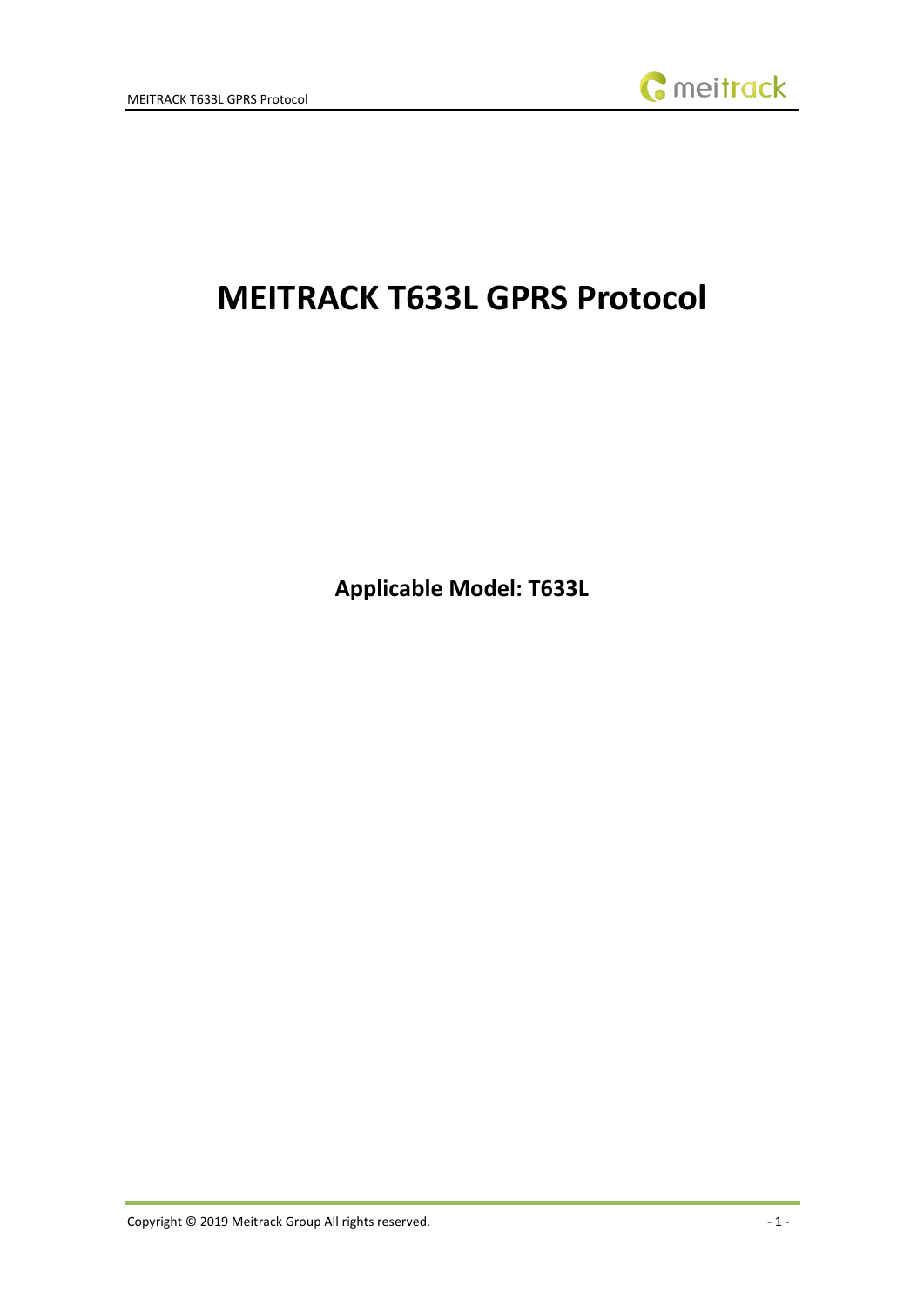

# **Change History**

| File Name  | MEITRACK T633L GPRS Protocol                |                    |                        |  |
|------------|---------------------------------------------|--------------------|------------------------|--|
| Project    | T633L<br>2019-04-26<br><b>Creation Date</b> |                    |                        |  |
|            |                                             | Update Date        |                        |  |
| Subproject | <b>GPRS Protocol</b>                        | <b>Total Pages</b> | 49                     |  |
| Version    | V1.0                                        | Confidential       | Internal Documentation |  |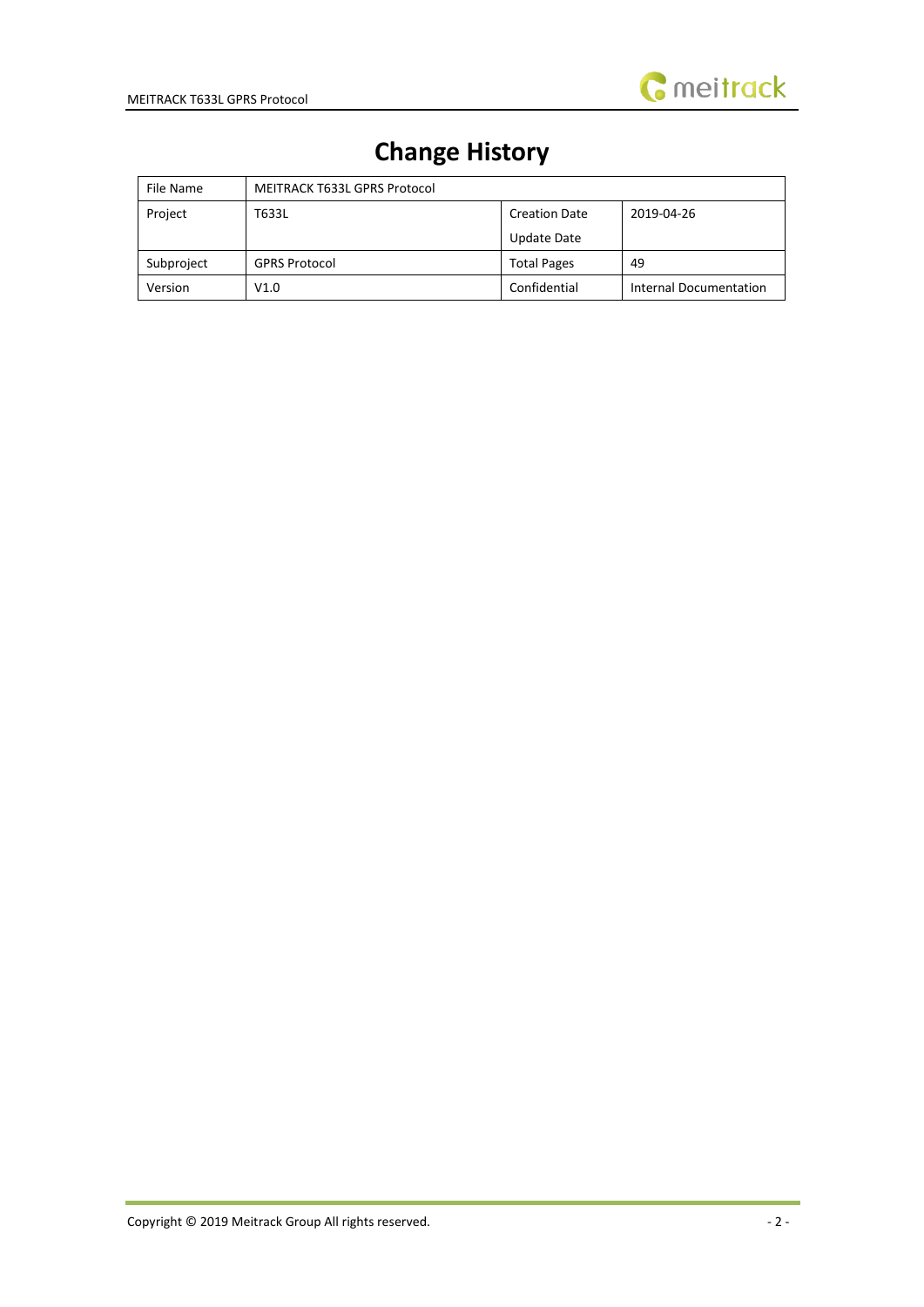# **Contents**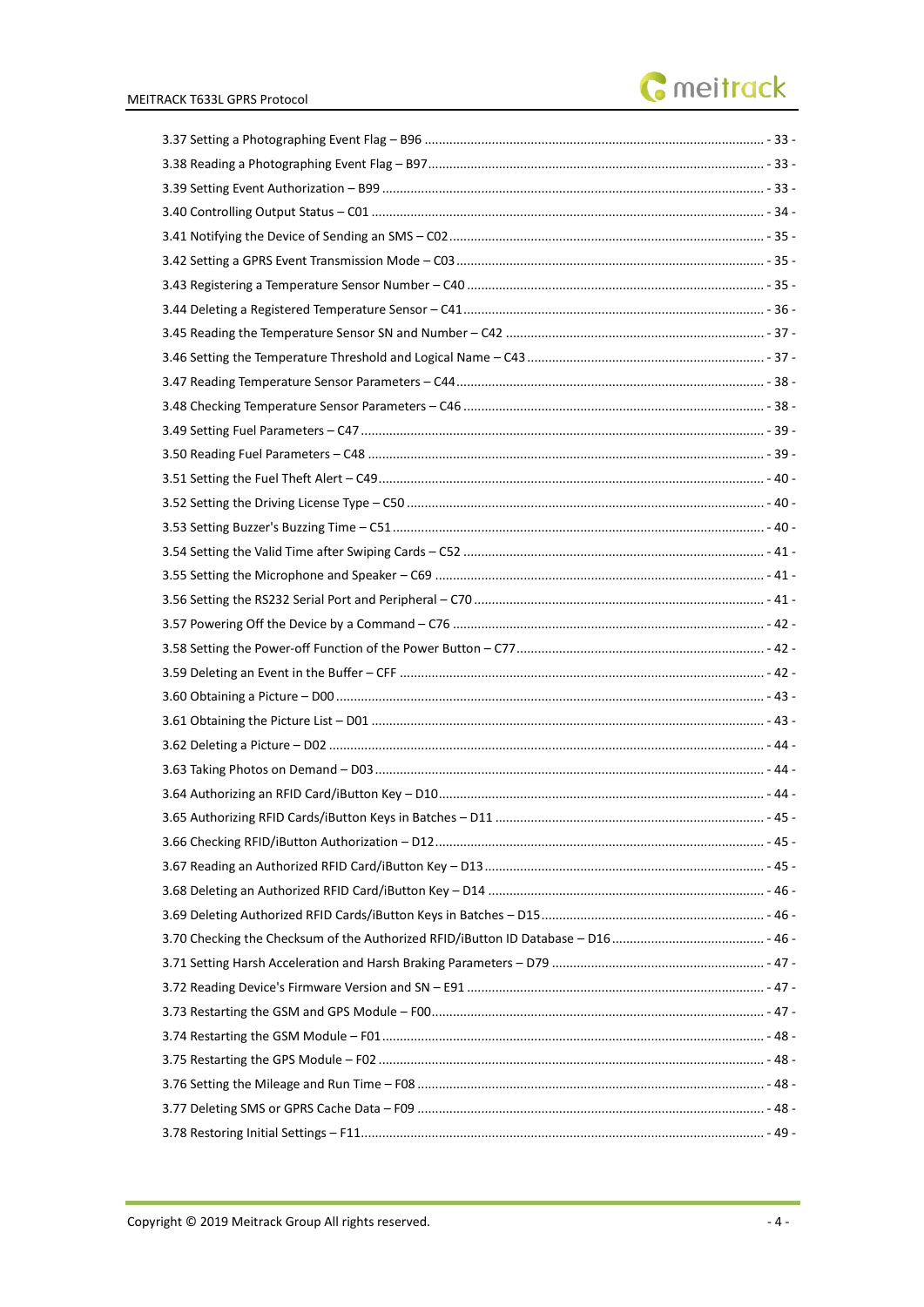

# <span id="page-4-0"></span>**1 T633L Command Format**

#### <span id="page-4-1"></span>**1.1 GPRS Command Format**

The GPRS command format is as follows:

| GPRS command sent from the                                                                                                          | @@ <data identifier=""><data length="">,<imei>,<parameter table<="" th=""></parameter></imei></data></data>                         |  |  |  |  |
|-------------------------------------------------------------------------------------------------------------------------------------|-------------------------------------------------------------------------------------------------------------------------------------|--|--|--|--|
| No.> <command code=""/> , <command content=""/> <*Checksum>\r\n<br>server to the tracker                                            |                                                                                                                                     |  |  |  |  |
| GPRS command sent from the                                                                                                          | \$\$ <data identifier=""><data length="">,<imei>,<event code="">,<command< td=""></command<></event></imei></data></data>           |  |  |  |  |
| tracker to the server                                                                                                               | content/Error code><*Checksum>\r\n                                                                                                  |  |  |  |  |
| Command description                                                                                                                 |                                                                                                                                     |  |  |  |  |
| $\bullet$                                                                                                                           | @@: Indicates the packet header sent from the server to the tracker. Contains 2 characters.                                         |  |  |  |  |
|                                                                                                                                     | Data identifier: Contains 1 byte. The character type is hexadecimal, and its value ranges from 0x41 to                              |  |  |  |  |
|                                                                                                                                     | Ox7A. The data identifier in the reply command must be the same as that of the sending command.                                     |  |  |  |  |
| Otherwise, the command fails to be sent.                                                                                            |                                                                                                                                     |  |  |  |  |
|                                                                                                                                     | A comma "," is used to separate data characters. The character type is the American Standard Code for                               |  |  |  |  |
| Information Interchange (ASCII) (hexadecimal: 0x2C).                                                                                |                                                                                                                                     |  |  |  |  |
|                                                                                                                                     | Data length: Indicates the length of characters from the first separator "," to the ending character "\r\n"                         |  |  |  |  |
|                                                                                                                                     | (including the first separator and the ending character). The character type is decimal.                                            |  |  |  |  |
|                                                                                                                                     | \$\$ <data identifier=""><data length="">,<imei>,<command type=""/>,<command content=""/>&lt;*Checksum&gt;\r\n</imei></data></data> |  |  |  |  |
|                                                                                                                                     | IMEI: Indicates the IMEI number of the GSM module. But the number stored on the flash memory can be                                 |  |  |  |  |
| changed.                                                                                                                            |                                                                                                                                     |  |  |  |  |
| Parameter table No.: When the parameter value is 0 or not set, all parameter tables are modified. When                              |                                                                                                                                     |  |  |  |  |
| the parameter value is 1, the basic parameter table is modified. When the parameter value is 2, roaming                             |                                                                                                                                     |  |  |  |  |
| parameter table 1 is modified.                                                                                                      |                                                                                                                                     |  |  |  |  |
|                                                                                                                                     | Command code: Consists of letters and digits. For detail, see the chapter 3 "Command Details."                                      |  |  |  |  |
| Command content: no more than 1,024 bytes.                                                                                          |                                                                                                                                     |  |  |  |  |
|                                                                                                                                     | *: This is a fixed character. Checksum: Contains 2 hexadecimal characters; indicates the sum of characters                          |  |  |  |  |
|                                                                                                                                     | from the packet header "\$\$" to the asterisk "*" (including the packet header and asterisk).                                       |  |  |  |  |
| \$\$ <data identifier=""><data length="">,<imei>,<command type=""/>,<command content=""/>&lt;*Checksum&gt;\r\n</imei></data></data> |                                                                                                                                     |  |  |  |  |
|                                                                                                                                     | \r\n: Contains 2 bytes. The parameter is an ending character. Hexadecimal: 0x0D 0x0A.                                               |  |  |  |  |
|                                                                                                                                     | \$\$: Indicates the packet header sent from the tracker to the server. Contains 2 bytes. Hexadecimal: 0x24                          |  |  |  |  |
| 0x24.                                                                                                                               |                                                                                                                                     |  |  |  |  |
|                                                                                                                                     | If there are multiple commands, use the separator "," to separate them. If there is no command and the                              |  |  |  |  |
| Command content parameter is required, the separator "," needs to be remained.                                                      |                                                                                                                                     |  |  |  |  |
|                                                                                                                                     |                                                                                                                                     |  |  |  |  |

#### <span id="page-4-2"></span>**1.2 Tracker Command Format**

The data format is as follows:

**\$\$<***Data identifier***><***Data length***>,<***IMEI***>,<***Command type***>,<***Number of remaining cache records***><***Number of data packets***><***Data packet 1***><***Data packet 2***><***Data packet 3***>…<***Data packet N***><\****Checksum***>\r\n**

**There is one or multiple data packets. When there are multiple data packets, the data is stored in the form of cache in the flash memory after the network is disconnected. After the network is connected normally, the tracker sends the cached data to the server in batches. When there is only one data packet, it means that this is a piece of real-**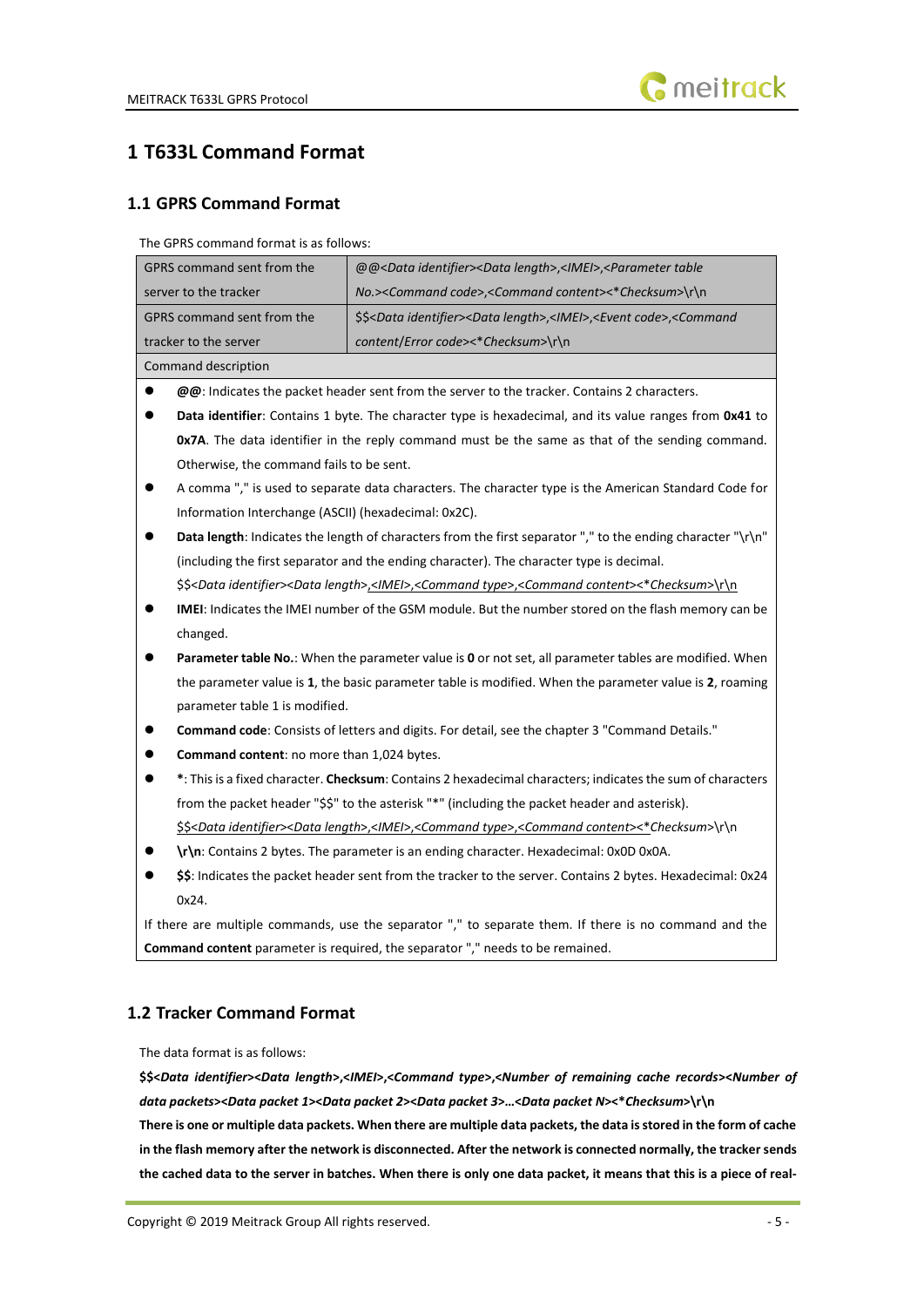

#### **time data. The following is an example of data including only one data packet.**

The command content in CCE format is as follows:

| <b>Parameter</b>                                                           | <b>Description</b>                                                                                   | <b>Example</b>             |  |
|----------------------------------------------------------------------------|------------------------------------------------------------------------------------------------------|----------------------------|--|
| @@/\$\$                                                                    | @@: Indicates the GPRS data packet header                                                            | Hexadecimal: 0x24 0x24     |  |
|                                                                            | sent from the server to the tracker. The header                                                      | ASCII: \$\$                |  |
|                                                                            | type is ASCII (hexadecimal: 0x40).                                                                   |                            |  |
|                                                                            | \$\$: Indicates the GPRS data packet header sent                                                     |                            |  |
|                                                                            | from the tracker to the server. The header type                                                      |                            |  |
|                                                                            | is ASCII (hexadecimal: 0x24).                                                                        |                            |  |
| Data identifier                                                            | Contains 1 byte. The type is the ASCII, and its                                                      | Hexadecimal: 0x47          |  |
|                                                                            | value ranges from 0x41 to 0x7A.                                                                      | ASCII: G                   |  |
| Data length                                                                | Unit: byte. Type: decimal. Indicates the length                                                      | Hexadecimal: 0x32 0x30     |  |
|                                                                            | of characters from the first separator"," to the                                                     | 0x35                       |  |
|                                                                            | ending character "\r\n" (including "," and                                                           | <b>ASCII: 205</b>          |  |
|                                                                            | "\r\n"), that is, the content underlined below.                                                      |                            |  |
|                                                                            | \$\$ <data identifier=""><data< td=""><td></td></data<></data>                                       |                            |  |
|                                                                            | length>, <imei>,<command type=""/>,<number of<="" td=""><td></td></number></imei>                    |                            |  |
|                                                                            | remaining cache records> <number data<="" of="" td=""><td></td></number>                             |                            |  |
|                                                                            | packets> <data 1="" packet=""><data 2="" packet=""><data< td=""><td></td></data<></data></data>      |                            |  |
|                                                                            | packet 3> <data n="" packet="">&lt;*Checksum&gt;\r\n</data>                                          |                            |  |
| IMEI                                                                       | Indicates the tracker's IMEI number. It has 15                                                       | Hexadecimal: 0x38 0x36     |  |
|                                                                            | digits generally.                                                                                    | 0x38 0x39 0x39 0x38 0x30   |  |
|                                                                            |                                                                                                      | 0x33 0x33 0x320x 34 0x32   |  |
|                                                                            |                                                                                                      | 0x33 0x33 0x36             |  |
|                                                                            |                                                                                                      | ASCII: 868998033242336     |  |
| Command type                                                               | Indicates the type of commands in the tracker                                                        | Hexadecimal: 0x43 0x43     |  |
|                                                                            | protocol.                                                                                            | 0x45                       |  |
|                                                                            |                                                                                                      | <b>ASCII: CCE</b>          |  |
| The following data is hexadecimal:                                         |                                                                                                      |                            |  |
| Number of remaining cache                                                  | Contains 4 bytes; hexadecimal; little-endian                                                         | 0x00 0x00 0x00 0x00        |  |
| records                                                                    |                                                                                                      | The number of remaining    |  |
|                                                                            |                                                                                                      | cache records is 0.        |  |
| Number of data packets                                                     | Contains 2 bytes; hexadecimal; little-endian                                                         | 0x01 0x00                  |  |
|                                                                            |                                                                                                      | The entire message         |  |
|                                                                            |                                                                                                      | contains only data packet. |  |
|                                                                            | The following is the detailed data of each data packet which needs to be parsed by using hexadecimal |                            |  |
| numbers. This protocol only describes data including only one data packet. |                                                                                                      |                            |  |
| Length of the current data                                                 | Contains 2 bytes; hexadecimal; little-endian.                                                        | OxAB OxOO                  |  |
| packet                                                                     | Indicates the length of characters from the                                                          | The length of the current  |  |
|                                                                            | "total number of ID in the current data packet"                                                      | data packet is 171 bytes.  |  |
|                                                                            | parameter to the last parameter ID of the                                                            |                            |  |
|                                                                            | current data packet.                                                                                 |                            |  |
| Total number of ID in the                                                  | Contains 2 bytes; hexadecimal; little-endian                                                         | 0x2E 0x00                  |  |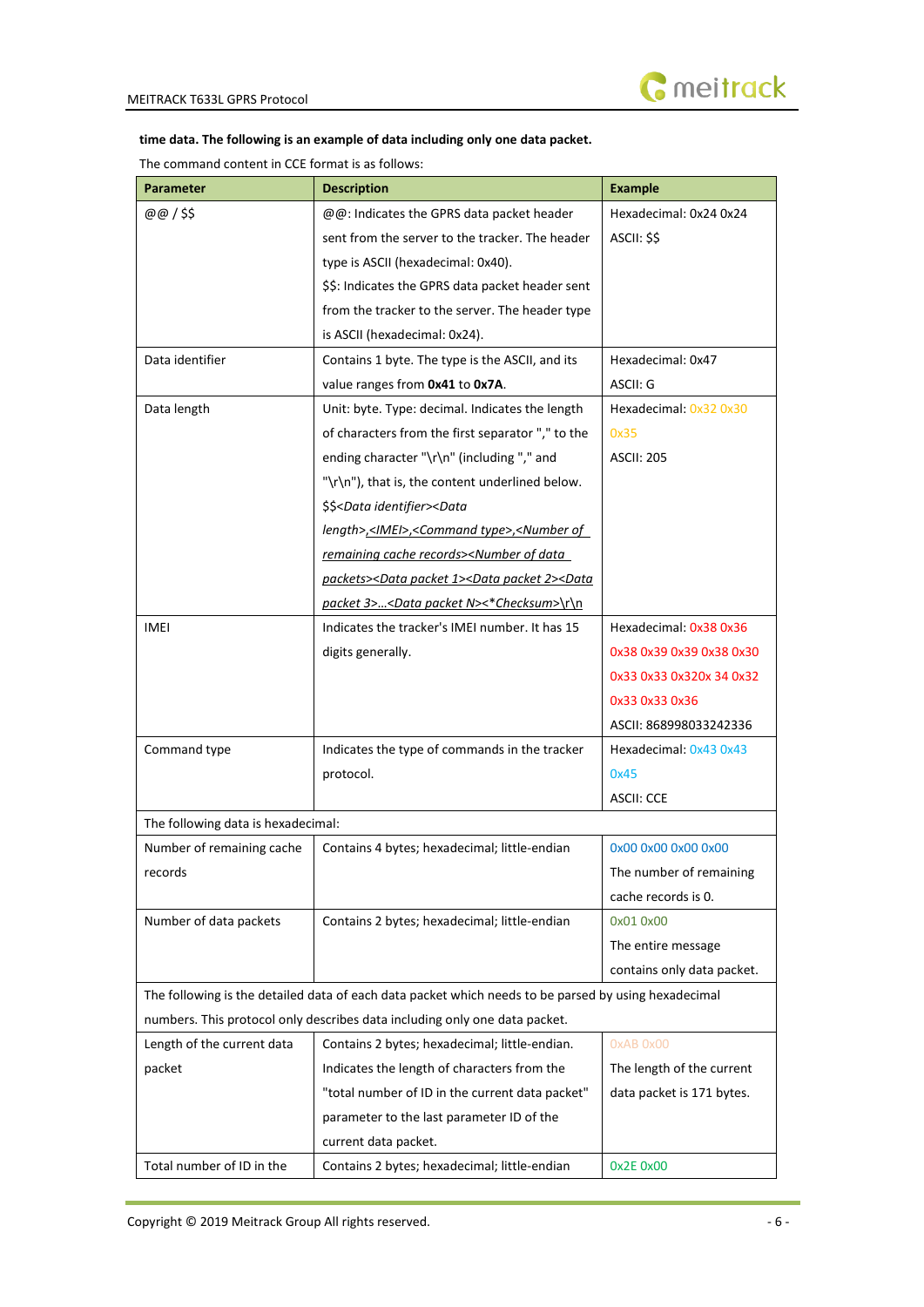

| current data packet |           |                                                  | There are 46 ID numbers in  |
|---------------------|-----------|--------------------------------------------------|-----------------------------|
|                     |           |                                                  | the data packet.            |
| Number of 1-byte    |           | Value range: 0x00-0xFF                           | 0x0E                        |
| parameter ID        |           | The length of the following parameter ID         | There are 14 parameter ID   |
|                     |           | numbers is 1 byte.                               | numbers whose length is 1   |
|                     |           |                                                  | byte.                       |
|                     |           |                                                  | 0x00: The current data      |
|                     |           |                                                  | packet does not contain     |
|                     |           |                                                  | any parameter ID number     |
|                     |           |                                                  | whose length is 1 byte.     |
| Event code          | Parameter | For details, see the section 1.3 "Event Code."   | 0x23                        |
|                     | ID: 0x01  | Data type: BYTE                                  | The event code is 35.       |
| <b>GPS</b>          | Parameter | 0x01: The GPS positioning is valid.              | 0x01                        |
| positioning         | ID: 0x05  | 0x00: The GPS positioning is invalid.            | The GPS positioning is      |
| status              |           | Data type: BYTE                                  | valid.                      |
| Number of           | Parameter | Indicates the number of received GPS satellites. | 0x0A                        |
| satellites          | ID: 0x06  | Data type: BYTE                                  | The number of received      |
|                     |           |                                                  | GPS satellites is 10.       |
| <b>GSM</b> signal   | Parameter | Value range: 0x00-0x31                           | 0x1C                        |
| strength            | ID: 0x07  | Data type: BYTE                                  | The GSM signal strength is  |
|                     |           |                                                  | 28.                         |
| Output port         | Parameter | Indicates the status values of eight output      | 0x00                        |
| status              | ID: 0x14  | ports.                                           | Converted to binary digits: |
|                     |           | Bits 0-7 correspond to status of output ports    | 0000 0000                   |
|                     |           | $1 - 8$ .                                        | Output ports 1-8 is         |
|                     |           | Data type: BYTE                                  | inactive.                   |
| Geo-fence           | Parameter | The data is available only when the GPRS event   | 0x00                        |
| number              | ID: 0x1B  | code is 20 or 21.                                | No Enter Geo-fence or Exit  |
|                     |           | Data type: BYTE                                  | Geo-fence alert is          |
|                     |           |                                                  | generated.                  |
| Temperature         | Parameter | 07                                               |                             |
| sensor No.          | ID: 0x27  | Indicates temperature sensor 7.                  |                             |
|                     |           | The data is available only when the GPRS event   |                             |
|                     |           | code is 50 or 51.                                |                             |
|                     |           | Data type: BYTE                                  |                             |
| Clutch switch       | Parameter | 01: The clutch pedal is pressed.                 | 0x00                        |
|                     | ID:       | 00: The clutch pedal is released.                | The clutch pedal is         |
|                     | 0x93      | Upload data after reading it.                    | released.                   |
|                     |           | Data type: BYTE                                  |                             |
| Tachograph          | Parameter | 01: performance analysis                         | 0x00                        |
| performance         | ID:       | 00: normal performance                           | The tachograph              |
|                     | 0x94      | Upload data after reading it.                    | performance is normal.      |
|                     |           | Data type: BYTE                                  |                             |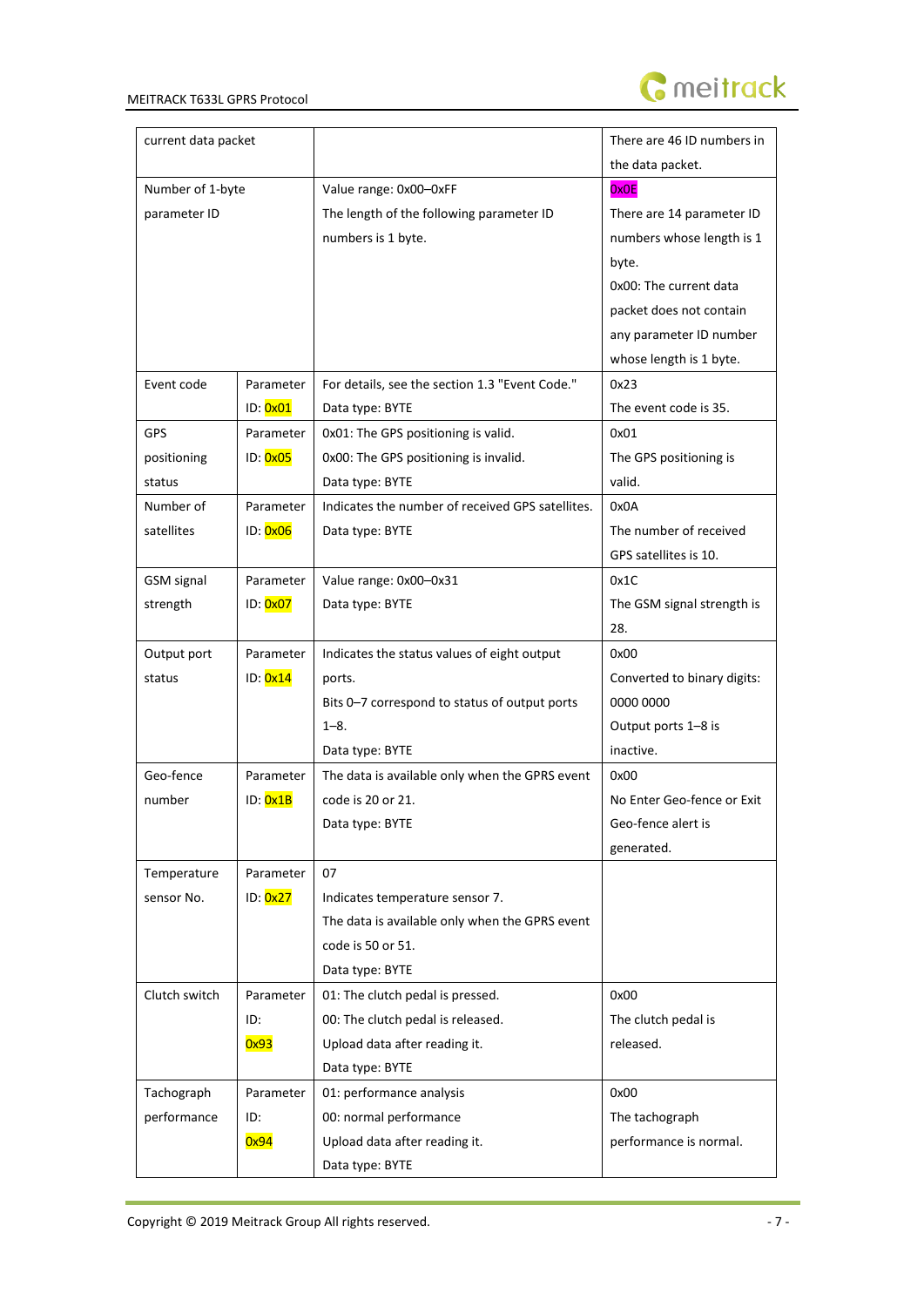

| Parking brake    | Parameter | 01: Apply the brake.                            | 0x00                         |
|------------------|-----------|-------------------------------------------------|------------------------------|
| switch           | ID:       | 00: Do not apply the brake.                     | Do not apply the brake.      |
|                  | 0x95      | Upload data after reading it.                   |                              |
|                  |           | Data type: BYTE                                 |                              |
| Cruise control   | Parameter | 01: The cruise control system is switched on.   | 0x00                         |
| system           | ID:       | 00: The cruise control system is switched off.  | The cruise control system is |
|                  | 0x96      | Upload data after reading it.                   | switched off.                |
|                  |           | Data type: BYTE                                 |                              |
| Accelerator      | Parameter | 1-byte hexadecimal data                         | 0x14                         |
| pedal position   | ID:       | Upload data after reading it.                   | You press down 20% of the    |
| $(\%)$           | 0x97      | Data type: BYTE                                 | accelerator pedal of your    |
|                  |           |                                                 | vehicle.                     |
| CAN bus fuel     | Parameter | 1-byte hexadecimal data                         | 0x23                         |
| level (%)        | ID:       | Upload data after reading it.                   | The fuel level left is 35%.  |
|                  | 0x9D      | Data type: BYTE                                 |                              |
| Actual engine    | Parameter | 1-byte hexadecimal data                         | 0x12                         |
| torque (%)       | ID:       | Upload data after reading it.                   | The actual engine torque is  |
|                  | 0x9E      | Data type: SINT8                                | 18%.                         |
| Actual engine    | Parameter | 1-byte hexadecimal data                         | 0x12                         |
| torque at        | ID:       | Upload data after reading it.                   | The actual engine torque at  |
| current speed    | 0xA1      | Data type: BYTE                                 | current speed is 18%.        |
| $(\%)$           |           |                                                 |                              |
| Number of 2-byte |           | Value range: 0x00-0xFF                          | 0x10                         |
| parameter ID     |           | The length of the following parameter ID        | There are 16 parameter ID    |
|                  |           | numbers is 2 bytes.                             | numbers whose length is 2    |
|                  |           |                                                 | bytes.                       |
|                  |           |                                                 | 0x00: The current data       |
|                  |           |                                                 | packet does not contain      |
|                  |           |                                                 | any parameter ID number      |
|                  |           |                                                 | whose length is 2 bytes.     |
| Speed            | Parameter | Unit: km/h; little-endian                       | 0x15 0x00                    |
|                  | ID: 0x08  | Data type: WORD                                 | The driving speed is 21      |
|                  |           |                                                 | km/h.                        |
| Driving          | Parameter | The unit is degree.                             | 0x66 0x00                    |
| direction        | ID: 0x09  | When the parameter value is 0, the direction is | The driving direction is 102 |
|                  |           | due north. The parameter value ranges from 0    | degrees.                     |
|                  |           | to 359. Little-endian.                          |                              |
|                  |           | Data type: WORD                                 |                              |
| Horizontal       | Parameter | Value range: 5-999                              | 0x13 0x00                    |
| dilution of      | ID: 0x0A  | Unit: 1/10; little-endian                       | The HDOP is 1.9.             |
| precision        |           | Data type: WORD                                 |                              |
| (HDOP)           |           |                                                 |                              |
| Altitude         | Parameter | Unit: meter; little-endian                      | 0x2D 0x00                    |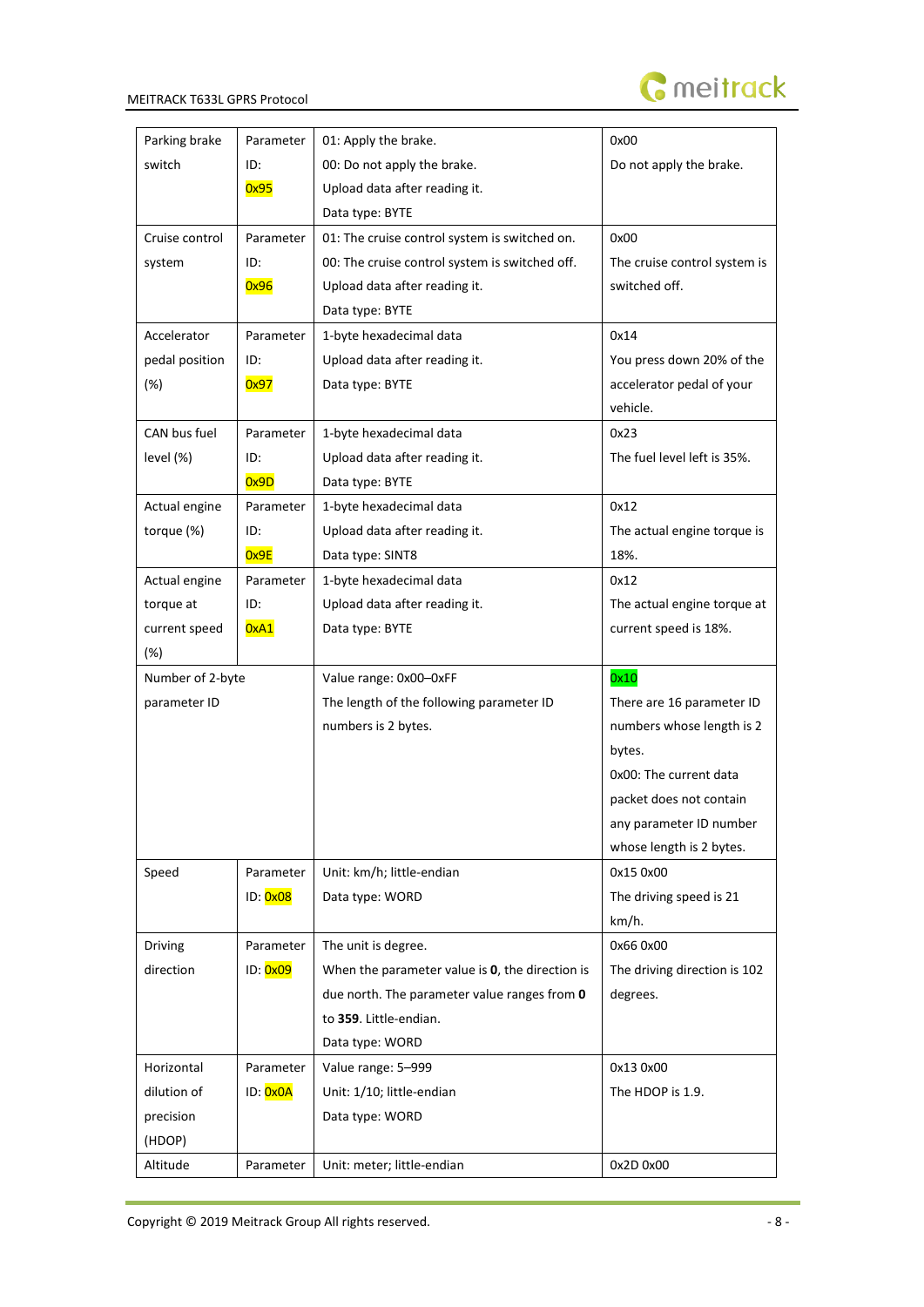

|                 | ID: 0x0B  | Data type: SINT16                                | The altitude is 45 meters.  |
|-----------------|-----------|--------------------------------------------------|-----------------------------|
| AD1             | Parameter | Analog <ad1>; little-endian</ad1>                | 0x00 0x00                   |
|                 | ID: 0x16  | Voltage formula of analog: AD1/100               | Convert the digits to       |
|                 |           | Data type: WORD                                  | decimal digits: 0           |
|                 |           |                                                  | $0/100 = 0$                 |
|                 |           |                                                  | The AD1 voltage is 3.95 V.  |
| AD <sub>2</sub> | Parameter | Analog <ad2>; little-endian</ad2>                | 0x00 0x00                   |
|                 | ID: 0x17  | Voltage formula of analog: AD2/100               | Convert the digits to       |
|                 |           | Data type: WORD                                  | decimal digits: 0           |
|                 |           |                                                  | $0/100 = 0$                 |
|                 |           |                                                  | The AD2 voltage is 3.95 V.  |
| AD3             | Parameter | Analog <ad3>; little-endian</ad3>                | 0x00 0x00                   |
|                 | ID: 0x18  | Voltage formula of analog: AD3/100               | Convert the digits to       |
|                 |           | Data type: WORD                                  | decimal digits: 0           |
|                 |           |                                                  | $0/100 = 0$                 |
|                 |           |                                                  | The AD3 voltage is 3.95 V.  |
| AD4             | Parameter | Battery analog <ad4>; little-endian</ad4>        | 0xA0 0x01                   |
|                 | ID: 0x19  | Voltage formula of analog: AD4/100               | Convert the digits to       |
|                 |           | When the battery power is full, the voltage is   | decimal digits: 416         |
|                 |           | 4.2 V. When the battery power is empty, the      | $416/100 = 4.16$            |
|                 |           | voltage is 3.4 V.                                | The voltage is 4.16V.       |
|                 |           | Formula of remaining battery power (%):          | The remaining battery       |
|                 |           | (AD4/100-3.4)/0.8 x 100%                         | power is 99%.               |
|                 |           | Data type: WORD                                  |                             |
| AD5             | Parameter | External power analog <ad5>; little-endian</ad5> | 0x51 0x05                   |
|                 | ID: 0x1A  | Voltage formula of analog: AD5/100               | Convert the digits to       |
|                 |           | Note: When the external power supply is          | decimal digits: 1366        |
|                 |           | disconnected, the voltage of AD5 is about 2 V    | $1366/100 = 13.66$          |
|                 |           | instead of 0.                                    | The voltage of the external |
|                 |           | Data type: WORD                                  | power supply is 13.66 V.    |
| Fuel level (%)  | Parameter | Little-endian. After the digits are converted to | 0x7A 0x0D                   |
|                 | ID: 0x29  | decimal digits, the converted value divided by   | Convert the digits to       |
|                 |           | 10000 is the actual value.                       | decimal digits: 3450        |
|                 |           | Data type: WORD                                  | The fuel level is 34.50%.   |
| AD <sub>6</sub> | Parameter | Analog <ad6>; little-endian</ad6>                | 0x00 0x00                   |
|                 | ID: 0x41  | Voltage formula of analog: AD6/100               | Convert the digits to       |
|                 |           | Data type: WORD                                  | decimal digits: 0           |
|                 |           |                                                  | $0/100 = 0$                 |
|                 |           |                                                  | The AD6 voltage is 0.       |
| Vehicle speed   | Parameter | 2-byte hexadecimal data                          | 0x15 0x00                   |
| (based on the   | ID: 0x91  | Upload data after reading it.                    | Convert the digits to       |
| tachograph)     |           | Data type: WORD                                  | decimal digits: 21          |
| (km/h)          |           |                                                  | The vehicle speed is 21     |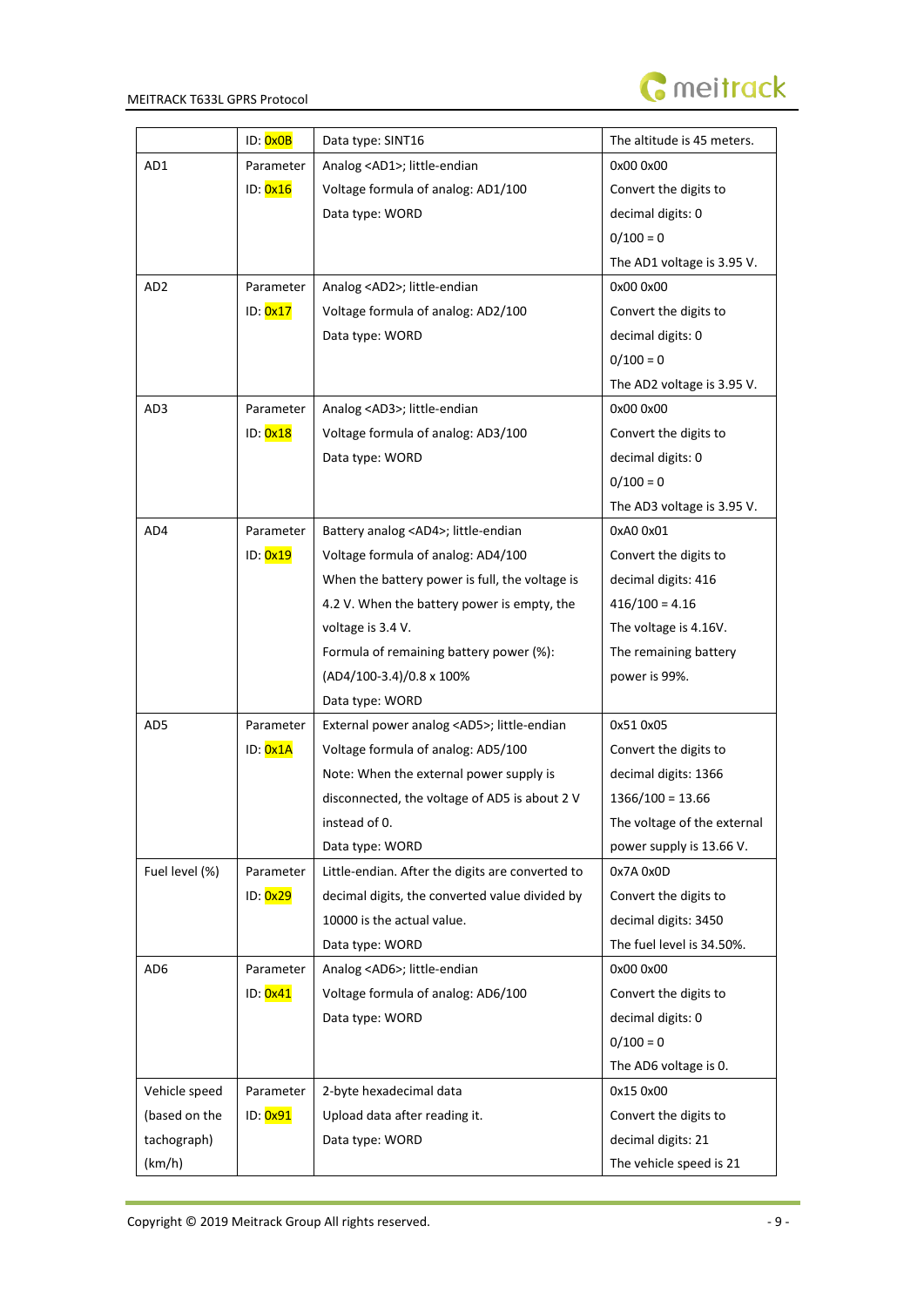

|                  |                       |                                              | km/h.                     |
|------------------|-----------------------|----------------------------------------------|---------------------------|
| Vehicle speed    | Parameter             | 2-byte hexadecimal data                      | 0x15 0x00                 |
| (based on the    | ID: 0x92              | Upload data after reading it.                | Convert the digits to     |
| wheel) (km/h)    |                       | Data type: WORD                              | decimal digits: 21        |
|                  |                       |                                              | The vehicle speed is 21   |
|                  |                       |                                              | km/h.                     |
| Engine speed     | Parameter             | 2-byte hexadecimal data                      | 0x12 0x04                 |
| (rpm)            | ID: 0x99              | Upload data after reading it.                | Convert the digits to     |
|                  |                       | Data type: WORD                              | decimal digits: 1042      |
|                  |                       |                                              | The engine rotational     |
|                  |                       |                                              | speed is 1042 rpm.        |
| Engine coolant   | Parameter             | 2-byte hexadecimal data                      | 0x32 0x00                 |
| temperature      | ID: 0x9C              | Upload data after reading it.                | Convert the digits to     |
| (deg C)          |                       | Data type: SINT16                            | decimal digits: 50        |
|                  |                       |                                              | The engine coolant        |
|                  |                       |                                              | temperature is 50°C.      |
| Ambient air      | Parameter             | 2-byte hexadecimal data                      | 0x28 0x00                 |
| temperature      | ID: <mark>0x9F</mark> | Upload data after reading it.                | Convert the digits to     |
| (deg C)          |                       | Data type: SINT16                            | decimal digits: 40        |
|                  |                       |                                              | The ambient air           |
|                  |                       |                                              | temperature is 40°C.      |
| Number of 4-byte |                       | Value range: 0x00-0xFF                       | <b>OxOF</b>               |
| parameter ID     |                       | The length of the following parameter ID     | There are 15 parameter ID |
|                  |                       | numbers is 4 bytes.                          | numbers whose length is 4 |
|                  |                       |                                              | bytes.                    |
|                  |                       |                                              | 0x00: The current data    |
|                  |                       |                                              | packet does not contain   |
|                  |                       |                                              | any parameter ID number   |
|                  |                       |                                              | whose length is 2 bytes.  |
| Latitude         | Parameter             | Unit: millionth of a degree; little-endian   | 0xE6 0x87 0x57 0x01       |
|                  | ID: 0x02              | Data type: SINT32                            | Convert the digits to     |
|                  |                       |                                              | decimal digits: 22513638  |
|                  |                       |                                              | The latitude is 22.513638 |
|                  |                       |                                              | degrees.                  |
| Longitude        | Parameter             | Unit: millionth of a degree; little-endian   | 0XE6 0x5F 0xCC 0x06       |
|                  | ID: 0x03              | Data type: SINT32                            | Convert the digits to     |
|                  |                       |                                              | decimal digits: 114057190 |
|                  |                       |                                              | The longitude is          |
|                  |                       |                                              | 114.057190 degrees.       |
| Date and time    | Parameter             | Contains 4 bytes; little-endian              | 0xEA 0x8D 0xA7 0x22       |
|                  | ID: 0x04              | Unit: second                                 | Convert the digits to     |
|                  |                       | Starting time: 1 January, 2000, 00:00:00 am. | decimal digits: 581406186 |
|                  |                       | Data type: DWORD                             |                           |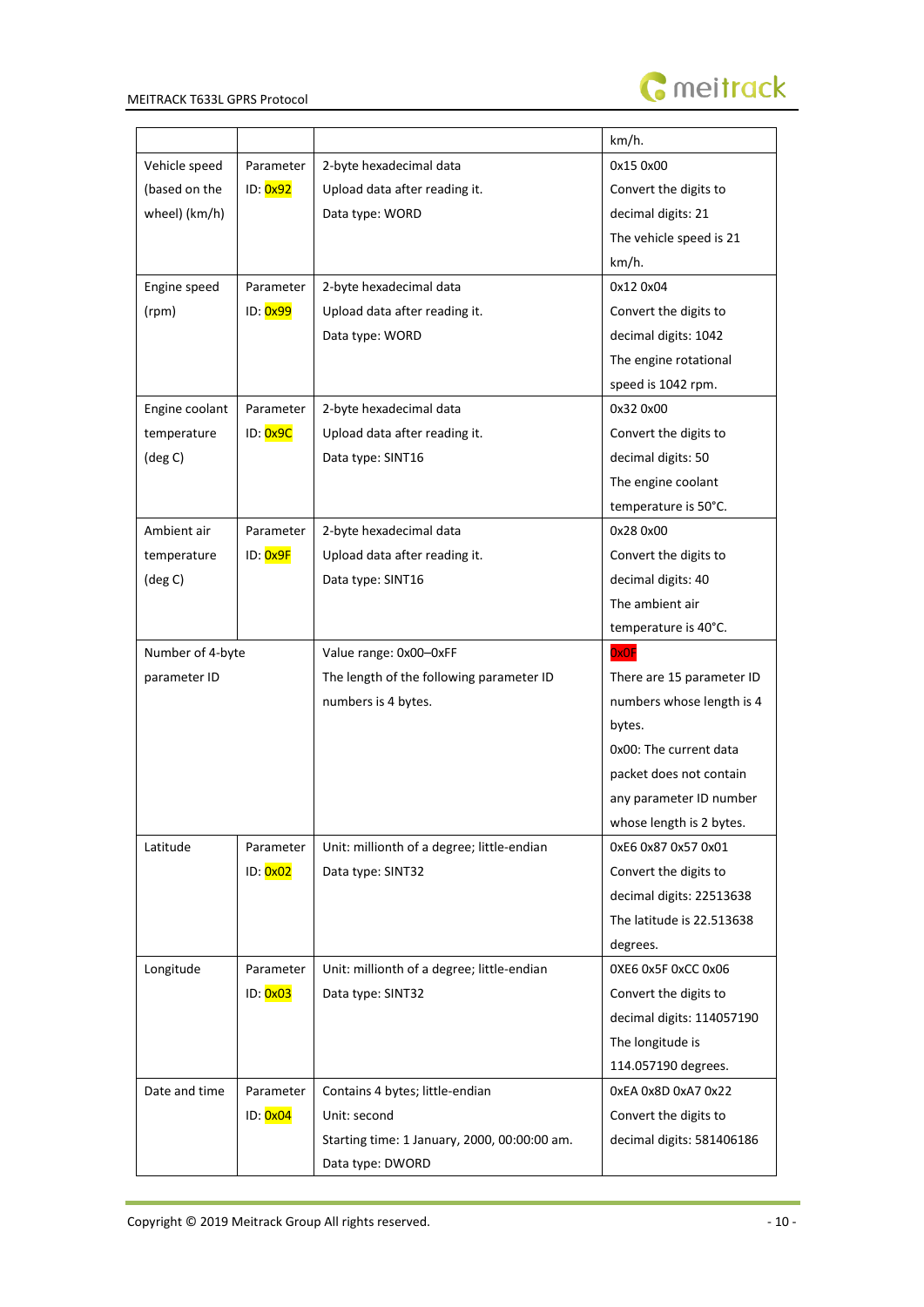

| Mileage     | Parameter | Indicates the total mileage.                     | 0x56 0x05 0x00 0x00         |
|-------------|-----------|--------------------------------------------------|-----------------------------|
|             | ID: 0x0C  | Unit: meter; little-endian                       | Convert the digits to       |
|             |           | Data type: DWORD                                 | decimal digits: 1366        |
|             |           |                                                  | The total mileage is 1366   |
|             |           |                                                  | meters.                     |
| Run time    | Parameter | Indicates the total time.                        | 0x96 0x1B 0x00 0x00         |
|             | ID: 0x0D  | Unit: second; little-endian                      | Convert the digits to       |
|             |           | Data type: DWORD                                 | decimal digits: 7062        |
|             |           |                                                  | The run time is 7062        |
|             |           |                                                  | seconds.                    |
| System flag | Parameter | The data is available only when the GPRS event   | 0x00 0x00 0x03 0x00         |
|             | ID: 0x1C  | code is 35.                                      | Converted to binary digits: |
|             |           | Bit 0: Whether to modify the EEP2 parameter.     | 0000 0000 0000 0000 0000    |
|             |           | When the parameter value is 1, the EEP2          | 0011 0000 0000              |
|             |           | parameter is modified.                           | The tracker supports the    |
|             |           | Bit 1: Indicates the ACC status. When the        | FMS function and is         |
|             |           | parameter value is 1, the ACC is on.             | connected to the FMS.       |
|             |           | Bit 2: Indicates the anti-theft status. When the |                             |
|             |           | parameter value is 1, the tracker is in the      |                             |
|             |           | arming state.                                    |                             |
|             |           | Bit 3: vibration flag. When the parameter value  |                             |
|             |           | is 1, the tracker is vibrating.                  |                             |
|             |           | Bit 4: moving flag. When the parameter value is  |                             |
|             |           | 1, the tracker is moving.                        |                             |
|             |           | Bit 5: Whether to connect the external power     |                             |
|             |           | supply. When the parameter value is 1, the       |                             |
|             |           | external power supply is connected.              |                             |
|             |           | Bit 6: Whether the tracker is charging. When     |                             |
|             |           | the parameter value is 1, the tracker is         |                             |
|             |           | charging.                                        |                             |
|             |           | Bit 7: Whether to enable the sleep mode.         |                             |
|             |           | When the parameter value is 1, the sleep mode    |                             |
|             |           | is enabled.                                      |                             |
|             |           | Bit 8: Whether to connect the FMS. When the      |                             |
|             |           | parameter value is 1, the FMS is connected.      |                             |
|             |           | Bit 9: Whether to enable the FMS function.       |                             |
|             |           | When the parameter value is 1, the function is   |                             |
|             |           | enabled.                                         |                             |
|             |           | Bits 10-31: reserved.                            |                             |
|             |           | Data type: DWORD                                 |                             |
| RFID ID     | Parameter | Indicates the ID number of a RFID card.          | 0xD7 0x9D 0xD1 0x00         |
|             | ID: 0x25  | The data is available only when the GPRS event   | The RFID ID number is       |
|             |           | code is 37.                                      | 13737431.                   |
|             |           | Data type: DWORD                                 |                             |

i.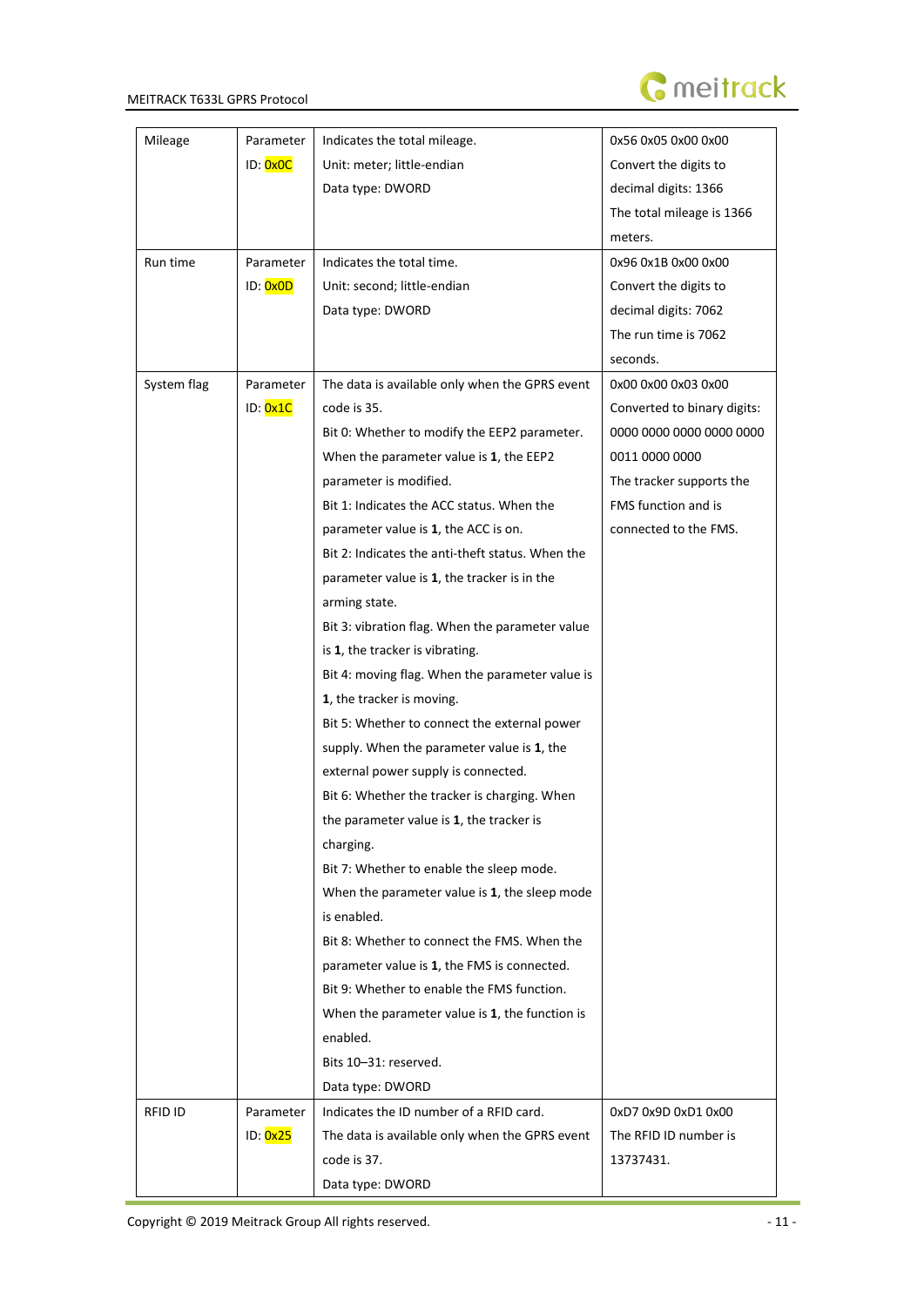

| Input port        | Parameter | Bits 0-31 correspond to status of input ports 1- | 0x00 0x00 0x00 0x04          |
|-------------------|-----------|--------------------------------------------------|------------------------------|
| status            | ID: 0x42  | 31.                                              | Converted to binary digits:  |
|                   |           | When the parameter value is 0, the port is       | 0000 0000 0000 0000 0000     |
|                   |           | inactive.                                        | 0000 0000 0100               |
|                   |           | When the parameter value is 1, the port is       | The input port 3 is active,  |
|                   |           | active.                                          | while other input ports are  |
|                   |           | Data type: DWORD                                 | inactive.                    |
| <b>Total fuel</b> | Parameter | 4-byte hexadecimal data                          | 0x01 0x02 0x00 0x00          |
| consumption       | ID: 0x98  | Data type: DWORD                                 | Convert the digits to        |
| (L)               |           |                                                  | decimal digits: 513          |
|                   |           |                                                  | The total fuel consumption   |
|                   |           |                                                  | is 513 L.                    |
| Total engine      | Parameter | Little-endian. After the digits are converted to | 0x12 0x34 0x00 0x01          |
| run time (h)      | ID: 0x9A  | decimal digits, the converted value divided by   | Convert the digits to        |
|                   |           | 10 is the actual value.                          | decimal digits: 16790546     |
|                   |           | Data type: DWORD                                 | The total engine run time is |
|                   |           |                                                  | 1679054.6 hours.             |
| High              | Parameter | 4-byte hexadecimal data                          | 0x11 0x22 0x00 0x00          |
| resolution        | ID: 0x9B  | Data type: DWORD                                 | Convert the digits to        |
| vehicle           |           |                                                  | decimal digits: 8712         |
| distance (m)      |           |                                                  | The total mileage is 8712    |
|                   |           |                                                  | meters.                      |
| High              | Parameter | Little-endian. After the digits are converted to | 0x12 0x00 0x01 0x00          |
| resolution        | ID: 0xA0  | decimal digits, the converted value divided by   | Convert the digits to        |
| total fuel        |           | 1000 is the actual value.                        | decimal digits: 65554        |
| consumption       |           | Data type: DWORD                                 | The total fuel consumption   |
| (L)               |           |                                                  | is 65.554 L.                 |
| Fuel              | Parameter | Little-endian. After the digits are converted to | 0x12 0x00 0x02 0x00          |
| consumption       | ID: 0xA2  | decimal digits, the converted value divided by   | Convert the digits to        |
| rate $(L/H)$      |           | 100 is the actual value.                         | decimal digits: 131090       |
|                   |           | Data type: DWORD                                 | The fuel consumption rate    |
|                   |           |                                                  | is 1310.90 L/H.              |
| Axle weight       | Parameter | Little-endian. After the digits are converted to | 0x12 0x34 0x00 0x00          |
| (kg)              | ID: 0xA3  | decimal digits, the converted value divided by   | Convert the digits to        |
|                   |           | 10 is the actual value.                          | decimal digits: 13330        |
|                   |           | Data type: DWORD                                 | The axle weight is 1333.0    |
|                   |           |                                                  | kg.                          |
| Service           | Parameter | 4-byte hexadecimal data                          | 0x22 0x30 0x00 0x00          |
| distance (km)     | ID: 0xA4  | Data type: SINT32                                | Convert the digits to        |
|                   |           |                                                  | decimal digits: 12322        |
|                   |           |                                                  | The service distance is      |
|                   |           |                                                  | 12322 km.                    |
| Instantaneous     | Parameter | Little-endian. After the digits are converted to | 0x12 0x56 0x00 0x00          |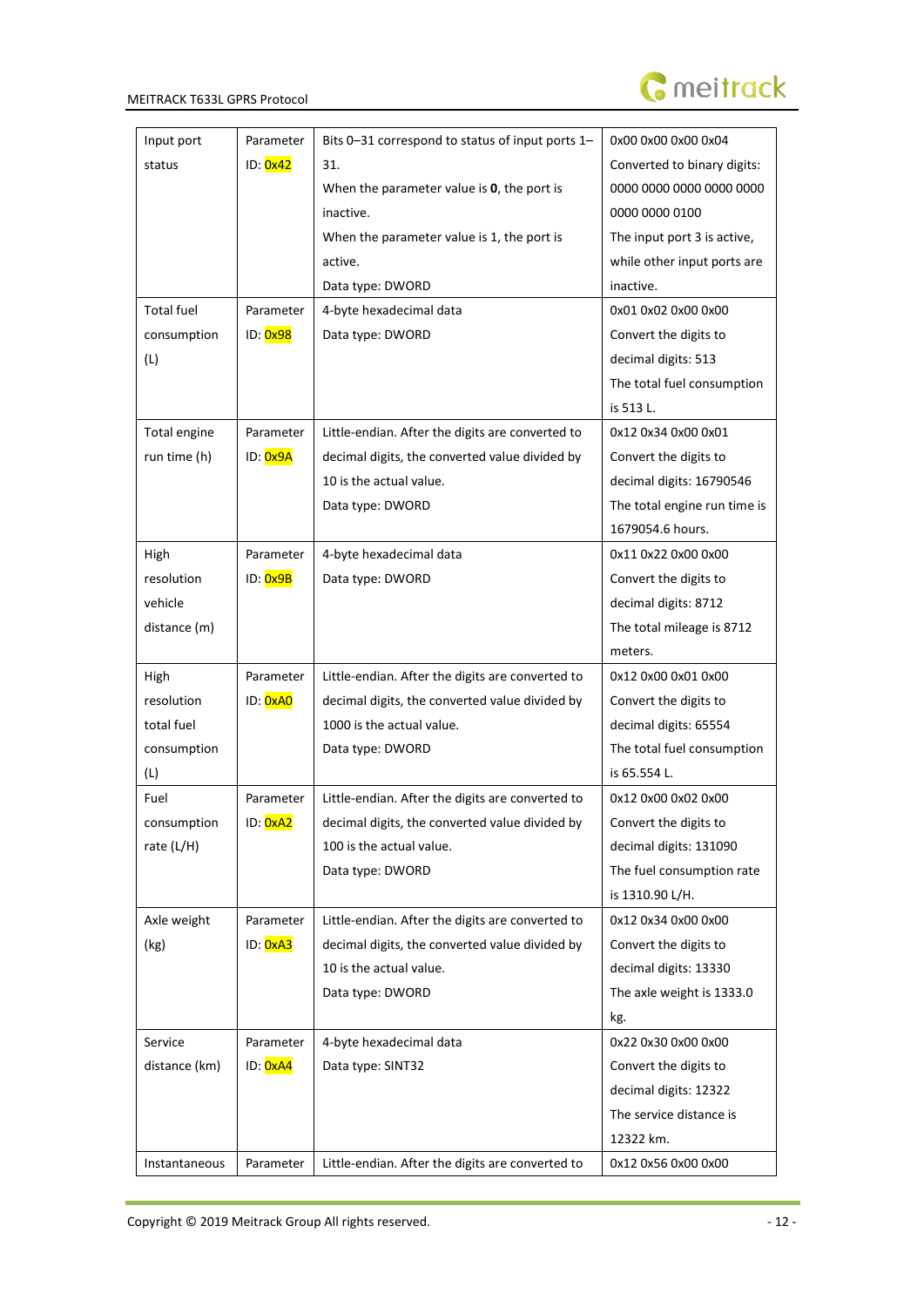

| fuel                   | ID: 0xA5  | decimal digits, the converted value divided by                                                                       | Convert the digits to           |
|------------------------|-----------|----------------------------------------------------------------------------------------------------------------------|---------------------------------|
| consumption            |           | 1000 is the actual value.                                                                                            | decimal digits: 22034           |
| (km/L)                 |           | Data type: DWORD                                                                                                     | The instantaneous fuel          |
|                        |           |                                                                                                                      | consumption is 22.034           |
|                        |           |                                                                                                                      | km/L.                           |
| Number of unfixed-byte |           | Value range: 0x00-0xFF                                                                                               | 0x01                            |
| parameter ID           |           | The length of the following parameter ID                                                                             | There is one unfixed-byte       |
|                        |           | numbers is 8 or 12 bytes, or is unfixed. The                                                                         | parameter ID number.            |
|                        |           | ordering of parameter ID numbers is not fixed.                                                                       | 0x00: The current data          |
|                        |           | For details, see the parameter ID table.                                                                             | packet does not contain         |
|                        |           |                                                                                                                      | any parameter ID number         |
|                        |           |                                                                                                                      | whose length is unfixed.        |
| Current base           | Parameter | <data< td=""><td><b>OxOC</b> OxCC 0x01 0x01 0x00</td></data<>                                                        | <b>OxOC</b> OxCC 0x01 0x01 0x00 |
| station info           | ID: 0x0E  | length> <mcc><mnc><lac><cell id=""><rx lev<="" td=""><td>0x45 0xA5 0x8B 0xD4 0xE9</td></rx></cell></lac></mnc></mcc> | 0x45 0xA5 0x8B 0xD4 0xE9        |
|                        |           | EL>                                                                                                                  | OxO1 OxBB OxFF                  |
|                        |           | Data length: hexadecimal; indicates the length                                                                       | OxOC: The data length is 12     |
|                        |           | of the base station data. Unit: byte.                                                                                | bytes.                          |
|                        |           | MCC: 16-bit unsigned; little-endian; indicates                                                                       | 0xCC 0x01: The MCC is 460.      |
|                        |           | the Mobile Country Code.                                                                                             | 0x01 0x00: The MNC is 01.       |
|                        |           | MNC: 16-bit unsigned; little-endian; indicates                                                                       | 0x45 0xA5: The LAC is           |
|                        |           | the Mobile Network Code.                                                                                             | 42309.                          |
|                        |           | LAC: 16-bit unsigned; little-endian; indicates the                                                                   | 0x8B 0xD4 0xE9 0x01: The        |
|                        |           | Location Area Code.                                                                                                  | cell ID is 32101515.            |
|                        |           | CELL_ID: 32-bit unsigned; little-endian; indicates                                                                   | OxBB OxFF: The signal           |
|                        |           | the cell ID.                                                                                                         | strength is -69 dbm.            |
|                        |           | RX_LEVEL: 16-bit signed; little-endian; indicates                                                                    |                                 |
|                        |           | the signal strength.                                                                                                 |                                 |
|                        |           | Data type: STRUCT                                                                                                    |                                 |
| Picture name           | Parameter | The data is available only when the GPRS event                                                                       | 0xCB 0x0F 0x23 0x19 0x01        |
|                        | ID: 0x28  | code is 39.                                                                                                          | 0x1E 0x0C 0x00                  |
|                        |           | Time unit: second. Start time: 1 January, 2000,                                                                      | There are two pieces of         |
|                        |           | 00:00:00 am.                                                                                                         | DWORD data: 0x19230FCB          |
|                        |           | Data type: STRUCT                                                                                                    | 0x000C1E01.                     |
|                        |           |                                                                                                                      | 0x19230FCB: Indicates the       |
|                        |           |                                                                                                                      | date and time, that is,         |
|                        |           |                                                                                                                      | 130513024323.                   |
|                        |           |                                                                                                                      | 0x000C1E01: Indicates the       |
|                        |           |                                                                                                                      | last part of the file           |
|                        |           |                                                                                                                      | name, that is, C1E01.           |
|                        |           |                                                                                                                      | The file name is                |
|                        |           |                                                                                                                      | 130513024323_C1E01.jpg.         |
| Temperature            | Parameter | Little-endian                                                                                                        | 0x01 0x09 0x1A                  |
| sensor 1               | ID: 0x2A  | Data type: STRUCT                                                                                                    | 01: Indicates sensor 01.        |
|                        |           |                                                                                                                      | 09 1A: signed; 2 bytes;         |

L.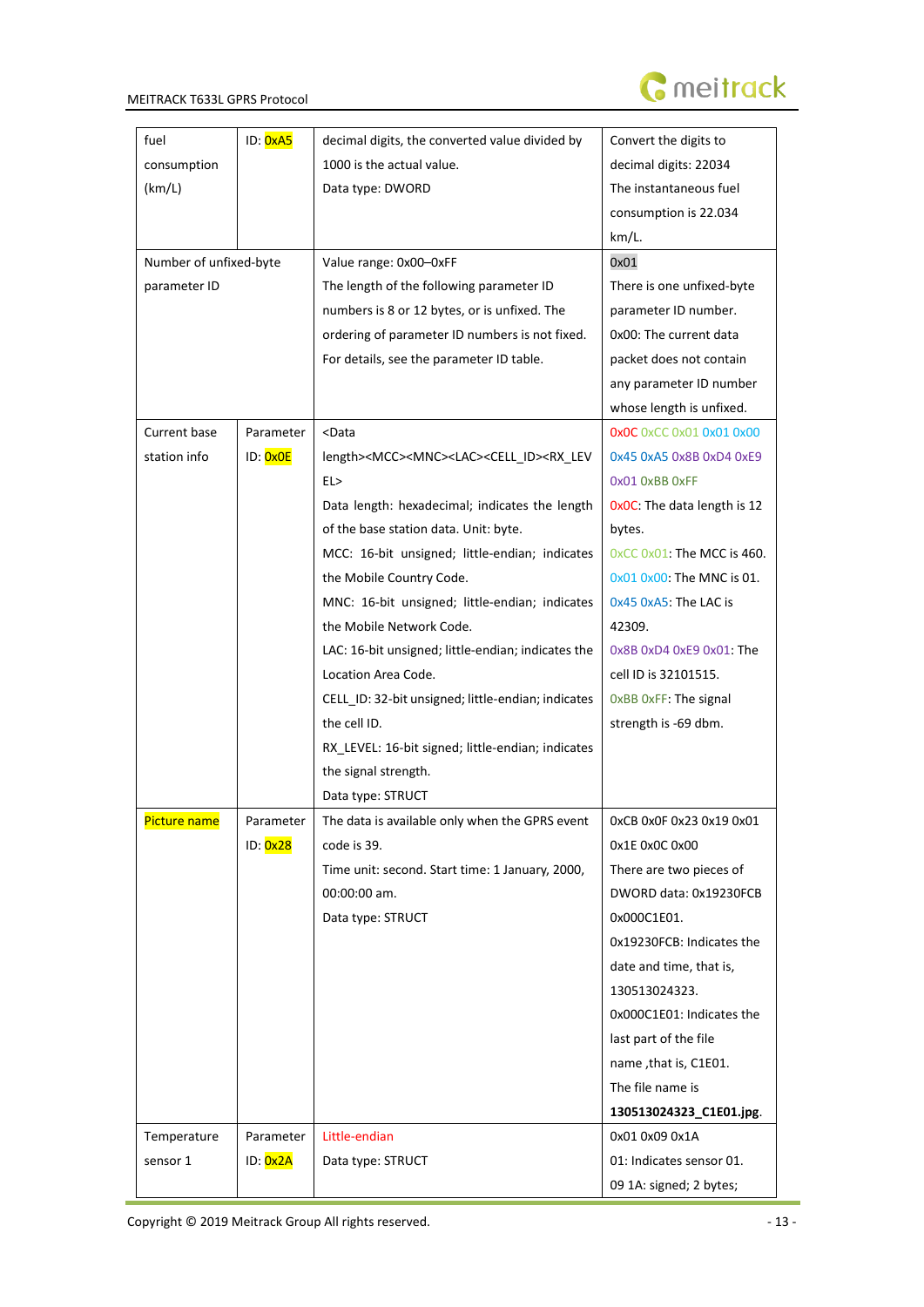

|               |           |                                               | little-endian. The       |
|---------------|-----------|-----------------------------------------------|--------------------------|
|               |           |                                               | temperature is 66.65°C.  |
| Temperature   | Parameter | Little-endian                                 | 0x01 0x09 0x1A           |
| sensor 2      | ID: 0x2B  | Data type: STRUCT                             | 01: Indicates sensor 01. |
|               |           |                                               | 09 1A: signed; 2 bytes;  |
|               |           |                                               | little-endian. The       |
|               |           |                                               | temperature is 66.65°C.  |
| Temperature   | Parameter | Little-endian                                 | 0x01 0x09 0x1A           |
| sensor 3      | ID: 0x2C  | Data type: STRUCT                             | 01: Indicates sensor 01. |
|               |           |                                               | 09 1A: signed; 2 bytes;  |
|               |           |                                               | little-endian. The       |
|               |           |                                               | temperature is 66.65°C.  |
| Temperature   | Parameter | Little-endian                                 | 0x01 0x09 0x1A           |
| sensor 4      | ID: 0x2D  | Data type: STRUCT                             | 01: Indicates sensor 01. |
|               |           |                                               | 09 1A: signed; 2 bytes;  |
|               |           |                                               | little-endian. The       |
|               |           |                                               | temperature is 66.65°C.  |
| Temperature   | Parameter | Little-endian                                 | 0x01 0x09 0x1A           |
| sensor 5      | ID: 0x2E  | Data type: STRUCT                             | 01: Indicates sensor 01. |
|               |           |                                               | 09 1A: signed; 2 bytes;  |
|               |           |                                               | little-endian. The       |
|               |           |                                               | temperature is 66.65°C.  |
| Temperature   | Parameter | Little-endian                                 | 0x01 0x09 0x1A           |
| sensor 6      | ID: 0x2F  | Data type: STRUCT                             | 01: Indicates sensor 01. |
|               |           |                                               | 09 1A: signed; 2 bytes;  |
|               |           |                                               | little-endian. The       |
|               |           |                                               | temperature is 66.65°C.  |
| Temperature   | Parameter | Little-endian                                 | 0x01 0x09 0x1A           |
| sensor 7      | ID: 0x30  | Data type: STRUCT                             | 01: Indicates sensor 01. |
|               |           |                                               | 09 1A: signed; 2 bytes;  |
|               |           |                                               | little-endian. The       |
|               |           |                                               | temperature is 66.65°C.  |
| Temperature   | Parameter | Little-endian                                 | 0x01 0x09 0x1A           |
| sensor 8      | ID: 0x31  | Data type: STRUCT                             | 01: Indicates sensor 01. |
|               |           |                                               | 09 1A: signed; 2 bytes;  |
|               |           |                                               | little-endian. The       |
|               |           |                                               | temperature is 66.65°C.  |
| Magnetic card | Parameter | <rfidlen><rfiddata></rfiddata></rfidlen>      |                          |
| reader        | ID: 0x39  | RfidLen: Indicates the length of the magnetic |                          |
|               |           | card's ID number; contains 1 byte.            |                          |
|               |           | RfidData: Indicates the detailed data of the  |                          |
|               |           | magnetic card; contains at most 160 bytes.    |                          |
|               |           | Data type: STRUCT                             |                          |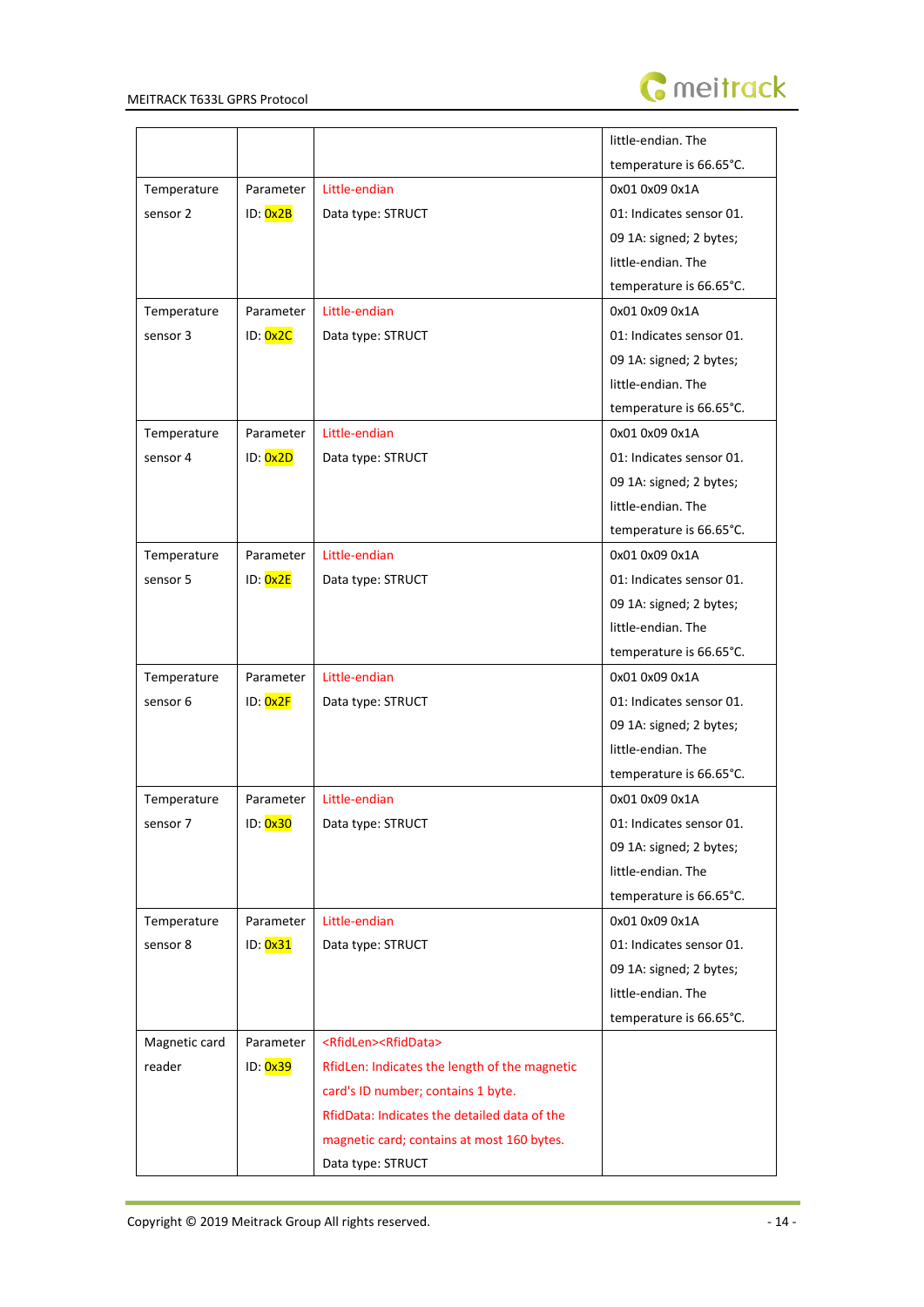

 $\overline{\phantom{a}}$ 

The current data packet ends here.

| THE CUTTER GUID DUCKER CHUS HETC. |                                                                                      |                                 |  |
|-----------------------------------|--------------------------------------------------------------------------------------|---------------------------------|--|
| $\ast$                            | Contains 1 byte. It is used to separate the                                          | $\ast$                          |  |
|                                   | command content from the checksum.                                                   |                                 |  |
|                                   | ASCII (hexadecimal: 0x2A)                                                            |                                 |  |
| Checksum                          | Contains 2 bytes.                                                                    | If the sum result is 0x27       |  |
|                                   | Indicates the sum of hexadecimal characters                                          | <b>0x62</b> , send the checksum |  |
|                                   | from the packet header "\$\$" to the asterisk "*"                                    | 62 (low byte 0x62) in ASCII     |  |
|                                   | (including the packet header and asterisk).                                          | format, that is, 0x36 0x32.     |  |
|                                   | \$\$ <data identifier=""><data< td=""><td>Hexadecimal: 0x36 0x32</td></data<></data> | Hexadecimal: 0x36 0x32          |  |
|                                   | length>, <imei>,<command< td=""><td>ASCII: 62</td></command<></imei>                 | ASCII: 62                       |  |
|                                   | type>, <hexadecimal data<="" td=""><td></td></hexadecimal>                           |                                 |  |
|                                   | packet><*Checksum>\r\n                                                               |                                 |  |
| $\ln$                             | Contains 2 bytes. This is an ending character.                                       | $\ln$                           |  |
|                                   | The type is ASCII (hexadecimal: 0x0D,0x0A).                                          |                                 |  |

# <span id="page-14-0"></span>**1.3 Event Code**

| <b>Event Code</b> | <b>Event</b>                | <b>Default SMS Header (At Most 16 Bytes)</b>    |
|-------------------|-----------------------------|-------------------------------------------------|
| 1                 | <b>SOS Pressed</b>          | SOS                                             |
| $\overline{2}$    | <b>Input 2 Active</b>       | Door Open                                       |
| 3                 | <b>Input 3 Active</b>       | Ignition On                                     |
| 4                 | <b>Input 4 Active</b>       | In4 Active                                      |
| 5                 | <b>Input 5 Active</b>       | In5 Active                                      |
| 6                 | Input 6 Active              | In6 Active                                      |
| $\overline{7}$    | <b>Input 7 Active</b>       | In7 Active                                      |
| 8                 | <b>Input 8 Active</b>       | In8 Active                                      |
| 9                 | Input 1 Inactive            | In1 Inactive                                    |
| 10                | Input 2 Inactive            | Door Close                                      |
| 11                | Input 3 Inactive            | Ignition Off                                    |
| 12                | Input 4 Inactive            | In4 Inactive                                    |
| 13                | Input 5 Inactive            | In5 Inactive                                    |
| 14                | Input 6 Inactive            | In6 Inactive                                    |
| 15                | Input 7 Inactive            | In7 Inactive                                    |
| 16                | Input 8 Inactive            | In8 Inactive                                    |
| 17                | <b>Low Battery</b>          | Low Battery                                     |
| 18                | <b>Low External Battery</b> | Low Ext-Battery                                 |
| 19                | <b>Speeding</b>             | Speeding                                        |
| 20                | <b>Enter Geo-fence</b>      | Enter Fence N (N means the number of the fence) |
| 21                | <b>Exit Geo-fence</b>       | Exit Fence N (N means the number of the fence)  |
| 22                | <b>External Battery On</b>  | Ext-Battery On                                  |
| 23                | <b>External Battery Cut</b> | <b>Ext-Battery Cut</b>                          |
| 24                | <b>GPS Signal Lost</b>      | <b>GPS Signal Lost</b>                          |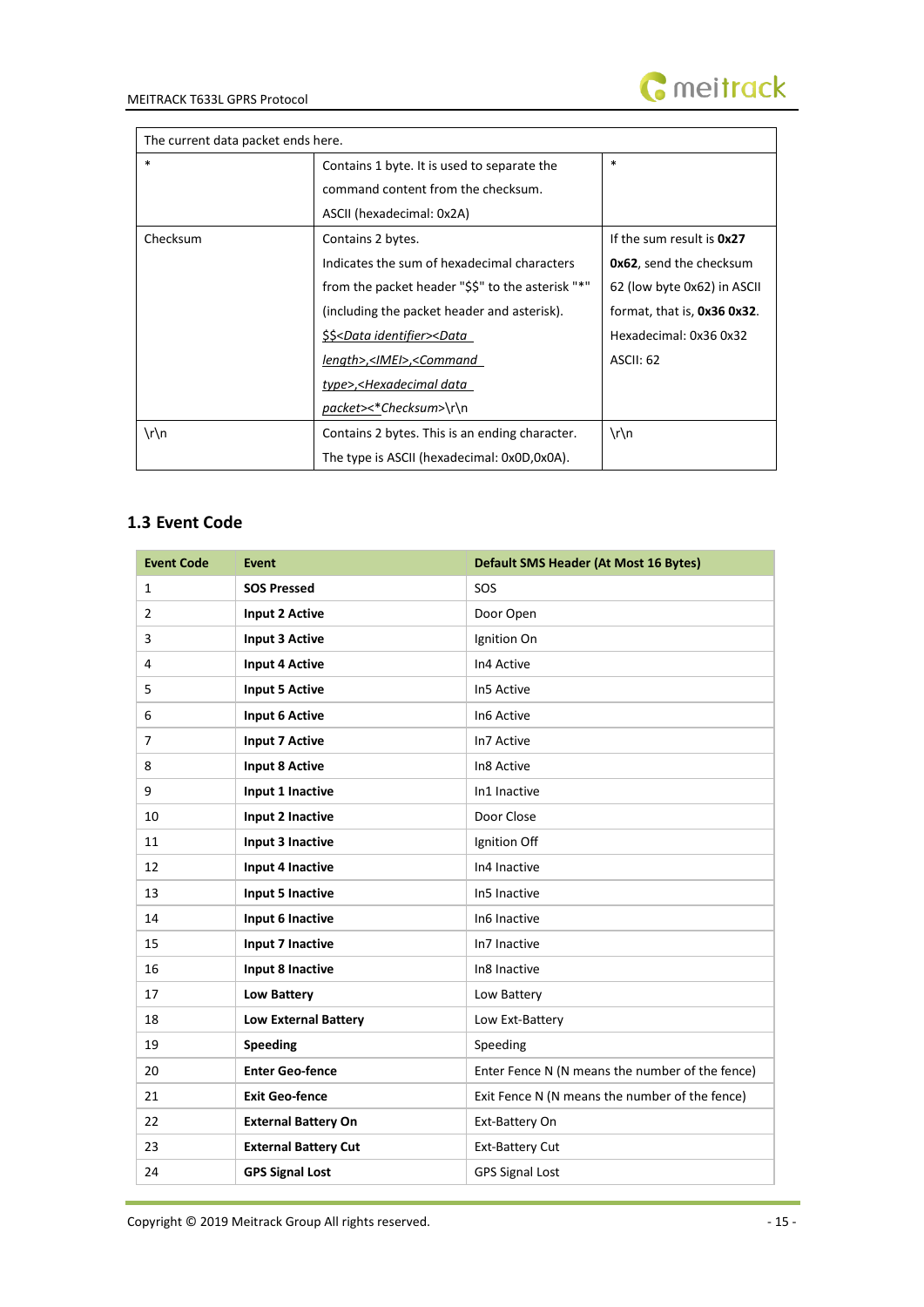

| 25  | <b>GPS Signal Recovery</b>               | <b>GPS Recovery</b>    |
|-----|------------------------------------------|------------------------|
| 26  | <b>Enter Sleep</b>                       | <b>Enter Sleep</b>     |
| 27  | <b>Exit Sleep</b>                        | <b>Exit Sleep</b>      |
| 28  | <b>GPS Antenna Cut</b>                   | <b>GPS Antenna Cut</b> |
| 29  | <b>Device Reboot</b>                     | Power On               |
| 31  | <b>Heartbeat</b>                         | $\prime$               |
| 32  | Cornering                                | Cornering              |
| 33  | <b>Track By Distance</b>                 | Distance               |
| 34  | <b>Reply Current (Passive)</b>           | Now                    |
| 35  | <b>Track By Time Interval</b>            | Interval               |
| 36  | Tow                                      | Tow                    |
| 37  | RFID (change uart rate)                  |                        |
| 41  | <b>Stop Moving</b>                       | <b>Stop Moving</b>     |
| 42  | <b>Start Moving</b>                      | <b>Start Moving</b>    |
| 50  | <b>Temperature High</b>                  | Temp High              |
| 51  | <b>Temperature Low</b>                   | Temp Low               |
| 52  | <b>Full Fuel</b>                         | <b>Full Fuel</b>       |
| 53  | Low Fuel                                 | Low Fuel               |
| 54  | <b>Fuel Theft</b>                        | <b>Fuel Theft</b>      |
| 70  | <b>Reject Incoming Call</b>              | $\overline{1}$         |
| 72  | <b>Auto Answer Incoming Call</b>         | T                      |
| 82  | <b>Refuelling</b>                        | <b>Refuelling</b>      |
| 83  | <b>Ult-Sensor Drop</b>                   | <b>Ult-Sensor Drop</b> |
| 118 | Input 9 Active                           | <b>In9 Active</b>      |
| 119 | Input 9 Inactive                         | In9 Inactive           |
| 129 | <b>Harsh Braking</b>                     | Harsh Braking          |
| 130 | <b>Harsh Acceleration</b>                | <b>Fast Accelerate</b> |
| 133 | <b>Idle Overtime</b>                     | <b>Idle Overtime</b>   |
| 134 | <b>Idle Recovery</b>                     | <b>Idle Recovery</b>   |
| 135 | <b>Fatigue Driving</b>                   | <b>Fatigue Driving</b> |
| 136 | <b>Enough Rest after Fatigue Driving</b> | Enough Rest            |
| 138 | <b>Speed Recovery</b>                    | Speed Recovery         |

# <span id="page-15-0"></span>**Command List**

| Command | <b>Command Description</b>                           |
|---------|------------------------------------------------------|
| A10     | <b>Real-Time Location Query (GPRS)</b>               |
| A11     | Setting a Heartbeat Packet Reporting Interval (GPRS) |
| A12     | Tracking by Time Interval (GPRS)                     |
| A13     | Setting the Cornering Report (GPRS)                  |
| A14     | Tracking by Distance                                 |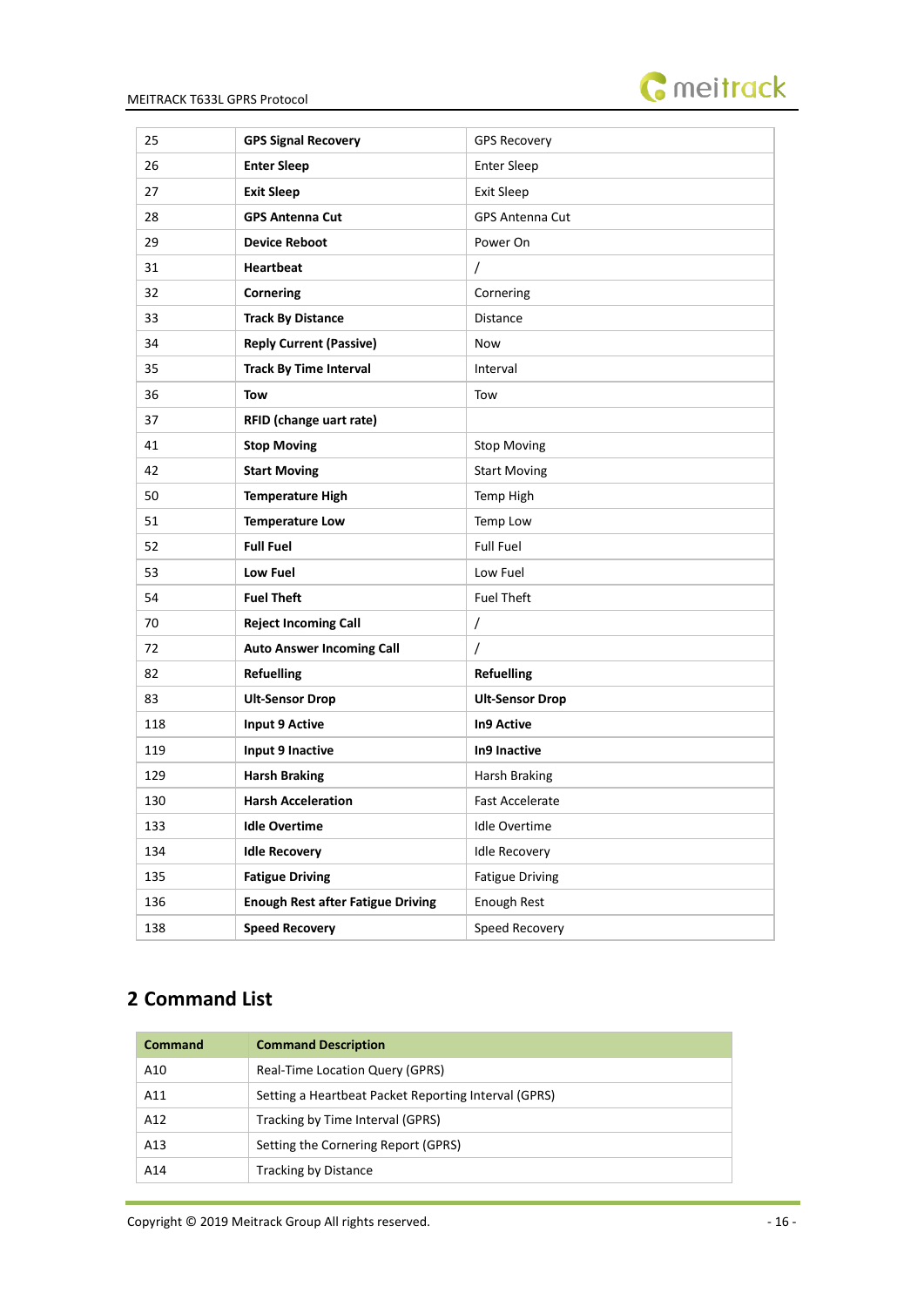

| A15             | Setting the Parking Scheduled Tracking Function (GPRS)  |
|-----------------|---------------------------------------------------------|
| A16             | Enabling the Parking Scheduled Tracking Function (GPRS) |
| A17             | Controlling Output 1 Status by RFID/iButton             |
| A21             | <b>Setting GPRS Parameters</b>                          |
| A22             | Setting the DNS Server IP Address                       |
| A23             | Setting the Standby GPRS Server                         |
| A70             | Reading All Authorized Phone Numbers                    |
| A71             | Setting Authorized Phone Numbers                        |
| A72             | Setting Listen-in Phone Numbers                         |
| A73             | Setting the Smart Sleep Mode                            |
| <b>B05</b>      | Setting a Geo-Fence                                     |
| <b>BO6</b>      | Deleting a Geo-Fence                                    |
| B07             | Setting the Speeding Alert                              |
| <b>B08</b>      | Setting the Towing Alert                                |
| <b>BO9</b>      | Setting the Vibration Sensitivity Level                 |
| <b>B10</b>      | Fast Setting the Towing Alert                           |
| B11             | Setting a Polygonal Geo-Fence                           |
| B14             | Setting the Idling Alert                                |
| <b>B15</b>      | <b>Setting Driver Fatigue Parameters</b>                |
| <b>B16</b>      | Setting the Consecutive Time of the Speeding Alert      |
| B30             | Setting the Camera Timer                                |
| <b>B31</b>      | Turning off the LED Indicator                           |
| <b>B34</b>      | Setting a Log Interval                                  |
| B35             | Setting the SMS Time Zone                               |
| B36             | Setting the GPRS Time Zone                              |
| <b>B60</b>      | Determining Vehicle Status by ACC Status                |
| B91             | Setting SMS Event Characters                            |
| B99             | Setting Event Authorization                             |
| CO1             | <b>Controlling Output Status</b>                        |
| CO <sub>2</sub> | Notifying the Device of Sending an SMS                  |
| CO <sub>3</sub> | Setting a GPRS Event Transmission Mode                  |
| C13             | Sending a Message from the Platform                     |
| C40             | Registering a Temperature Sensor Number                 |
| C41             | Deleting a Registered Temperature Sensor                |
| C42             | Reading the Temperature Sensor SN and Number            |
| C43             | Setting the Temperature Threshold and Logical Name      |
| C44             | Reading Temperature Sensor Parameters                   |
| C46             | <b>Checking Temperature Sensor Parameters</b>           |
| C47             | <b>Setting Fuel Parameters</b>                          |
| C48             | <b>Reading Fuel Parameters</b>                          |
| C49             | Setting the Fuel Theft Alert                            |
| C50             | Setting the Driving License Type                        |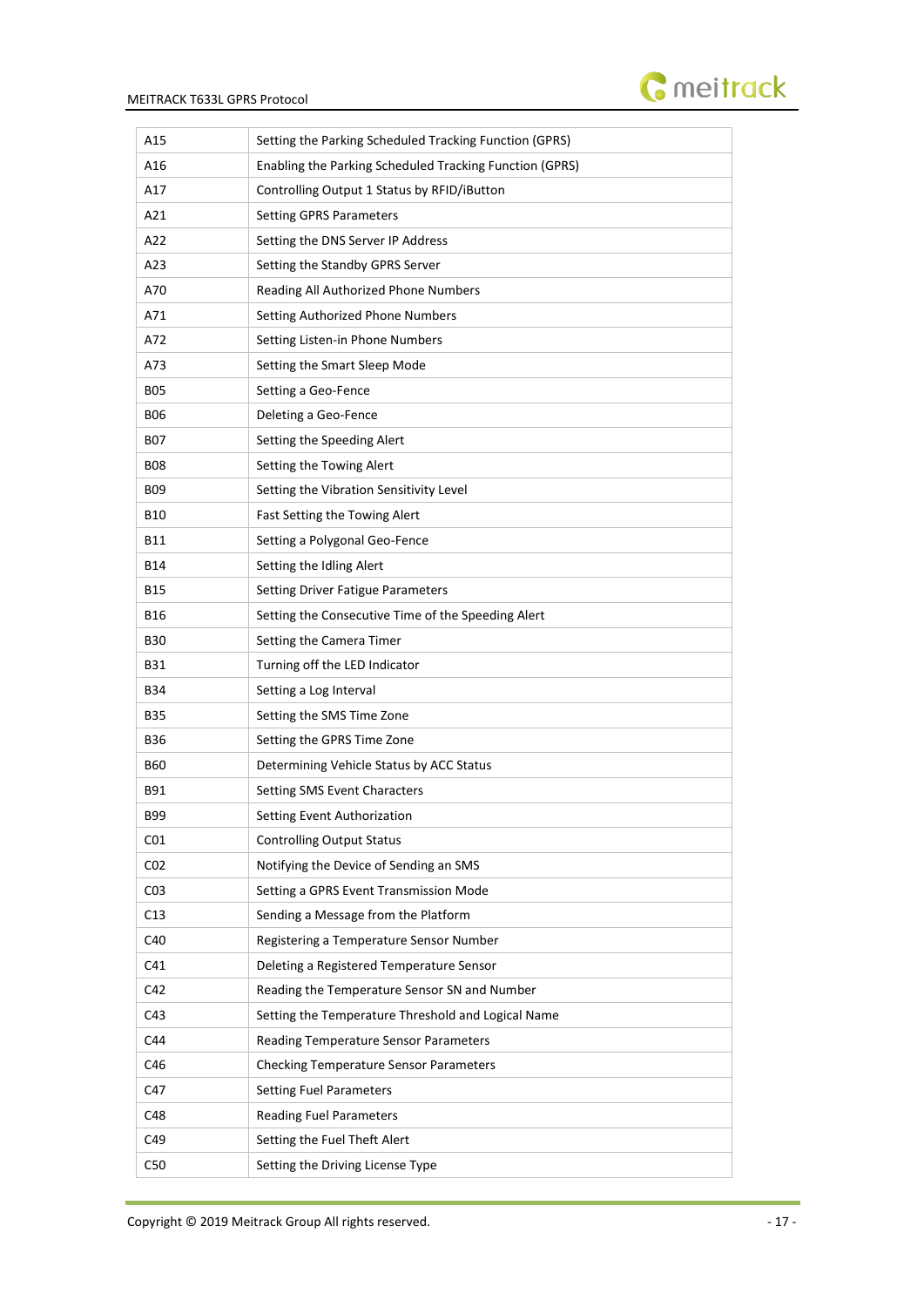



| C51             | Setting Buzzer's Buzzing Time                                    |
|-----------------|------------------------------------------------------------------|
| C52             | Setting the Valid Time after Swiping Cards                       |
| C69             | Setting the Microphone and Speaker                               |
| C70             | Setting the RS232 Serial Port and Peripheral                     |
| C76             | Powering Off the Device by a Command                             |
| C77             | Setting the Power-off Function of the Power Button               |
| <b>CFF</b>      | Deleting an Event in the Buffer                                  |
| D <sub>0</sub>  | Obtaining a Picture                                              |
| D01             | Obtaining the Picture List                                       |
| D <sub>02</sub> | Deleting a Picture                                               |
| D <sub>03</sub> | Taking Photos on Demand                                          |
| D <sub>10</sub> | Authorizing an RFID Card/iButton Key                             |
| D11             | Authorizing RFID Cards/iButton Keys in Batches                   |
| D <sub>12</sub> | Checking RFID/iButton Authorization                              |
| D13             | Reading an Authorized RFID Card/iButton Key                      |
| D14             | Deleting an Authorized RFID Card/iButton Key                     |
| D15             | Deleting Authorized RFID Cards/iButton Keys in Batches           |
| D <sub>16</sub> | Checking the Checksum of the Authorized RFID/iButton ID Database |
| D79             | Setting Harsh Acceleration and Harsh Braking Parameters          |
| E91             | Reading Device's Firmware Version and SN                         |
| F <sub>0</sub>  | Restarting the GSM or GPS Module                                 |
| F01             | Restarting the GSM Module                                        |
| F02             | Restarting the GPS Module                                        |
| F08             | Setting the Mileage and Run Time                                 |
| F09             | Deleting SMS or GPRS Cache Data                                  |
| F11             | <b>Restoring Initial Settings</b>                                |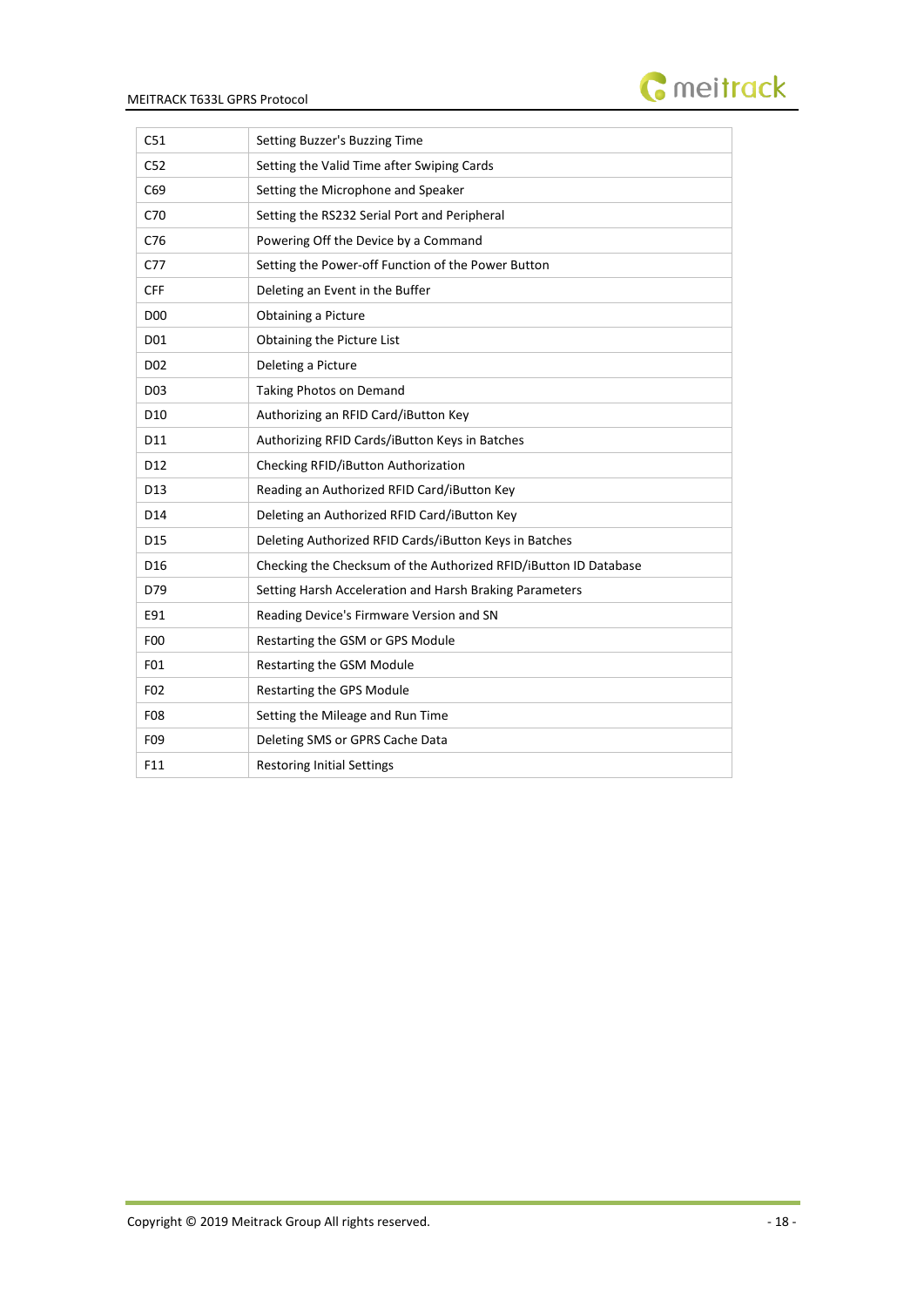

# <span id="page-18-0"></span>**3 Command Details**

# <span id="page-18-1"></span>**3.1 Real-Time Location Query (GPRS) – A10**

| <b>GPRS Sending</b> | A10                                                                                                                                                                                                                           |
|---------------------|-------------------------------------------------------------------------------------------------------------------------------------------------------------------------------------------------------------------------------|
| <b>GPRS Reply</b>   | AAA,34,(-)Latitude,(-)Longitude,Date and time,Positioning status,Number of<br>satellites, GSM signal strength, Speed, Direction, HDOP, Altitude, Mileage, Run time, Base<br>station info, I/O port status, Analog input value |
| Description         | <b>34</b> : Indicates the event code of the GPRS command.                                                                                                                                                                     |
| Applicable Model    | T633L                                                                                                                                                                                                                         |
| Example             |                                                                                                                                                                                                                               |
| <b>GPRS Sending</b> | @@Q25,353358017784062,A10*6A\r\n                                                                                                                                                                                              |
| <b>GPRS Reply</b>   | \$\$Q128,353358017784062,AAA,34,22.543176,114.078448,100313093738,A,5,22,2,205<br>,5,-14,0,60,0 0 10133 4110,0000,149 153 173 2707 914,*91\r\n                                                                                |

# <span id="page-18-2"></span>**3.2 Setting a Heartbeat Packet Reporting Interval (GPRS) – A11**

| <b>GPRS Sending</b> | A11, Interval                                                                                                                                                                                                                                                                                                                                                                                                                                                                                                                                                                                                       |
|---------------------|---------------------------------------------------------------------------------------------------------------------------------------------------------------------------------------------------------------------------------------------------------------------------------------------------------------------------------------------------------------------------------------------------------------------------------------------------------------------------------------------------------------------------------------------------------------------------------------------------------------------|
| <b>GPRS Reply</b>   | A11, OK                                                                                                                                                                                                                                                                                                                                                                                                                                                                                                                                                                                                             |
| Description         | The heartbeat packet function is used to keep the Transmission Control Protocol (TCP)<br>connection open when the interval of scheduled GPRS reporting is long.<br>Interval = 0: function disabled (default).<br>Interval $=$ $[165535]$ : function enabled. Set the heartbeat packet reporting interval. Unit:<br>minute.<br>The heartbeat function is available only in conjunction with deep sleep mode. When the<br>device enters the deep sleep mode, a heartbeat packet will be sent at the specified<br>interval. A heartbeat packet is to confirm the device is online, and positioning data is<br>invalid. |
| Applicable Model    | T633L                                                                                                                                                                                                                                                                                                                                                                                                                                                                                                                                                                                                               |
| <b>Example</b>      |                                                                                                                                                                                                                                                                                                                                                                                                                                                                                                                                                                                                                     |
| <b>GPRS Sending</b> | @@S28,353358017784062,A11,10*FD\r\n                                                                                                                                                                                                                                                                                                                                                                                                                                                                                                                                                                                 |
| <b>GPRS Reply</b>   | \$\$S28,353358017784062,A11,OK*FE\r\n<br>After the above command is sent successfully, the device will send the following GPRS<br>heartbeat packet to the platform every 10 minutes in sleep mode:<br>\$\$a131,353358017784062,AAA,31,22.913458,114.083183,080229123628,V,9,23,21,83,<br>1,18,1350,127,0 0 10133 4110,0000,169 181 184 2714 919,*60                                                                                                                                                                                                                                                                 |

## <span id="page-18-3"></span>**3.3 Tracking by Time Interval (GPRS) – A12**

| <b>GPRS Sending</b> | A12, Interval              |
|---------------------|----------------------------|
| <b>GPRS Reply</b>   | A12,OK                     |
| Description         | Interval unit: x10 seconds |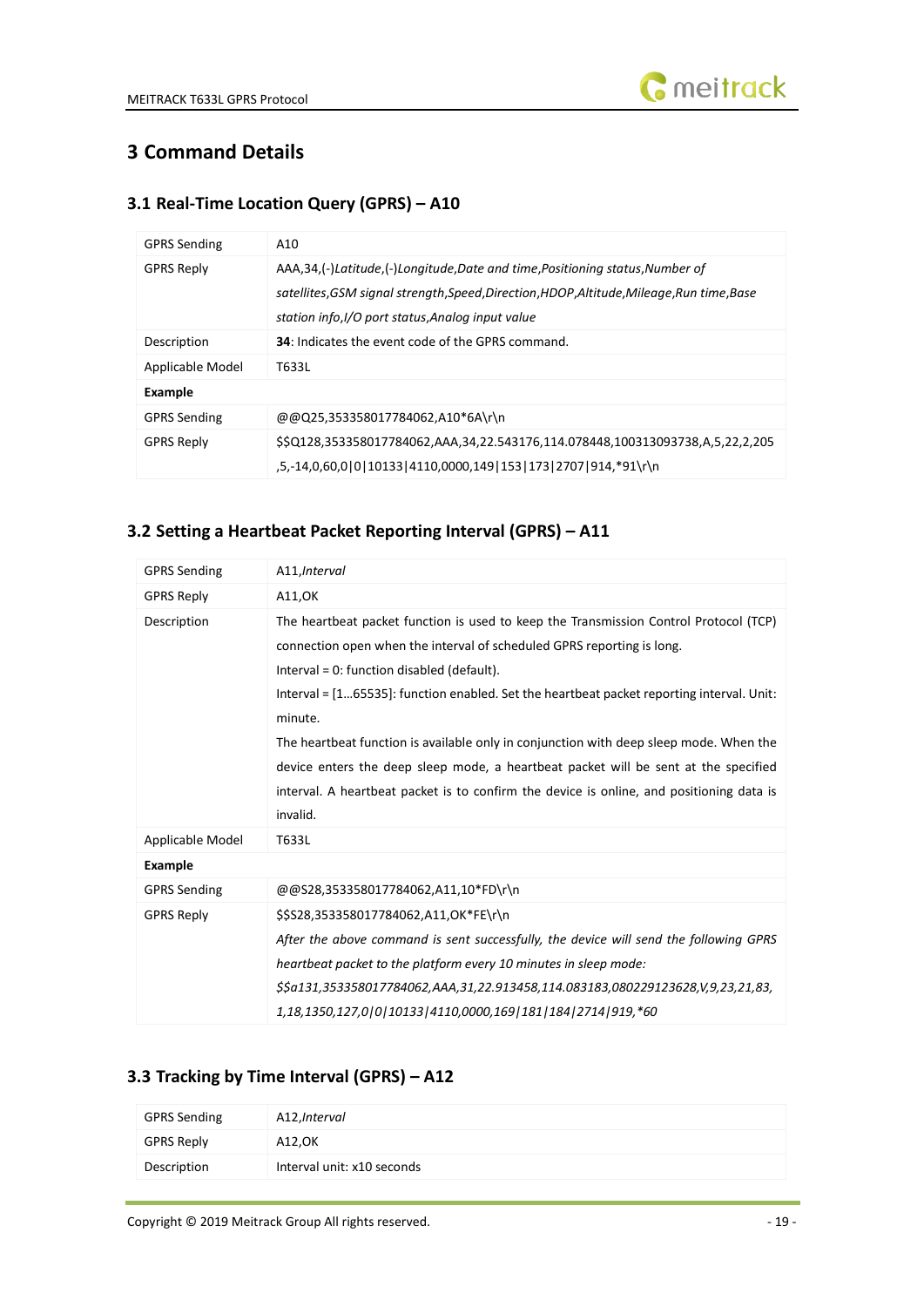

|                     | Interval = $0$ : function disabled.<br>The maximum time interval is 65535 x 10 seconds.<br>Recommended value: 6 x 10 seconds                                                                                                                                                                                                       |
|---------------------|------------------------------------------------------------------------------------------------------------------------------------------------------------------------------------------------------------------------------------------------------------------------------------------------------------------------------------|
| Applicable Model    | T633L                                                                                                                                                                                                                                                                                                                              |
| Example             |                                                                                                                                                                                                                                                                                                                                    |
| <b>GPRS Sending</b> | @@V27,353358017784062,A12,6*D5\r\n                                                                                                                                                                                                                                                                                                 |
| <b>GPRS Reply</b>   | \$\$V28,353358017784062,A12,OK*02\r\n<br>After the above command is sent successfully, the device will send the following GPRS data<br>packet to the platform every one minute:<br>\$\$W129,353358017784062,AAA,35,22.540113,114.076141,100313094354,A,5,22,1,17<br>4,4,129,0,435,0 0 10133 4110,0000,166 224 193 2704 916,*BE\r\n |

## <span id="page-19-0"></span>**3.4 Setting the Cornering Report (GPRS) – A13**

| <b>GPRS Sending</b> | A13, Angle                                                                                                                                                                                                                                                                                                                                                             |
|---------------------|------------------------------------------------------------------------------------------------------------------------------------------------------------------------------------------------------------------------------------------------------------------------------------------------------------------------------------------------------------------------|
| <b>GPRS Reply</b>   | A13, OK                                                                                                                                                                                                                                                                                                                                                                |
| Description         | When the driving angle exceeds the preset value, the device will send a GPRS data packet<br>with location information to the server, which ensures a smoother route on the platform.<br>Angle = $0$ : function disabled (default).<br>Angle = $[1359]$ : function enabled.<br>Recommended value: 30                                                                    |
| Applicable Model    | T633L                                                                                                                                                                                                                                                                                                                                                                  |
| Example             |                                                                                                                                                                                                                                                                                                                                                                        |
| <b>GPRS Sending</b> | @@X29,353358017784062,A13,120*37\r\n                                                                                                                                                                                                                                                                                                                                   |
| <b>GPRS Reply</b>   | \$\$X28,353358017784062,A13,OK*05\r\n<br>After the above command is sent successfully, if the cornering angle is greater than 120<br>degrees, the device will send the following GPRS data packet to the server:<br>\$\$Y129,353358017784062,AAA,32,22.540968,114.077455,100313094534,A,4,22,1,166,<br>$3,175,0,534,0 0 10133 4110,0000,141 138 159 2691 904,*D9\$ r\n |

# <span id="page-19-1"></span>**3.5 Tracking by Distance – A14**

| <b>GPRS Sending</b> | A14, Distance                                                                                |
|---------------------|----------------------------------------------------------------------------------------------|
| <b>GPRS Reply</b>   | A14,OK                                                                                       |
| Description         | Distance = 0: function disabled (default).                                                   |
|                     | Distance = [165535]: function enabled. Set the distance. Unit: meter.                        |
|                     | Note: When both the GPRS time interval and distance tracking functions have been set,        |
|                     | the "first reach first report" rule will be applied, and then both the time interval and     |
|                     | distance counters will be reset to 0. For example, set the time interval to 6 x 10 seconds   |
|                     | and distance to 200 meters. If the road is clear and the driving time is less than one       |
|                     | minute, a distance data packet will be reported first; if there is heavy traffic on the road |
|                     | and the vehicle only drives 100 meters within one minute, a time interval data packet will   |
|                     | be reported first.                                                                           |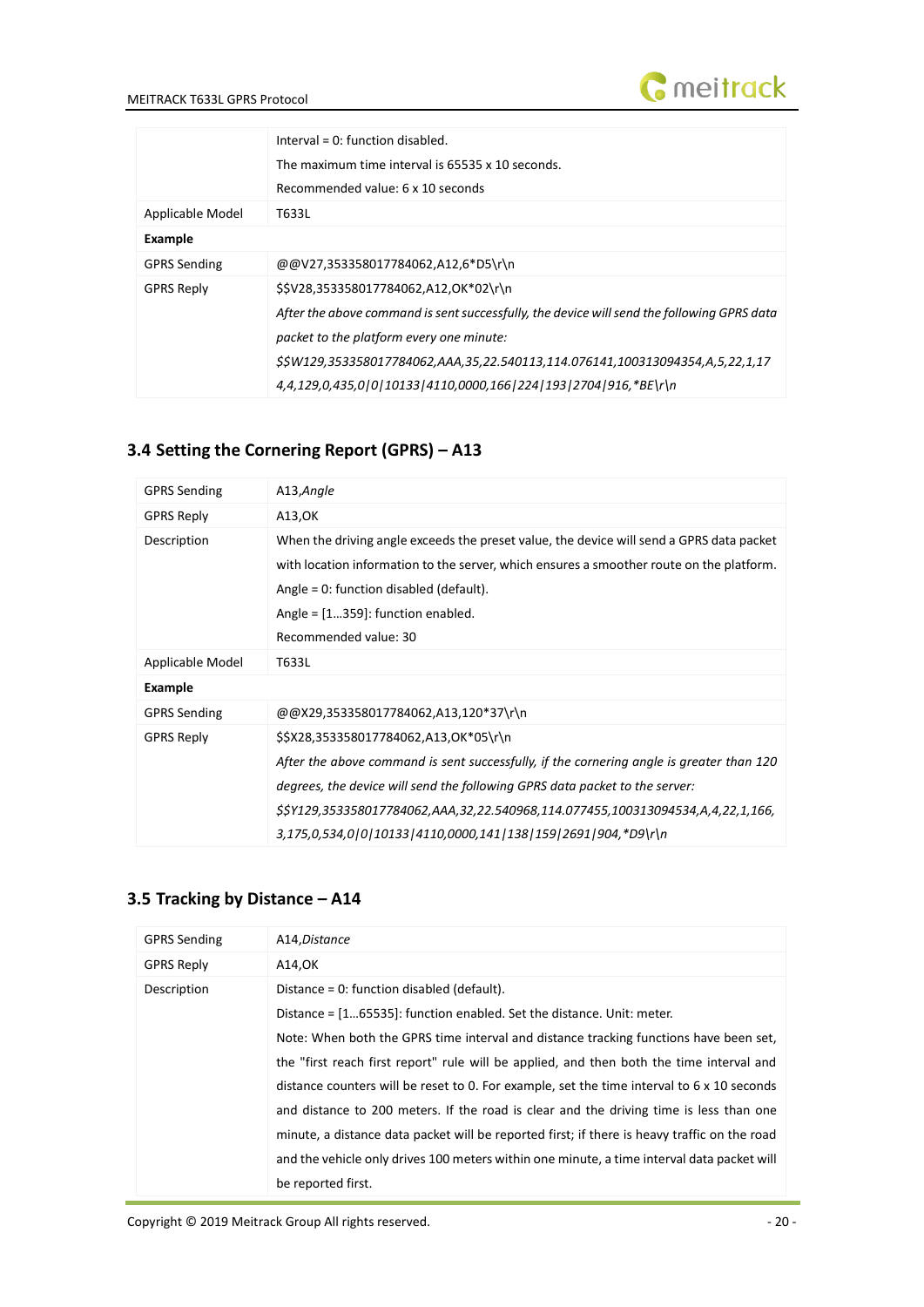



|                     | Recommended value: 300                                                                     |
|---------------------|--------------------------------------------------------------------------------------------|
| Applicable Model    | T633L                                                                                      |
| Example             |                                                                                            |
| <b>GPRS Sending</b> | @@D30,353358017784062,A14,1000*4A\r\n                                                      |
| <b>GPRS Reply</b>   | \$\$D28,353358017784062,A14,OK*F2\r\n                                                      |
|                     | After the above command is sent successfully, if the driving distance reaches 1000 meters, |
|                     | the device will send the following data packet to the server:                              |
|                     | \$\$D131,353358017784062,AAA,33,22.547271,114.047405,080310080929,A,8,21,13,89             |
|                     | ,1,12,8525,561,0 0 10133 4110,0000,163 185 186 2712 939,*31\r\n                            |

# <span id="page-20-0"></span>**3.6 Setting the Parking Scheduled Tracking Function (GPRS) – A15**

| <b>GPRS Sending</b> | A15, Interval                                                                                                                                                                                                                                                                                                                                                                                                                                                                                                                                                                                                                                                                                |
|---------------------|----------------------------------------------------------------------------------------------------------------------------------------------------------------------------------------------------------------------------------------------------------------------------------------------------------------------------------------------------------------------------------------------------------------------------------------------------------------------------------------------------------------------------------------------------------------------------------------------------------------------------------------------------------------------------------------------|
| <b>GPRS Reply</b>   | A15,OK                                                                                                                                                                                                                                                                                                                                                                                                                                                                                                                                                                                                                                                                                       |
| Description         | The function is available for vehicle trackers only. With the function, the number of GPRS<br>messages is reduced, and thus GPRS traffic is saved.<br>After the A15 function is set, the A16 function will be automatically enabled. For details<br>about engine status, see the section 3.7 "Enabling the Parking Scheduled Tracking<br>Function (GPRS) - A16."<br>Interval unit: x10 seconds<br>Interval = $0$ : function disabled.<br>The maximum time interval is 65535 x 10 seconds.<br>Note: If data needs to be sent at the specified time interval after the vehicle starts or<br>stops, the function needs to work with the A12 function. For details, see A12 and A16<br>commands. |
| Applicable Model    | T633L                                                                                                                                                                                                                                                                                                                                                                                                                                                                                                                                                                                                                                                                                        |
| Example             |                                                                                                                                                                                                                                                                                                                                                                                                                                                                                                                                                                                                                                                                                              |
| <b>GPRS Sending</b> | @@E27,353358017784062,A15,6*C7\r\n                                                                                                                                                                                                                                                                                                                                                                                                                                                                                                                                                                                                                                                           |
| <b>GPRS Reply</b>   | \$\$E28,353358017784062,A15,OK*F4\r\n                                                                                                                                                                                                                                                                                                                                                                                                                                                                                                                                                                                                                                                        |

# <span id="page-20-1"></span>**3.7 Enabling the Parking Scheduled Tracking Function (GPRS) – A16**

| <b>GPRS Sending</b> | A16, Status                                                                                  |
|---------------------|----------------------------------------------------------------------------------------------|
| <b>GPRS Reply</b>   | A16,OK                                                                                       |
| Description         | The function is available for vehicle trackers only. The first positive input port (high     |
|                     | level) of the device must be connected to engine detection. Otherwise, the function          |
|                     | is unavailable.                                                                              |
|                     | When the status value is 1, the parking scheduled tracking function is enabled, and          |
|                     | GPRS data is sent at the following interval:                                                 |
|                     | Engine on: Data is sent at the interval of the A12 command.                                  |
|                     | Engine off: Data is sent at the interval of the A15 command.                                 |
|                     | When the status value is <b>0</b> , the parking scheduled tracking function is disabled, and |
|                     | GPRS data is sent at the following interval:                                                 |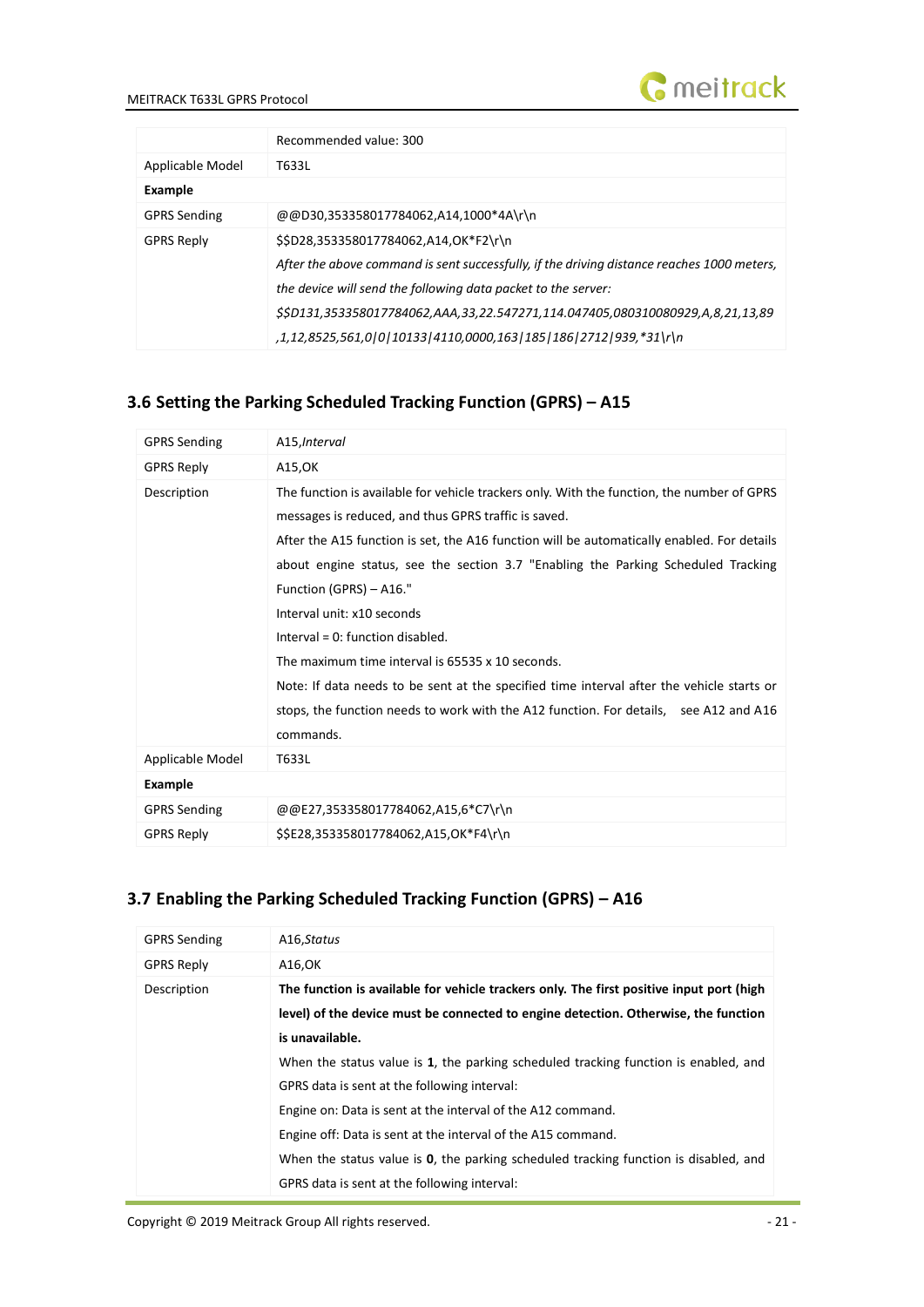

|                     | Engine on: Data is sent at the interval of the A12 command.<br>Engine off: Data is sent at the interval of the A15 command. |  |
|---------------------|-----------------------------------------------------------------------------------------------------------------------------|--|
| Applicable Model    | T633L                                                                                                                       |  |
| Example             |                                                                                                                             |  |
| <b>GPRS Sending</b> | @@F27,353358017784062,A16,0*C3\r\n                                                                                          |  |
| <b>GPRS Reply</b>   | \$\$F28,353358017784062,A16,OK*F6\r\n                                                                                       |  |

# <span id="page-21-0"></span>**3.8 Controlling Output 1 Status by RFID/iButton – A17**

| <b>GPRS Sending</b> | A17, $X$                                                                                    |
|---------------------|---------------------------------------------------------------------------------------------|
| <b>GPRS Reply</b>   | A17,OK                                                                                      |
| Description         | $X = 1$ : function enabled. Before using the function, you must ensure: 1. ACC detection is |
|                     | connected to input 3; 2. A RFID card has been authorized.                                   |
|                     | $X = 0$ : function disabled (default).                                                      |
|                     | For example, after swiping the authorized RFID card, you must start the engine (input 3     |
|                     | connects to engine detection) within one minute. If the time exceeds one minute, you        |
|                     | need to swipe the card again. After the engine is started, input 3 will always detect the   |
|                     | ACC status. If ACC ON is detected (that is, input 3 is the high level), output 1 will not   |
|                     | generate data. If ACC OFF is detected, wait for one minute and then swipe the authorized    |
|                     | RFID card to start the engine as required.                                                  |
|                     | For details about how to authorize a RFID card, see commands D10-D15.                       |
| Applicable Model    | T633L                                                                                       |
| Example             |                                                                                             |
| <b>GPRS Sending</b> | @@T27,353358017784062,A17,1*D3\r\n                                                          |
| <b>GPRS Reply</b>   | \$\$T28,353358017784062,A17,OK*05\r\n                                                       |

# <span id="page-21-1"></span>**3.9 Setting GPRS Parameters – A21**

| <b>GPRS Sending</b> | A21, Connection mode, IP address, Port, APN, APN user name, APN password                                                                                                                                                                                                                                                                                                      |
|---------------------|-------------------------------------------------------------------------------------------------------------------------------------------------------------------------------------------------------------------------------------------------------------------------------------------------------------------------------------------------------------------------------|
| <b>GPRS Reply</b>   | A21,OK                                                                                                                                                                                                                                                                                                                                                                        |
| Description         | Connection mode = $0$ : function disabled.<br>Connection mode = 1: function enabled; use the TCP/IP reporting mode.<br>Connection mode = 2: function enabled; use the UDP reporting mode.<br>IP address: IP address or domain name. A maximum of 32 bytes are supported.<br>Port: a maximum of 5 digits<br>APN/APN user name/APN password: a maximum of 32 bytes respectively |
|                     | If no user name and password are required, leave them blank.                                                                                                                                                                                                                                                                                                                  |
| Applicable Model    | T633L                                                                                                                                                                                                                                                                                                                                                                         |
| Example             |                                                                                                                                                                                                                                                                                                                                                                               |
| <b>GPRS Sending</b> | @@H58,353358017784062,A21,1,server.meigps.com,8800,CMNET,,*A0                                                                                                                                                                                                                                                                                                                 |
| <b>GPRS Reply</b>   | \$\$H28,353358017784062,A21,OK*F4\r\n                                                                                                                                                                                                                                                                                                                                         |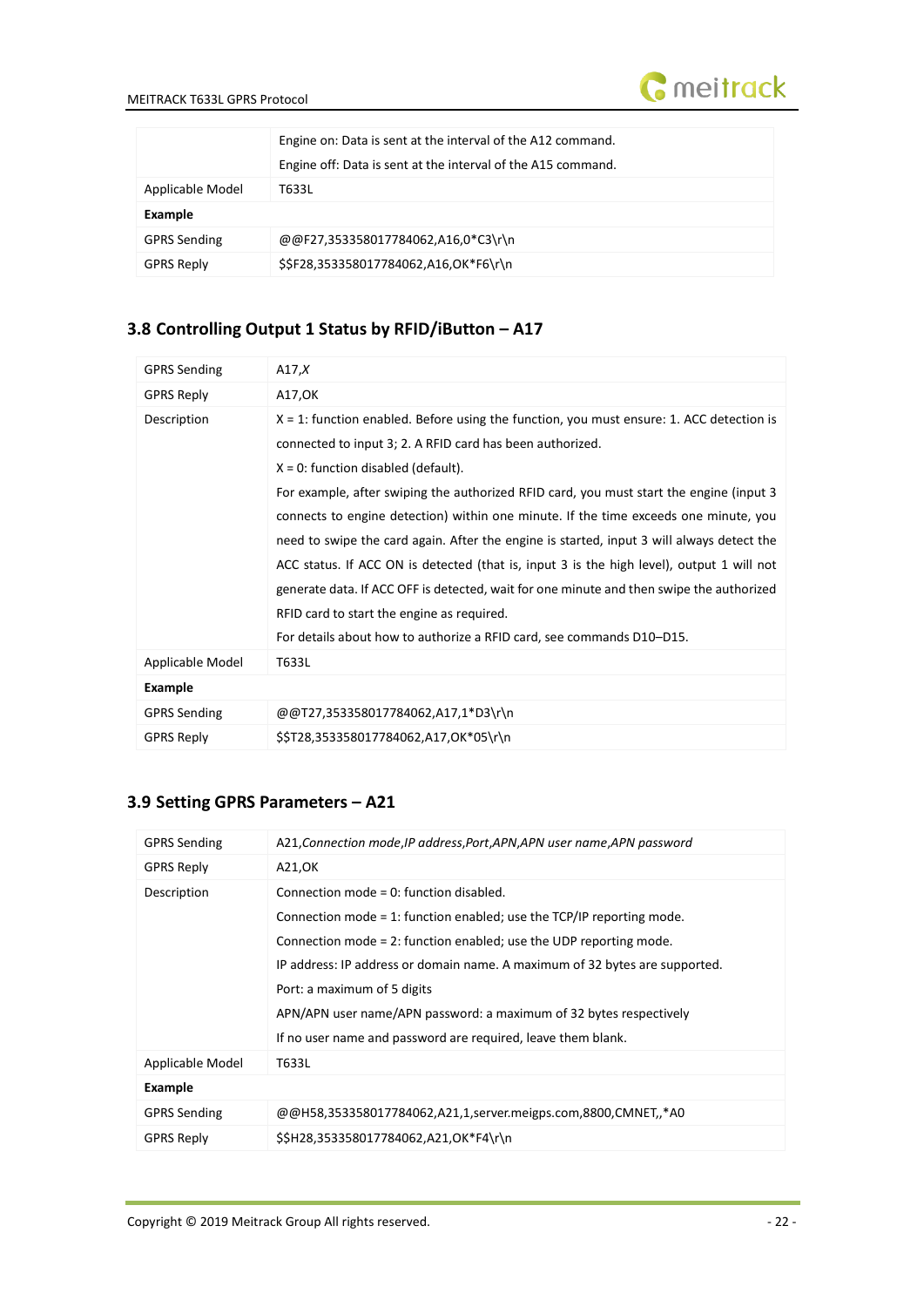

# <span id="page-22-0"></span>**3.10 Setting the DNS Server IP Address – A22**

| <b>GPRS Sending</b> | A22, DNS server IP address                                                                                                                                                                                                                                                                                                                       |
|---------------------|--------------------------------------------------------------------------------------------------------------------------------------------------------------------------------------------------------------------------------------------------------------------------------------------------------------------------------------------------|
| <b>GPRS Reply</b>   | A22,OK                                                                                                                                                                                                                                                                                                                                           |
| Description         | An incorrect DNS server IP address may lead to GPRS data reporting failures after the A21<br>command is used. You can use the A22 command to set the DNS server IP address<br>(confirm the IP address with your domain name provider), and then use the A21<br>command to reset the domain name.<br>DNS server IP address: a maximum of 16 bytes |
| Applicable Model    | T633L                                                                                                                                                                                                                                                                                                                                            |
| Example             |                                                                                                                                                                                                                                                                                                                                                  |
| <b>GPRS Sending</b> | @@K38,353358017784062,A22,75.127.67.90*FD\r\n                                                                                                                                                                                                                                                                                                    |
| <b>GPRS Reply</b>   | \$\$K28,353358017784062,A22,OK*F8\r\n                                                                                                                                                                                                                                                                                                            |

#### <span id="page-22-1"></span>**3.11 Setting the Standby GPRS Server – A23**

| <b>GPRS Sending</b> | A23, IP address, Port                                                                                                                                                                                                              |  |
|---------------------|------------------------------------------------------------------------------------------------------------------------------------------------------------------------------------------------------------------------------------|--|
| <b>GPRS Reply</b>   | A23, OK                                                                                                                                                                                                                            |  |
| Description         | IP address: a maximum of 32 bytes<br>Port: a maximum of 5 digits<br>When the device fails to send data to the active server set by the A21 command, data will<br>be automatically sent to the standby server to prevent data loss. |  |
| Applicable Model    | T633L                                                                                                                                                                                                                              |  |
| Example             |                                                                                                                                                                                                                                    |  |
| <b>GPRS Sending</b> | @@S44,353358017784062,A23,182.92.69.175,8800*35\r\n                                                                                                                                                                                |  |
| <b>GPRS Reply</b>   | \$\$S28,353358017784062,A23,OK*01\r\n                                                                                                                                                                                              |  |

# <span id="page-22-2"></span>**3.12 Reading All Authorized Phone Numbers – A70**

| <b>GPRS Sending</b> | A70                                                                                                                    |  |
|---------------------|------------------------------------------------------------------------------------------------------------------------|--|
| <b>GPRS Reply</b>   | A70, SOS phone number 1, SOS phone number 2, SOS phone number 3, Listen-in phone<br>number 1, Listen-in phone number 2 |  |
| Description         | Read all authorized phone numbers.                                                                                     |  |
| Applicable Model    | T633L                                                                                                                  |  |
| Example             |                                                                                                                        |  |
| <b>GPRS Sending</b> | @@T25, 353358017784062,A70*93\r\n                                                                                      |  |
| <b>GPRS Reply</b>   | \$\$T85,353358017784062,A70,138111111111,13822222222,13833333333,13844444444,<br>13855555555*21\r\n                    |  |

# <span id="page-22-3"></span>**3.13 Setting Authorized Phone Numbers – A71**

| <b>GPRS Sending</b> | A71, Phone number 1, Phone number 2, Phone number 3                             |
|---------------------|---------------------------------------------------------------------------------|
| <b>GPRS Reply</b>   | A71.OK                                                                          |
| Description         | Phone number: A phone number has a maximum of 16 bytes. If no phone numbers are |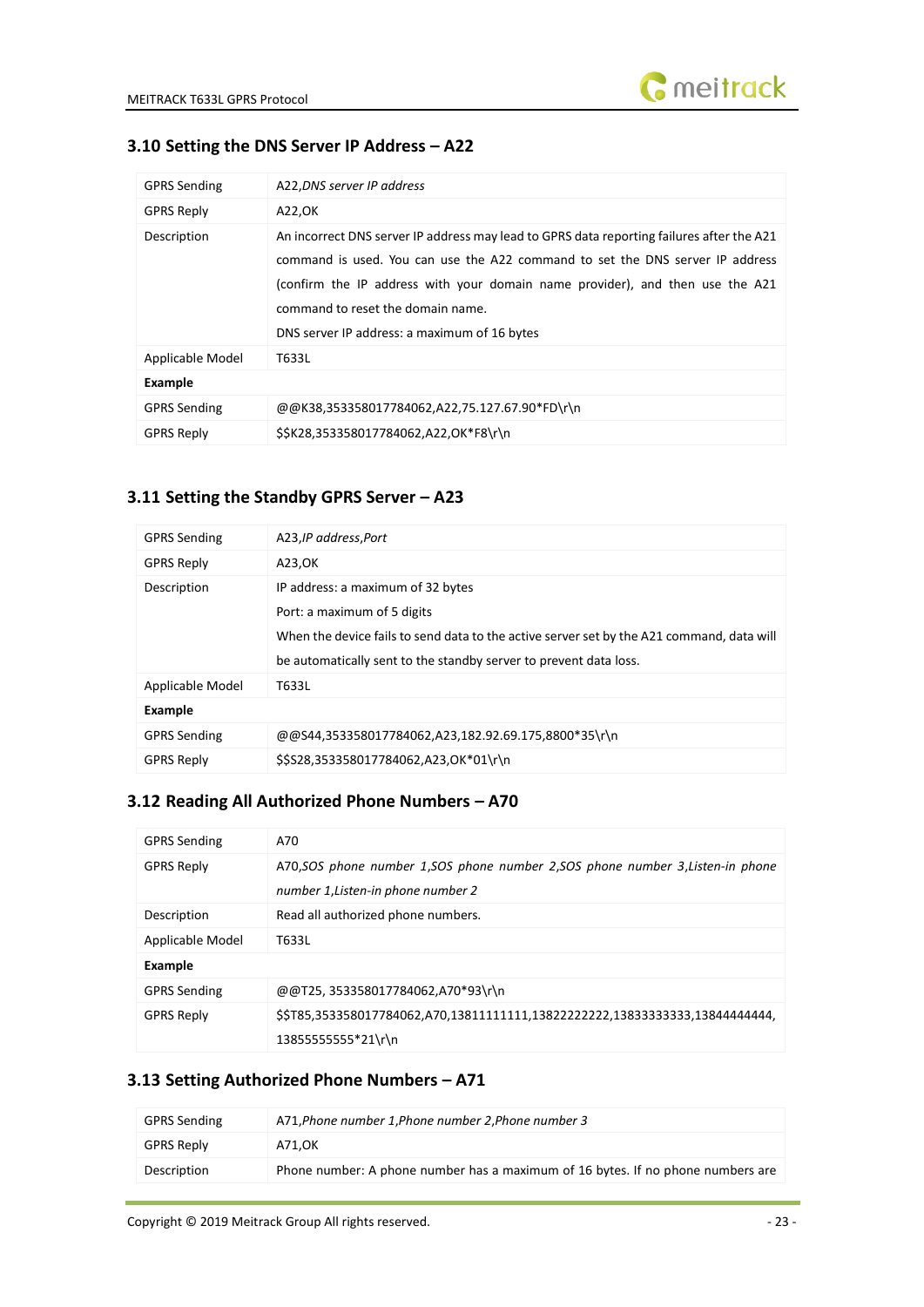|                     | set, leave them blank. Phone numbers are empty by default.<br>Phone number 1: SOS phone number. When you call the device by using the phone<br>number, you will receive an SMS notification about the location, geo-fence alert and low<br>battery alert.<br>When the SOS button is pressed, the device will dial phone numbers 1, 2, and 3 in<br>sequence. It will stop dialing when a phone number responds. |
|---------------------|----------------------------------------------------------------------------------------------------------------------------------------------------------------------------------------------------------------------------------------------------------------------------------------------------------------------------------------------------------------------------------------------------------------|
| Applicable Model    | T633L                                                                                                                                                                                                                                                                                                                                                                                                          |
| Example             |                                                                                                                                                                                                                                                                                                                                                                                                                |
| <b>GPRS Sending</b> | @@U61,353358017784062,A71,13811111111,13822222222,138333333333*7D\r\n                                                                                                                                                                                                                                                                                                                                          |
| <b>GPRS Reply</b>   | \$\$U28.353358017784062.A71.OK*06\r\n                                                                                                                                                                                                                                                                                                                                                                          |

# <span id="page-23-0"></span>**3.14 Setting Listen-in Phone Numbers – A72**

| <b>GPRS Sending</b> | A72, Listen-in phone number 1, Listen-in phone number 2                                                                                                                                                                                                                                                                                                                                                                                                                                                                     |
|---------------------|-----------------------------------------------------------------------------------------------------------------------------------------------------------------------------------------------------------------------------------------------------------------------------------------------------------------------------------------------------------------------------------------------------------------------------------------------------------------------------------------------------------------------------|
| <b>GPRS Reply</b>   | A72, OK                                                                                                                                                                                                                                                                                                                                                                                                                                                                                                                     |
| Description         | When you call the device by using authorized listen-in phone numbers, the device will<br>answer the call automatically and enter the listen-in state. In this way, the device will not<br>make any sound.<br>Listen-in phone number: A maximum of two phone numbers can be set. Each phone<br>number has a maximum of 16 digits. If no phone numbers are set, leave them blank.<br>Phone numbers are empty by default.<br>If no phone numbers are set and commas are remained, phone numbers set before will<br>be deleted. |
| Applicable Model    | T633L                                                                                                                                                                                                                                                                                                                                                                                                                                                                                                                       |
| Example             |                                                                                                                                                                                                                                                                                                                                                                                                                                                                                                                             |
| <b>GPRS Sending</b> | $@@V49,353358017784062,A72,13844444444,138555555555*55\}$                                                                                                                                                                                                                                                                                                                                                                                                                                                                   |
| <b>GPRS Reply</b>   | \$\$V28,353358017784062,A72,OK*08\r\n                                                                                                                                                                                                                                                                                                                                                                                                                                                                                       |

# <span id="page-23-1"></span>**3.15 Setting the Smart Sleep Mode – A73**

| <b>GPRS Sending</b> | A73, Sleep level                                                                              |
|---------------------|-----------------------------------------------------------------------------------------------|
| <b>GPRS Reply</b>   | A73,OK                                                                                        |
| Description         | Set the automatic smart sleep mode when the device is idle.                                   |
|                     | Sleep level = $0:$ function disabled (default).                                               |
|                     | Sleep level = 1: normal sleep. The GSM module always works, and the GPS module                |
|                     | occasionally enters the sleep mode. The device works 25% longer in the normal sleep           |
|                     | mode than that in the normal working mode. This mode is not recommended for short             |
|                     | interval tracking because it will affect the route precision.                                 |
|                     | Sleep level = 2: deep sleep. If no event is triggered after five minutes, the GPS module will |
|                     | stop working and the GSM module will enter the sleep mode. Once an event is triggered,        |
|                     | the GPS and GSM modules will be woken up. The above actions will be cycled. A heartbeat       |
|                     | event is triggered only in the deep sleep mode and is uploaded every one hour by default.     |
|                     | Triggering events include the SOS alert, low power alert for internal battery, low power      |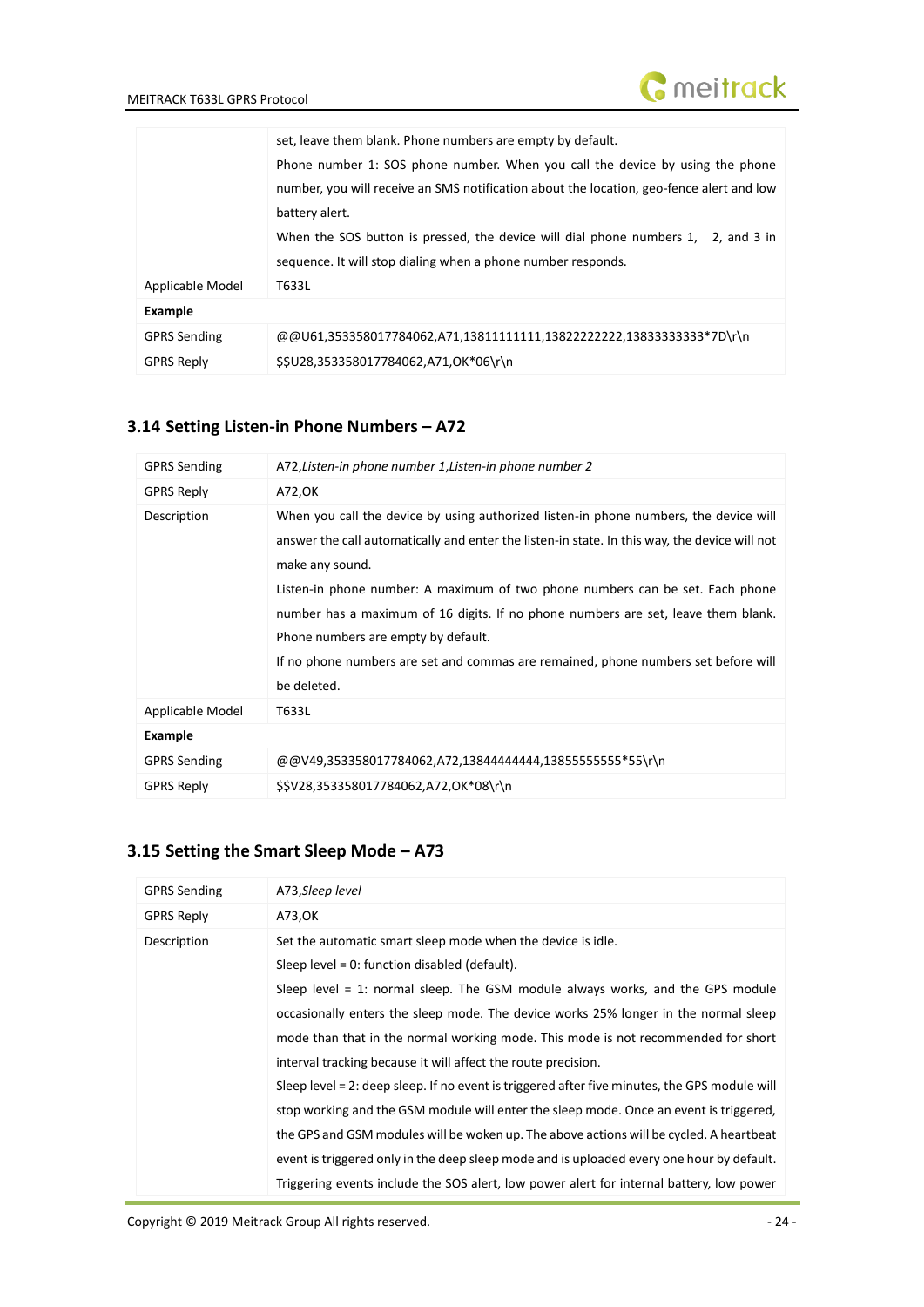

|                     | alert for external battery, external power status, GPS antenna cut-off alert, towing alert, |  |
|---------------------|---------------------------------------------------------------------------------------------|--|
|                     | high temperature, low temperature, fuel theft, vehicle theft, ACC ON, (button) changes      |  |
|                     | in any input port, vibration, incoming call, SMS receiving, call, and heartbeat event (GPS  |  |
|                     | invalid during heartbeat wakeup).                                                           |  |
| Applicable Model    | T633L                                                                                       |  |
| <b>Example</b>      |                                                                                             |  |
| <b>GPRS Sending</b> | @@W27,353358017784062,A73,2*D9\r\n                                                          |  |
| <b>GPRS Reply</b>   | \$\$W28,353358017784062,A73,OK*0A\r\n                                                       |  |

# <span id="page-24-0"></span>**3.16 Setting a Geo-Fence – B05**

| <b>GPRS Sending</b> | B05, Geo-fence number, Latitude, Longitude, Radius, Enter Geo-fence alert, Exit Geo-fence<br>alert      |
|---------------------|---------------------------------------------------------------------------------------------------------|
| <b>GPRS Reply</b>   | <b>B05,OK</b>                                                                                           |
| Description         | Geo-fence number: The parameter value ranges from 1 to 8. A maximum of eight geo-<br>fences can be set. |
|                     | Latitude: Indicates the latitude of the geo-fence center; decimal; accurate to six digits               |
|                     | placed after the decimal point. If there are only four digits placed after the decimal point,           |
|                     | add two digits 0. Otherwise, the command cannot be used successfully.                                   |
|                     | Longitude: Indicates the longitude of the geo-fence center; decimal; accurate to six digits             |
|                     | placed after the decimal point. If there are only four digits placed after the decimal point,           |
|                     | add two digits 0. Otherwise, the command cannot be used successfully.                                   |
|                     | Radius: The parameter value ranges from 1 to 4294967295. Unit: meter. Take coordinates                  |
|                     | of the above latitude and longitude as the center point and draw a circle with this radius.             |
|                     | Enter Geo-fence alert = 0: function disabled.                                                           |
|                     | Enter Geo-fence alert = $1$ : function enabled.                                                         |
|                     | Exit Geo-fence alert = 0: function disabled.                                                            |
|                     | Exit Geo-fence alert = 1: function enabled.                                                             |
| Applicable Model    | T633L                                                                                                   |
| <b>Example</b>      |                                                                                                         |
| <b>GPRS Sending</b> | @@H57,353358017784062,B05,1,22.913191,114.079882,1000,0,1*96\r\n                                        |
| <b>GPRS Reply</b>   | \$\$H28,353358017784062,B05,OK*F7\r\n                                                                   |
|                     | When the device exits the geo-fence (latitude: 22.913191; longitude: 114.079882; radius:                |
|                     | 1000 meters), it will send the following GPRS data packet about an Exit Geo-fence alert                 |
|                     | to the server:                                                                                          |
|                     | \$\$J132,353358017784062,AAA,21,22.918046,114.089726,080229123812,A,10,22,12,32,                        |
|                     | 1,21,6667,847,0 0 10133 4110,0000,124 181 183 2714 922,*5A\r\n                                          |

### <span id="page-24-1"></span>**3.17 Deleting a Geo-Fence – B06**

| <b>GPRS Sending</b> | B06,Geo-fence number                                                                |
|---------------------|-------------------------------------------------------------------------------------|
| <b>GPRS Reply</b>   | <b>B06.OK</b>                                                                       |
| Description         | Geo-fence number: The parameter value ranges from 1 to 8. Only one geo-fence can be |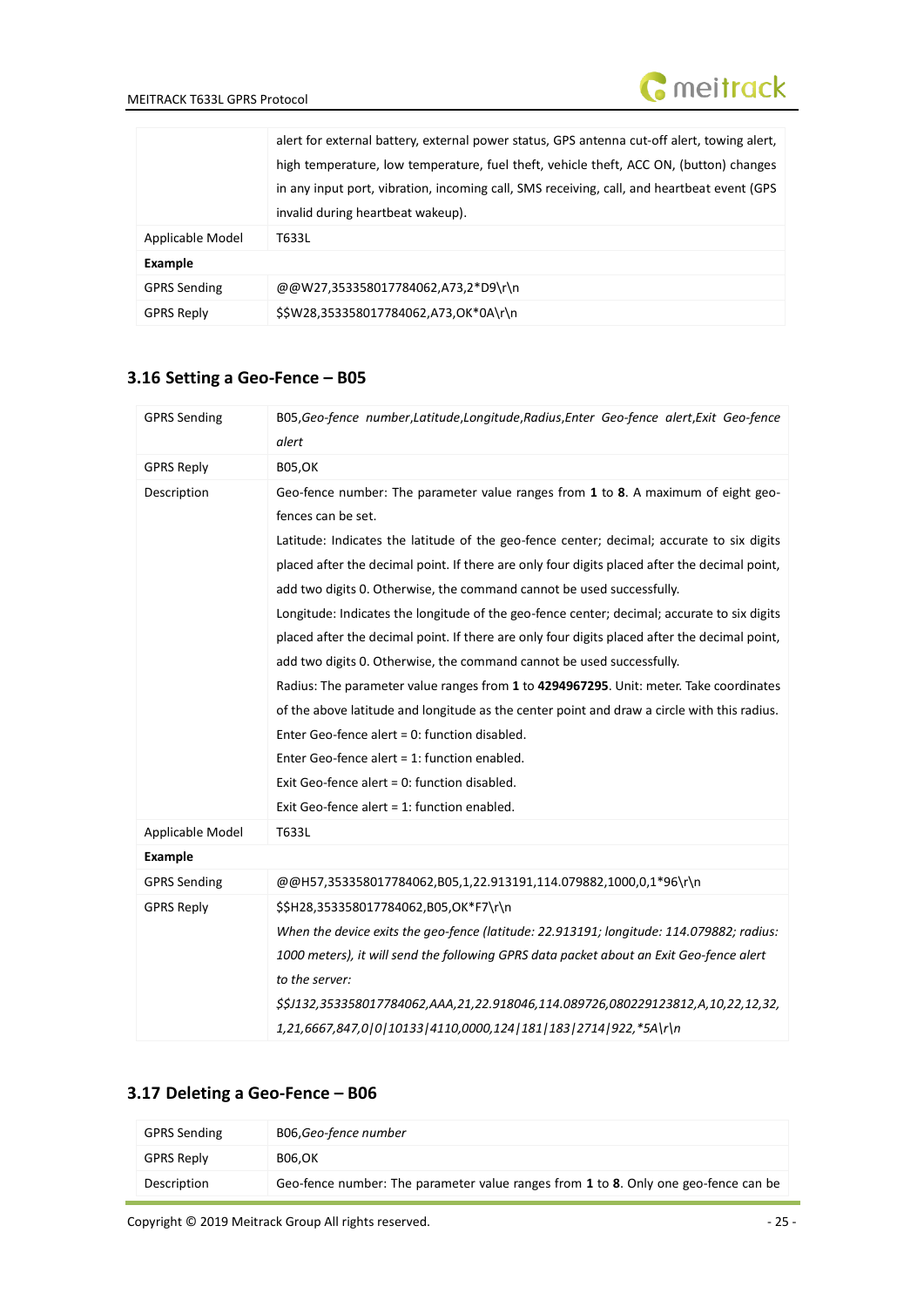

|                     | deleted each time by sending an SMS or GPRS command.                               |
|---------------------|------------------------------------------------------------------------------------|
| Applicable Model    | T633L                                                                              |
| Example             |                                                                                    |
| <b>GPRS Sending</b> | @@J27,353358017784062,B06,1*C8\r\n                                                 |
| <b>GPRS Reply</b>   | \$\$J28,353358017784062,B06,OK*FA\r\n                                              |
|                     | After the above command is sent successfully, the first geo-fence will be deleted. |

# <span id="page-25-0"></span>**3.18 Setting the Speeding Alert – B07**

| <b>GPRS Sending</b> | B07, Driving speed, Buzzer flag                                                                                                                                                                                                                                                                                                                                                                                                |
|---------------------|--------------------------------------------------------------------------------------------------------------------------------------------------------------------------------------------------------------------------------------------------------------------------------------------------------------------------------------------------------------------------------------------------------------------------------|
| <b>GPRS Reply</b>   | <b>B07,OK</b>                                                                                                                                                                                                                                                                                                                                                                                                                  |
| Description         | Driving speed = $0:$ function disabled (default).<br>Driving speed = $[1255]$ : function enabled. When the driving speed reaches the preset<br>value, a speeding alert will be sent. Unit: km/h.<br>Buzzer flag = 0: The buzzer will make a buzzing sound when the vehicle exceeding the<br>speed limit (default).<br>Buzzer flag = 1: The buzzer will not make a buzzing sound when the vehicle exceeding the<br>speed limit. |
| Applicable Model    | T633L                                                                                                                                                                                                                                                                                                                                                                                                                          |
| Example             |                                                                                                                                                                                                                                                                                                                                                                                                                                |
| <b>GPRS Sending</b> | @@P28,353358017784062,B07,60*05\r\n                                                                                                                                                                                                                                                                                                                                                                                            |
| <b>GPRS Reply</b>   | \$\$P28,353358017784062,B07,OK*01\r\n                                                                                                                                                                                                                                                                                                                                                                                          |

# <span id="page-25-1"></span>**3.19 Setting the Towing Alert – B08**

| <b>GPRS Sending</b> | B08, Consecutive vibration time                                                                                                                                                                                                                                                                                                                                                                                                                                                                                                                 |
|---------------------|-------------------------------------------------------------------------------------------------------------------------------------------------------------------------------------------------------------------------------------------------------------------------------------------------------------------------------------------------------------------------------------------------------------------------------------------------------------------------------------------------------------------------------------------------|
| <b>GPRS Reply</b>   | <b>B08,OK</b>                                                                                                                                                                                                                                                                                                                                                                                                                                                                                                                                   |
| Description         | When the device's consecutive vibration time exceeds the preset value, the device will<br>send an alert to an authorized phone number or the server. Before using the towing alert<br>function, use the A73 command to set the smart sleep level to 2 and use the B08<br>command to set the consecutive vibration time. Otherwise, the towing alert function will<br>be unavailable.<br>Consecutive vibration time = 0: function disabled (default).<br>Consecutive vibration time = $[1255]$ : function enabled. Set the consecutive vibration |
|                     | time. Unit: second.                                                                                                                                                                                                                                                                                                                                                                                                                                                                                                                             |
| Applicable Model    | T633L                                                                                                                                                                                                                                                                                                                                                                                                                                                                                                                                           |
| Example             |                                                                                                                                                                                                                                                                                                                                                                                                                                                                                                                                                 |
| <b>GPRS Sending</b> | @@I27,353358017784062,B08,3*CB\r\n                                                                                                                                                                                                                                                                                                                                                                                                                                                                                                              |
| <b>GPRS Reply</b>   | \$\$128,353358017784062,B08,OK*FB\r\n<br>After the above command is sent successfully, if the device vibrates for more than three<br>consecutive seconds, it will send the following GPRS data packet about a towing alert to<br>the server:<br>\$\$K133,353358017784062,AAA,36,22.916675,114.088813,080229123718,A,10,22,61,3                                                                                                                                                                                                                  |

Copyright © 2019 Meitrack Group All rights reserved.  $-26 - 1$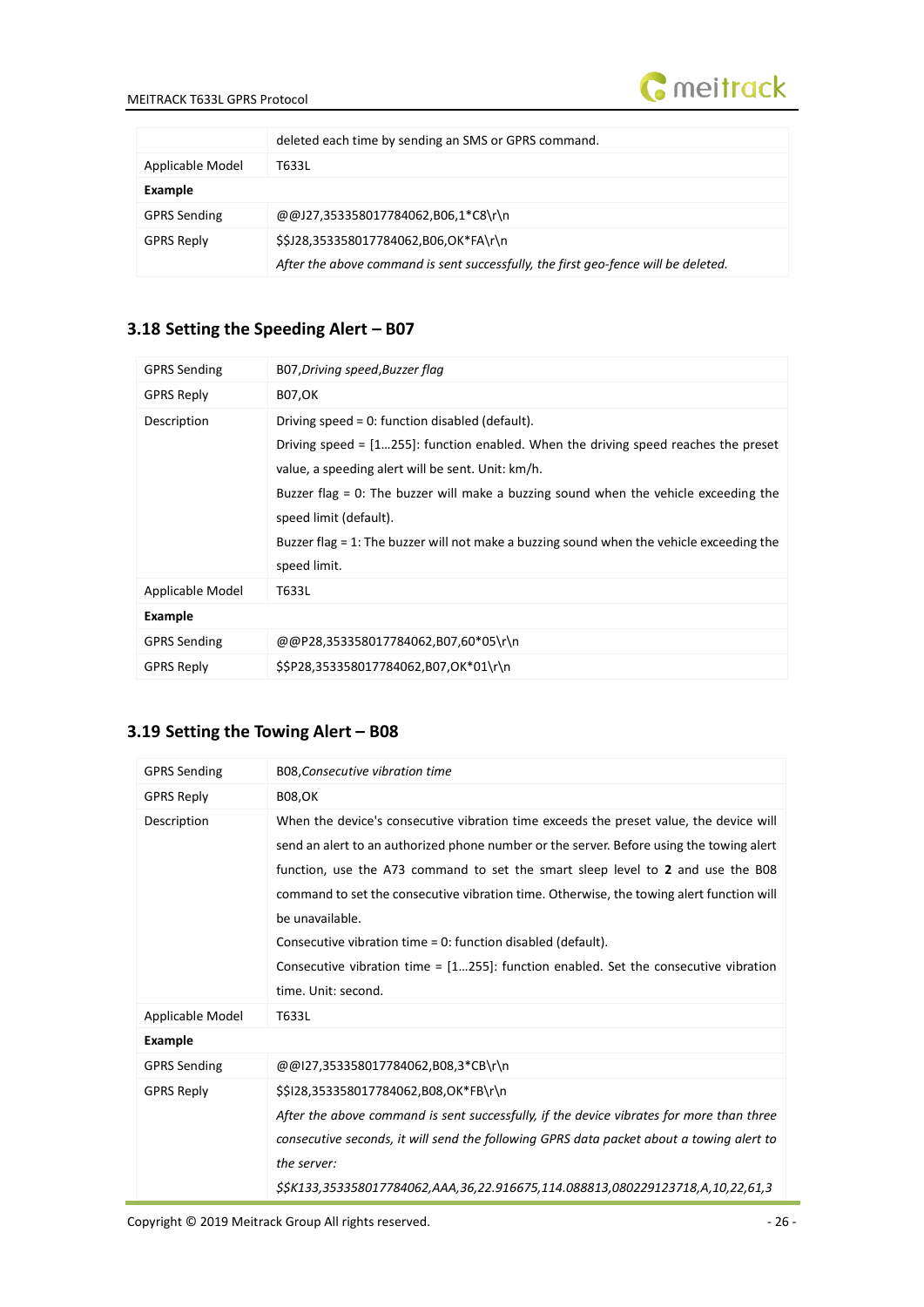

*1,1,21,6635,395,460|0|1013|4110,0000,164|185|181|2712|915,\*A2*

# <span id="page-26-0"></span>**3.20 Setting the Vibration Sensitivity Level – B09**

| <b>GPRS Sending</b> | B09, Sensitivity level                                                                                                                                                                                       |  |
|---------------------|--------------------------------------------------------------------------------------------------------------------------------------------------------------------------------------------------------------|--|
| <b>GPRS Reply</b>   | BO,OK                                                                                                                                                                                                        |  |
| Description         | Sensitivity level: The parameter value ranges from 1 to 65535. The parameter value<br>cannot be 0. The smaller the parameter value is, the stronger the sensitivity is.<br>The default parameter value is 1. |  |
| Applicable Model    | T633L                                                                                                                                                                                                        |  |
| <b>Example</b>      |                                                                                                                                                                                                              |  |
| <b>GPRS Sending</b> | @@I27,353358017784062,B09,3*CC\r\n                                                                                                                                                                           |  |
| <b>GPRS Reply</b>   | \$\$128,353358017784062,B09,OK*FC\r\n                                                                                                                                                                        |  |

# <span id="page-26-1"></span>**3.21 Fast Setting the Towing Alert – B10**

| <b>GPRS Sending</b> | B10, Consecutive vibration time, Idling time                                                                                                                                                                                                                                                                                                                                                                                                                                |
|---------------------|-----------------------------------------------------------------------------------------------------------------------------------------------------------------------------------------------------------------------------------------------------------------------------------------------------------------------------------------------------------------------------------------------------------------------------------------------------------------------------|
| <b>GPRS Reply</b>   | <b>B10,OK</b>                                                                                                                                                                                                                                                                                                                                                                                                                                                               |
| Description         | Consecutive vibration time = 0: function disabled (default).<br>Consecutive vibration time = $[1255]$ : function enabled. Set the consecutive vibration<br>time. Unit: second.<br>Idling time: The default parameter value is 2. Unit: minute.<br>Idling time $= 0$ : The power-saving mode is disabled.<br>Idling time $=$ $[1255]$ : The power-saving function is enabled. When the idling time<br>exceeds the preset value, the device will enter the power-saving mode. |
| Applicable Model    | T633L                                                                                                                                                                                                                                                                                                                                                                                                                                                                       |
| <b>Example</b>      |                                                                                                                                                                                                                                                                                                                                                                                                                                                                             |
| <b>GPRS Sending</b> | @@I29,353358017784062,B10,5,5*29\r\n                                                                                                                                                                                                                                                                                                                                                                                                                                        |
| <b>GPRS Reply</b>   | \$\$128,353358017784062,B10,OK*F4\r\n                                                                                                                                                                                                                                                                                                                                                                                                                                       |

# <span id="page-26-2"></span>**3.22 Setting a Polygonal Geo-Fence – B11**

| <b>GPRS Sending</b> | B11, Geo-fence number, Latitude 1, Longitude 1, Latitude 2, Longitude 2 Latitude<br>N, Longitude N, Enter Geo-fence alert, Exit Geo-fence alert                                                                                                                                                                                                                                                                                                                                                                                                                     |
|---------------------|---------------------------------------------------------------------------------------------------------------------------------------------------------------------------------------------------------------------------------------------------------------------------------------------------------------------------------------------------------------------------------------------------------------------------------------------------------------------------------------------------------------------------------------------------------------------|
| <b>GPRS Reply</b>   | <b>B11,OK</b>                                                                                                                                                                                                                                                                                                                                                                                                                                                                                                                                                       |
| Description         | Geo-fence number: The parameter value ranges from 1 to 8. (The maximum value varies<br>depending on customization projects.)<br>Latitude: accurate to 6 digits placed after the decimal point. For example, 22.512517 or -<br>22.512517.<br>Longitude: accurate to 6 digits placed after the decimal point. For example, 114.057200<br>or -114.057200.<br>Enter Geo-fence alert: The parameter value is $0$ or 1. 0: An alert will not be generated<br>when the device enters the geo-fence. 1: An alert will be generated when the device<br>enters the geo-fence. |
|                     | Exit Geo-fence alert: The parameter value is 0 or 1. 0: An alert will not be generated when                                                                                                                                                                                                                                                                                                                                                                                                                                                                         |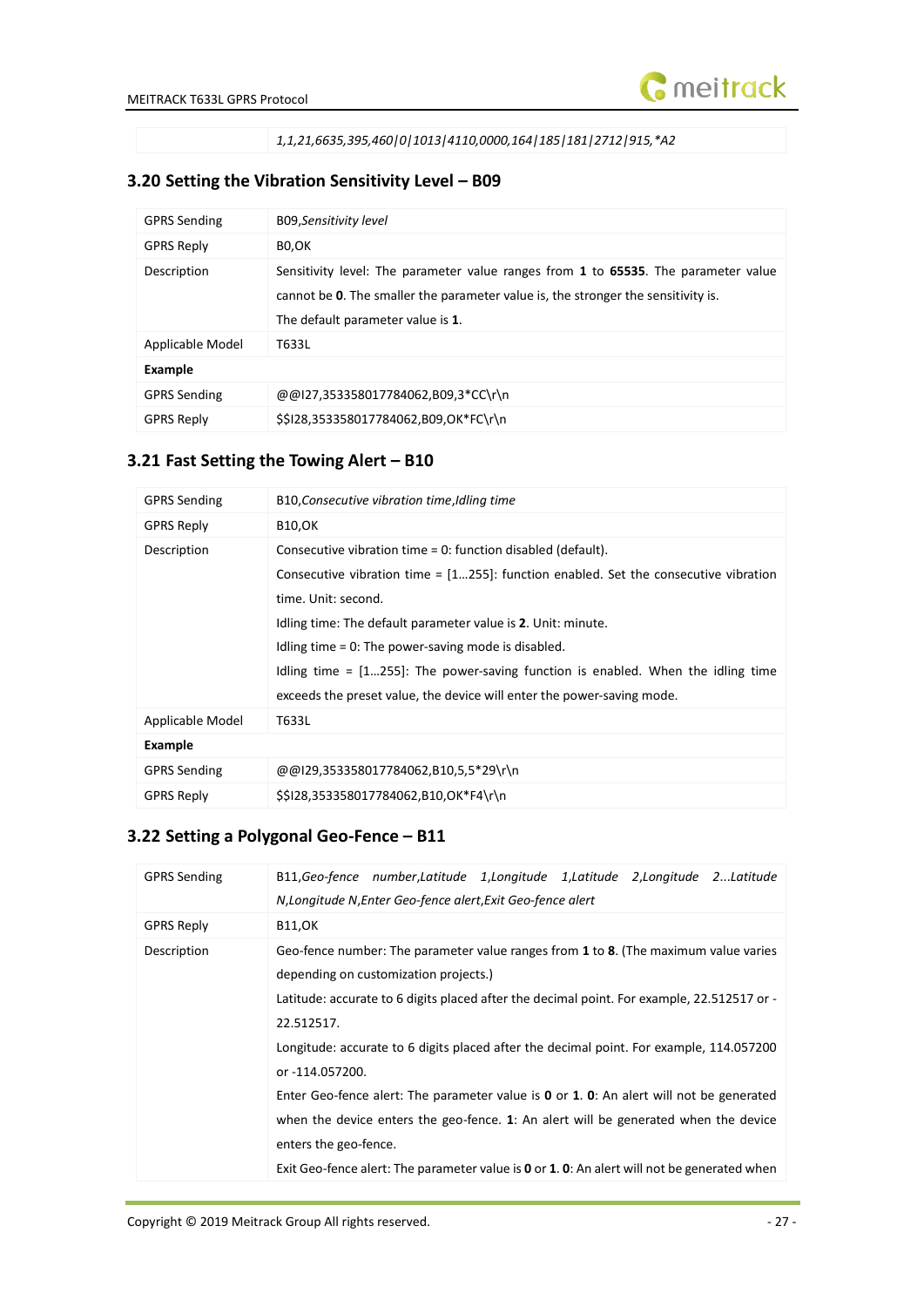

|                     | the device exits the geo-fence. 1: An alert will be generated when the device exits the      |
|---------------------|----------------------------------------------------------------------------------------------|
|                     | geo-fence.                                                                                   |
|                     | If the command only contains the parameter <b>Geo-fence number</b> , related geo-fences will |
|                     | be deleted.                                                                                  |
|                     | the geo-fence is circular, the command to be sent is <b>B11, Geo-fence</b><br>Ιf             |
|                     | number, Latitude, Longitude, Radius (meter), Enter Geo-fence alert, Exit Geo-fence alert.    |
| Applicable Model    | T633L                                                                                        |
| <b>Example</b>      |                                                                                              |
| <b>GPRS Sending</b> | $@@159,353358017784062,B11,5,31,22.913458,114.083183,100,1,1*F5\$                            |
| <b>GPRS Reply</b>   | \$\$128,353358017784062,B11,OK*F5\r\n                                                        |

# <span id="page-27-0"></span>**3.23 Setting the Idling Alert – B14**

| <b>GPRS Sending</b> | B14, Consecutive speed time (second), Speed (km/h), Alert time (second)                                                                                                                                                                                                                                                                                                                                                                             |  |
|---------------------|-----------------------------------------------------------------------------------------------------------------------------------------------------------------------------------------------------------------------------------------------------------------------------------------------------------------------------------------------------------------------------------------------------------------------------------------------------|--|
| <b>GPRS Reply</b>   | <b>B14,OK</b>                                                                                                                                                                                                                                                                                                                                                                                                                                       |  |
| Description         | Consecutive speed time: The parameter value ranges from <b>0</b> to <b>60000</b> . Unit: second. The<br>default parameter value is 180.<br>Speed: The parameter value ranges from <b>0</b> to <b>200</b> . Unit: km/h. The default parameter<br>value is 5.<br>Alert time: The parameter value ranges from <b>0</b> to <b>60000</b> . Unit: second. The default<br>parameter value is 120.<br>If you want to read the parameters, send <b>B14</b> . |  |
| Applicable Model    | T633L                                                                                                                                                                                                                                                                                                                                                                                                                                               |  |
| Example             |                                                                                                                                                                                                                                                                                                                                                                                                                                                     |  |
| <b>GPRS Sending</b> | @@I27,353358017784062,B14,180,5,120*AE\r\n                                                                                                                                                                                                                                                                                                                                                                                                          |  |
| <b>GPRS Reply</b>   | \$\$128,353358017784062,B14,OK*F8\r\n                                                                                                                                                                                                                                                                                                                                                                                                               |  |

# <span id="page-27-1"></span>**3.24 Setting Driver Fatigue Parameters – B15**

| <b>GPRS Sending</b> | B15, Consecutive driving time (minute), Alert time (second), Rest time (minute)                                                                                                                                                                                                                                                                                                                                                       |
|---------------------|---------------------------------------------------------------------------------------------------------------------------------------------------------------------------------------------------------------------------------------------------------------------------------------------------------------------------------------------------------------------------------------------------------------------------------------|
| <b>GPRS Reply</b>   | <b>B15,OK</b>                                                                                                                                                                                                                                                                                                                                                                                                                         |
| Description         | Consecutive driving time: The parameter value ranges from <b>0</b> to 1000. Unit: minute. The<br>default parameter value is 240.<br>Alert time: The parameter value ranges from <b>0</b> to <b>60000</b> . Unit: second. The default<br>parameter value is 300.<br>Rest time: The parameter value ranges from 0 to 1000. Unit: minute. The default<br>parameter value is 20.<br>If you want to read the parameters, send <b>B15</b> . |
| Applicable Model    | T633L                                                                                                                                                                                                                                                                                                                                                                                                                                 |
| Example             |                                                                                                                                                                                                                                                                                                                                                                                                                                       |
| <b>GPRS Sending</b> | @@I27,353358017784062,B15,240,300,20*79\r\n                                                                                                                                                                                                                                                                                                                                                                                           |
| <b>GPRS Reply</b>   | \$\$128,353358017784062,B15,OK*F9\r\n                                                                                                                                                                                                                                                                                                                                                                                                 |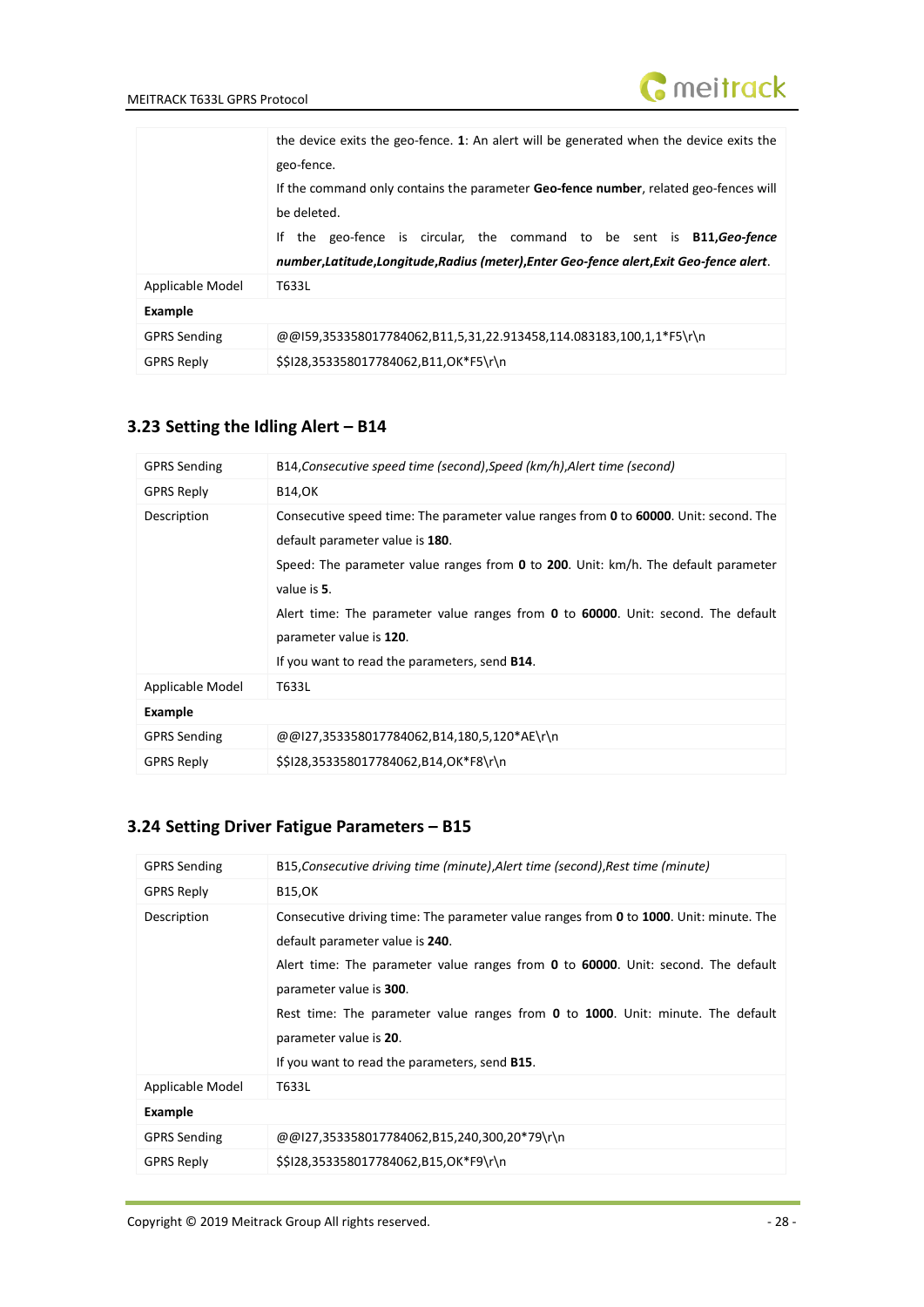| <b>GPRS Sending</b> | B16, Consecutive speeding alert time, Time for recovering normal speed                                                                                                                                                                                                                                                                                                                                                                                                                                                                                                                                                                                                                       |
|---------------------|----------------------------------------------------------------------------------------------------------------------------------------------------------------------------------------------------------------------------------------------------------------------------------------------------------------------------------------------------------------------------------------------------------------------------------------------------------------------------------------------------------------------------------------------------------------------------------------------------------------------------------------------------------------------------------------------|
| <b>GPRS Reply</b>   | <b>B16,OK</b>                                                                                                                                                                                                                                                                                                                                                                                                                                                                                                                                                                                                                                                                                |
| Description         | Consecutive speeding alert time: The parameter value ranges from 1 to 30000. The<br>default parameter value is 15. Unit: second.<br>Time for recovering normal speed: The parameter value ranges from 1 to 30000. The<br>default parameter value is 15. Unit: second.<br>If you want to read the parameters, send <b>B16</b> .<br>When the driving speed exceeds the speeding alert threshold and the consecutive<br>speeding time is greater than the preset value, a speeding alert will be generated.<br>When the driving speed is lower than the speeding alert threshold and the consecutive<br>time is greater than the preset value, a normal speed recovery event will be generated. |
| Applicable Model    | T633L                                                                                                                                                                                                                                                                                                                                                                                                                                                                                                                                                                                                                                                                                        |
| Example             |                                                                                                                                                                                                                                                                                                                                                                                                                                                                                                                                                                                                                                                                                              |
| <b>GPRS Sending</b> | @@I27,353358017784062,B15,240,300,20*79\r\n                                                                                                                                                                                                                                                                                                                                                                                                                                                                                                                                                                                                                                                  |
| <b>GPRS Reply</b>   | \$\$128,353358017784062,B15,OK*F9\r\n                                                                                                                                                                                                                                                                                                                                                                                                                                                                                                                                                                                                                                                        |

#### <span id="page-28-0"></span>**3.25 Setting the Consecutive Time of the Speeding Alert – B16**

#### <span id="page-28-1"></span>**3.26 Setting the Anti-Theft Function – B21**

| <b>GPRS Sending</b> | B21, Status                                                                 |  |
|---------------------|-----------------------------------------------------------------------------|--|
| <b>GPRS Reply</b>   | <b>B21,OK</b>                                                               |  |
| Description         | Status = 1: function enabled (default).<br>Status = $0:$ function disabled. |  |
| Applicable Model    | T633L                                                                       |  |
| Example             |                                                                             |  |
| <b>GPRS Sending</b> | @@C27,353358017784062,B21,1*BE\r\n                                          |  |
| <b>GPRS Reply</b>   | \$\$C28,353358017784062,B21,OK*F0\r\n                                       |  |

# <span id="page-28-2"></span>**3.27 Setting the Camera Timer – B30**

| B30,T                                                                                                                                                                                                                              |
|------------------------------------------------------------------------------------------------------------------------------------------------------------------------------------------------------------------------------------|
| <b>B30,OK</b>                                                                                                                                                                                                                      |
| T: The parameter value ranges from $\bm{0}$ to 65535. When the parameter value is $\bm{0}$ , the<br>camera timer is not set and there is no delay when a photo is actually taken.<br>If you want to read the parameters, send B30. |
| T633L                                                                                                                                                                                                                              |
|                                                                                                                                                                                                                                    |
| @@C27,353358017784062,B30,1*BE\r\n                                                                                                                                                                                                 |
| \$\$C28,353358017784062,B30,OK*F0\r\n                                                                                                                                                                                              |
|                                                                                                                                                                                                                                    |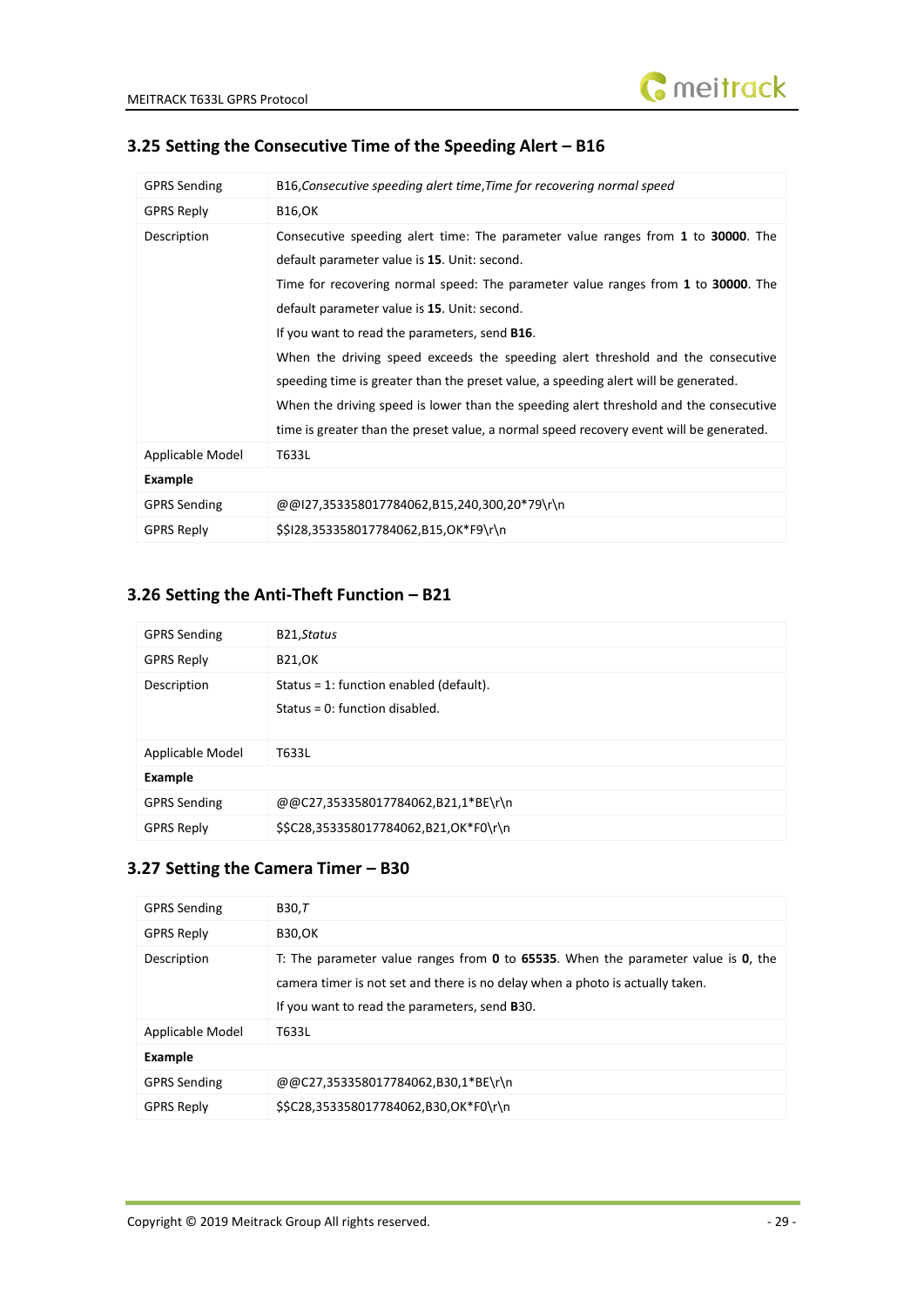

# <span id="page-29-0"></span>**3.28 Turning off the LED Indicator – B31**

| <b>GPRS Sending</b> | B31,A                                                                                                                                                                                       |
|---------------------|---------------------------------------------------------------------------------------------------------------------------------------------------------------------------------------------|
| <b>GPRS Reply</b>   | <b>B31,OK</b>                                                                                                                                                                               |
| Description         | A = 00: The device's LED indicator is turned on (default). The LED indicator can be used to<br>confirm the device's running status.<br>$A = 10$ : The device's LED indicator is turned off. |
| Applicable Model    | T633L                                                                                                                                                                                       |
| Example             |                                                                                                                                                                                             |
| <b>GPRS Sending</b> | @@J28,353358017784062,B31,10*F7\r\n                                                                                                                                                         |
| <b>GPRS Reply</b>   | \$\$J28,353358017784062,B31,OK*F8\r\n                                                                                                                                                       |

#### <span id="page-29-1"></span>**3.29 Setting a Log Interval – B34**

| <b>GPRS Sending</b> | B34, Log interval                                                                                                                                                                                                                                                                                                                                                          |
|---------------------|----------------------------------------------------------------------------------------------------------------------------------------------------------------------------------------------------------------------------------------------------------------------------------------------------------------------------------------------------------------------------|
| <b>GPRS Reply</b>   | <b>B34,OK</b>                                                                                                                                                                                                                                                                                                                                                              |
| Description         | Set the interval for recording data to device's memory when the GPS signal is valid. When<br>there is no GPS signal, data will not be recorded. Recorded logs can only be read by<br><b>GPSLog or Meitrack Manager software.</b><br>Log interval = $0$ : function disabled (default).<br>Log interval = $[165535]$ : function enabled. Set the log interval. Unit: second. |
| Applicable Model    | T633L                                                                                                                                                                                                                                                                                                                                                                      |
| Example             |                                                                                                                                                                                                                                                                                                                                                                            |
| <b>GPRS Sending</b> | @@N28,353358017784062,B34,60*03\r\n                                                                                                                                                                                                                                                                                                                                        |
| <b>GPRS Reply</b>   | \$\$N28,353358017784062,B34,OK*FF\r\n                                                                                                                                                                                                                                                                                                                                      |

# <span id="page-29-2"></span>**3.30 Setting the SMS Time Zone – B35**

| <b>GPRS Sending</b> | B35, SMS minute                                                                                                                                                                                                                                                                                                            |
|---------------------|----------------------------------------------------------------------------------------------------------------------------------------------------------------------------------------------------------------------------------------------------------------------------------------------------------------------------|
| <b>GPRS Reply</b>   | <b>B35,OK</b>                                                                                                                                                                                                                                                                                                              |
| Description         | The default time zone of the device is GMT 0. You can run the B35 command to change<br>the time zone of an SMS report to the local time zone. The time zone of an SMS report is<br>different from that of a GPRS data packet.<br>SMS minute $= 0$ : The time zone is GMT 0.<br>SMS minute = [-3276832767], set time zones. |
| Applicable Model    | T633L                                                                                                                                                                                                                                                                                                                      |
| Example             |                                                                                                                                                                                                                                                                                                                            |
| <b>GPRS Sending</b> | @@O29,353358017784062,B35,480*3C\r\n                                                                                                                                                                                                                                                                                       |
| <b>GPRS Reply</b>   | \$\$028,353358017784062,B35,OK*01\r\n<br>After the above command is sent successfully, the device's SMS time zone will be changed<br>to UTC+08:00 (China time zone).                                                                                                                                                       |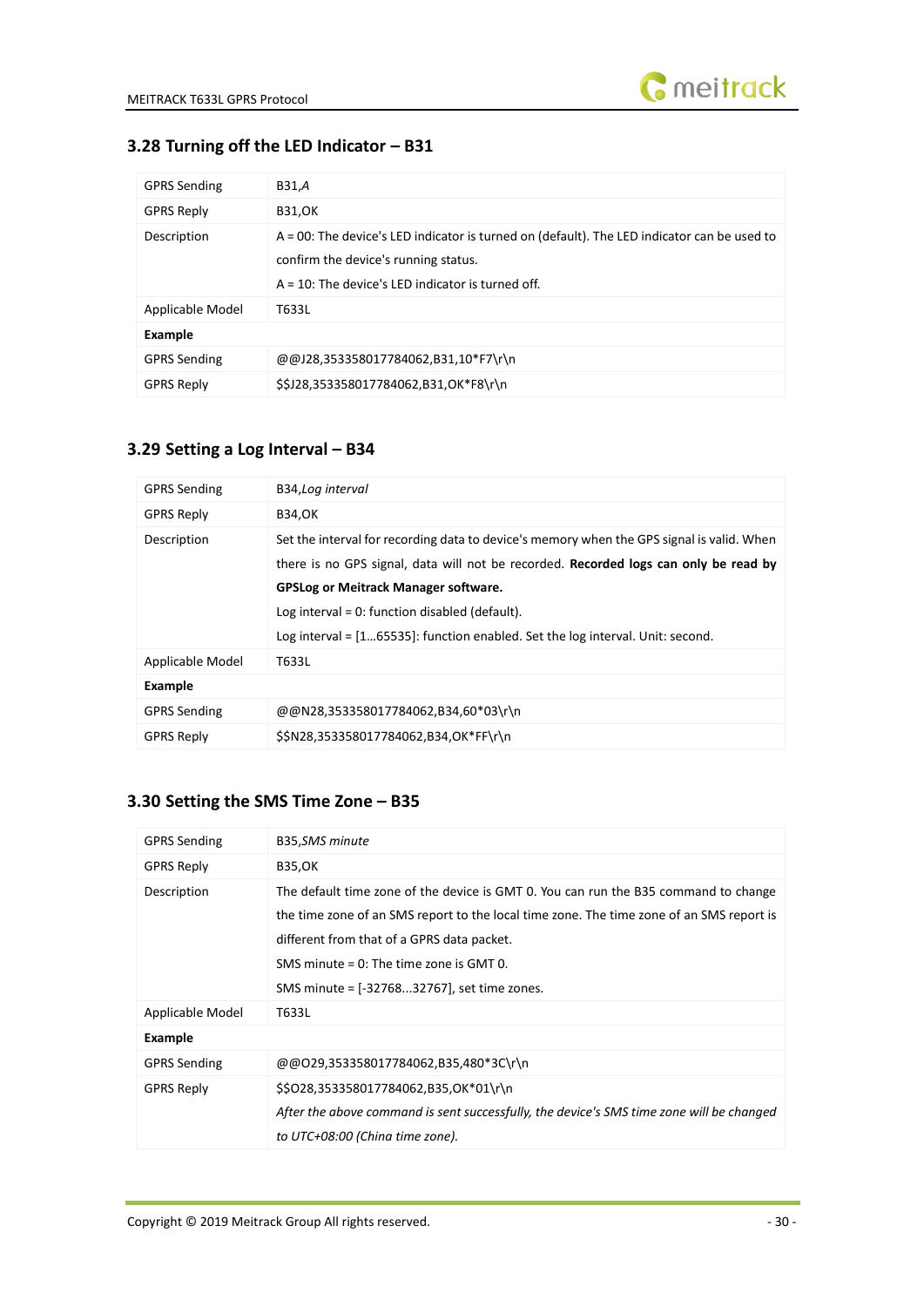

<span id="page-30-0"></span>

|  | 3.31 Setting the GPRS Time Zone - B36 |  |  |  |  |  |
|--|---------------------------------------|--|--|--|--|--|
|--|---------------------------------------|--|--|--|--|--|

| <b>GPRS Sending</b> | B36,GPRS minute                                                                                                                                                                                                                                                                                                                                  |
|---------------------|--------------------------------------------------------------------------------------------------------------------------------------------------------------------------------------------------------------------------------------------------------------------------------------------------------------------------------------------------|
| <b>GPRS Reply</b>   | <b>B36,OK</b>                                                                                                                                                                                                                                                                                                                                    |
| Description         | GPRS minute = 0: The time zone is GMT 0 (default). The MS02 platform can automatically<br>detect users' time zone, so that the GPRS time zone does not need to be changed. Please<br>maintain the default GPRS time zone at GMT 0. If the GPRS time zone is changed, data<br>will be inaccurate.<br>GPRS minute = [-3276832767]: Set time zones. |
| Applicable Model    | T633L                                                                                                                                                                                                                                                                                                                                            |
| Example             |                                                                                                                                                                                                                                                                                                                                                  |
| <b>GPRS Sending</b> | @@P29,353358017784062,B36,480*3E\r\n                                                                                                                                                                                                                                                                                                             |
| <b>GPRS Reply</b>   | \$\$P28,353358017784062,B36,OK*03\r\n<br>After the above command is sent successfully, the GPRS time zone will be changed to<br>UTC+08:00 (China time zone).                                                                                                                                                                                     |

# <span id="page-30-1"></span>**3.32 Setting the Auto Sleep Function – B37**

| <b>GPRS Sending</b> | B37,X                                                                                                                                                                                                                                                                                                                                                                      |
|---------------------|----------------------------------------------------------------------------------------------------------------------------------------------------------------------------------------------------------------------------------------------------------------------------------------------------------------------------------------------------------------------------|
| <b>GPRS Reply</b>   | <b>B37,OK</b>                                                                                                                                                                                                                                                                                                                                                              |
| Description         | X: The parameter value is 0 or 1. 0: The auto sleep mode is disabled.<br>The default parameter value is 1. The device will automatically enter the deep sleep mode<br>when the following conditions are met: (a) When the device detects that the ACC is off<br>and it stops moving; and (b) The voltage of the external power supply is smaller than 11.4<br>V or 24.8 V. |
| Applicable Model    | T633L                                                                                                                                                                                                                                                                                                                                                                      |
| Example             |                                                                                                                                                                                                                                                                                                                                                                            |
| <b>GPRS Sending</b> | @@P27,353358017784062,B37,0*D1\r\n                                                                                                                                                                                                                                                                                                                                         |
| <b>GPRS Reply</b>   | \$\$P28,353358017784062,B37,OK*04\r\n                                                                                                                                                                                                                                                                                                                                      |

#### <span id="page-30-2"></span>**3.33 Setting the Auto Sleep Voltage – B38**

| <b>GPRS Sending</b> | <b>B38,V</b>                                                                                                                                                                                                                                                                                                                                                                 |
|---------------------|------------------------------------------------------------------------------------------------------------------------------------------------------------------------------------------------------------------------------------------------------------------------------------------------------------------------------------------------------------------------------|
| <b>GPRS Reply</b>   | <b>B38,OK</b>                                                                                                                                                                                                                                                                                                                                                                |
| Description         | V: The parameter value ranges from $0$ to 2400. Voltage value = $V/10$ V<br>The default parameter value is 0. The device will enter the sleep mode based on the<br>voltage of the external power supply. In the sleep mode, the voltage of small vehicles is<br>11.4 V, and the voltage of large vehicles is 24.8 V.<br>If you want to read the parameter, send <b>B38</b> . |
| Applicable Model    | T633L                                                                                                                                                                                                                                                                                                                                                                        |
| Example             |                                                                                                                                                                                                                                                                                                                                                                              |
| <b>GPRS Sending</b> | @@P29,353358017784062,B39,0*D4\r\n                                                                                                                                                                                                                                                                                                                                           |
| <b>GPRS Reply</b>   | \$\$P28,353358017784062,B39,OK*05\r\n                                                                                                                                                                                                                                                                                                                                        |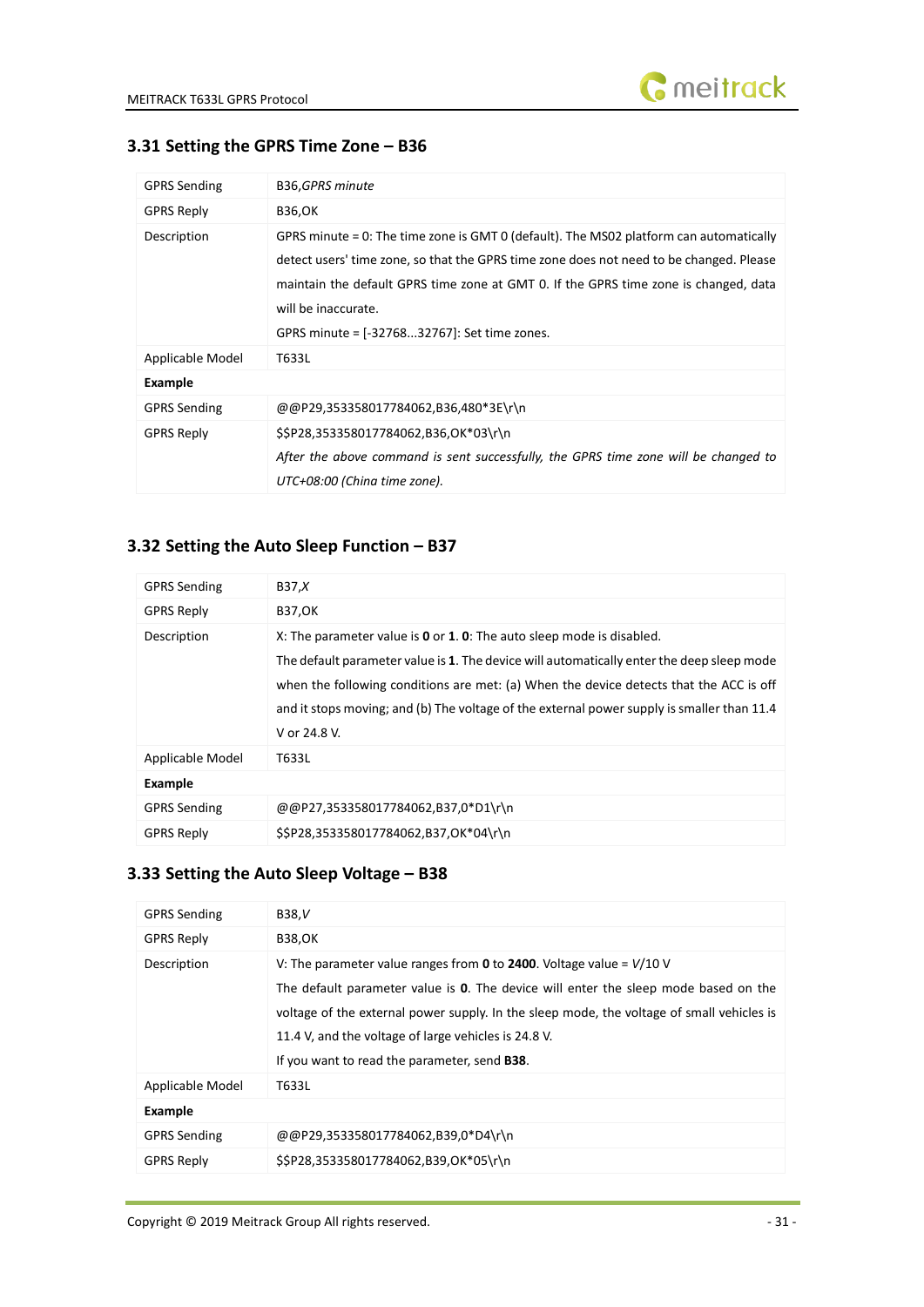

#### <span id="page-31-0"></span>**3.34 Setting Event Photographing Parameters – B46**

| <b>GPRS Sending</b> | B46,E,T,S,U,D                                                                               |
|---------------------|---------------------------------------------------------------------------------------------|
| <b>GPRS Reply</b>   | <b>B46,OK</b>                                                                               |
| Description         | E: Indicates the event code. For example, the SOS event code is 1.                          |
|                     | T: Indicates the photographing time interval. The parameter value ranges from 0 to 65535.   |
|                     | Unit: minute.                                                                               |
|                     | S: Indicates the number of photos. The parameter value ranges from 0 to 65535.              |
|                     | U: Whether to automatically upload photos. The parameter value is 0 or 1. 0: Photos will    |
|                     | not be uploaded automatically. 1: Photos will be uploaded automatically.                    |
|                     | D: Whether to delete photos after the uploading task is completed. The parameter value      |
|                     | is $0$ or 1. 0: Photos will not be deleted after the uploading task is completed. 1: Photos |
|                     | will be deleted after the uploading task is completed.                                      |
|                     | If you want to delete the parameters, send B46,E.                                           |
|                     | If you want to read the parameters, send <b>B46</b> .                                       |
| Applicable Model    | T633L                                                                                       |
| Example             |                                                                                             |
| <b>GPRS Sending</b> | @@P35,353358017784062,B46,1,1,1,0,1*44\r\n                                                  |
| <b>GPRS Reply</b>   | \$\$P28,353358017784062,B46,OK*04\r\n                                                       |

# <span id="page-31-1"></span>**3.35 Determining Vehicle Status by ACC Status – B60**

| <b>GPRS Sending</b> | B60,X                                                                                                                                                                                                                                                                                                |
|---------------------|------------------------------------------------------------------------------------------------------------------------------------------------------------------------------------------------------------------------------------------------------------------------------------------------------|
| <b>GPRS Reply</b>   | <b>B60,OK</b>                                                                                                                                                                                                                                                                                        |
| Description         | $X = 1$ : function enabled. When the device detects that the ACC is off, the device's<br>longitude and latitude will not be updated. This helps avoid static drift.<br>$X = 0$ : function disabled (default).<br>The first positive input of the device is connected to engine detection by default. |
| Applicable Model    | T633L                                                                                                                                                                                                                                                                                                |
| <b>Example</b>      |                                                                                                                                                                                                                                                                                                      |
| <b>GPRS Sending</b> | @@U27.353358017784062.B60.1*D3\r\n                                                                                                                                                                                                                                                                   |
| <b>GPRS Reply</b>   | \$\$U28.353358017784062.B60.OK*05\r\n                                                                                                                                                                                                                                                                |

# <span id="page-31-2"></span>**3.36 Setting SMS Event Characters – B91**

| <b>GPRS Sending</b> | B91, SMS event code, SMS header                                                           |  |
|---------------------|-------------------------------------------------------------------------------------------|--|
| <b>GPRS Reply</b>   | <b>B91,OK</b>                                                                             |  |
| Description         | Header: a maximum of 16 bytes                                                             |  |
| Applicable Model    | T633L                                                                                     |  |
| <b>Example</b>      |                                                                                           |  |
| <b>GPRS Sending</b> | @@R31,353358017784062,B91,1,SOS*F0\r\n                                                    |  |
| <b>GPRS Reply</b>   | \$\$R28,353358017784062,B91,OK*06\r\n                                                     |  |
|                     | After the above command is sent successfully and the SOS button (input 1) is pressed, the |  |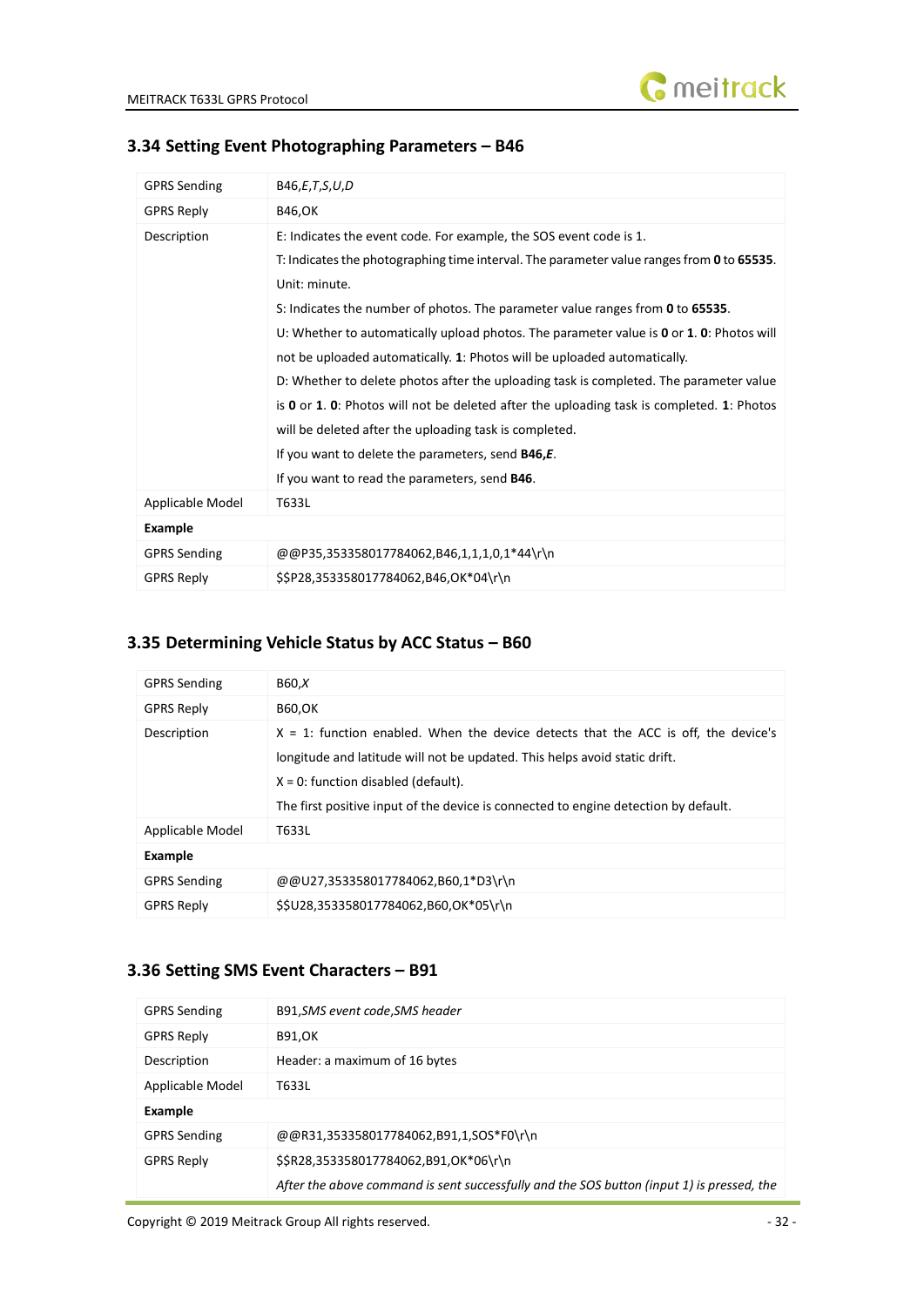

*device will send an SMS alert whose header is SOS to preset authorized phone numbers.*

# <span id="page-32-0"></span>**3.37 Setting a Photographing Event Flag – B96**

| <b>GPRS Sending</b> | B96, Photographing event flag                                                                                                                                                                                                                                                                               |
|---------------------|-------------------------------------------------------------------------------------------------------------------------------------------------------------------------------------------------------------------------------------------------------------------------------------------------------------|
| <b>GPRS Reply</b>   | <b>B96,OK</b>                                                                                                                                                                                                                                                                                               |
| Description         | Set one or multiple photographing events. When a preset event happens, a photo will be<br>taken and then saved in the Micro SD card.<br>After you press the SOS button, a photo will be taken and then saved into the Micro SD<br>card by default. If you want to read photos, send the D00 or D01 command. |
| Applicable Model    | T633L                                                                                                                                                                                                                                                                                                       |
| Example             |                                                                                                                                                                                                                                                                                                             |
| <b>GPRS Sending</b> | @@A42,353358017784062,B96,00000000000000001*95\r\n                                                                                                                                                                                                                                                          |
| <b>GPRS Reply</b>   | \$\$A28,353358017784062,B96,OK*FA\r\n                                                                                                                                                                                                                                                                       |

# <span id="page-32-1"></span>**3.38 Reading a Photographing Event Flag – B97**

| <b>GPRS Sending</b> |                                                      | <b>B97</b>                                                                       |
|---------------------|------------------------------------------------------|----------------------------------------------------------------------------------|
| <b>GPRS Reply</b>   |                                                      | B97, Photographing event flag                                                    |
| Description         |                                                      | This command is used to know which event supports he function for taking photos. |
| Applicable Model    |                                                      | T633L                                                                            |
| Example             |                                                      |                                                                                  |
| <b>GPRS Sending</b> |                                                      | @@C25,353358017784062,B97*6C\r\n                                                 |
| <b>GPRS Reply</b>   | \$\$C42,353358017784062,B97,00000000000000001*60\r\n |                                                                                  |

# <span id="page-32-2"></span>**3.39 Setting Event Authorization – B99**

| <b>GPRS Sending</b> | B99, <sms>/&lt;0&gt;,<phone location="" number="">/<authorized number="" phone="">,<operation< th=""></operation<></authorized></phone></sms>   |
|---------------------|-------------------------------------------------------------------------------------------------------------------------------------------------|
|                     | code>, [Event code 1][Event code n]                                                                                                             |
|                     | B99, <call>/&lt;1&gt;,<phone location="" number="">/<authorized number="" phone="">,<operation< td=""></operation<></authorized></phone></call> |
|                     | code>, [Event code 1][Event code n]                                                                                                             |
|                     | B99, <gprs>/&lt;2&gt;,<operation code="">, [Event code 1][Event code n]</operation></gprs>                                                      |
|                     | 0000,B99, <camera>/&lt;3&gt;,<operation code="">, [Event code 1][Event code n]</operation></camera>                                             |
|                     | B99, <buzzer>/&lt;4&gt;,<operation code="">, [Event code 1][Event code n].</operation></buzzer>                                                 |
|                     | B99, <out1>/&lt;5&gt;,<operation code="">, [Event code 1][Event code n]</operation></out1>                                                      |
|                     | B99, <out2>/&lt;6&gt;,<operation code="">, [Event code 1][Event code n]</operation></out2>                                                      |
| <b>GPRS Reply</b>   | B99, <sms>/&lt;0&gt;,<phone location="" number="">,<authorized number="" phone="">, [Event code</authorized></phone></sms>                      |
|                     | $1$ [Event code n]                                                                                                                              |
|                     | B99, <call>/&lt;1&gt;,<phone location="" number="">,<authorized number="" phone="">, [Event code</authorized></phone></call>                    |
|                     | $1$ [Event code n]                                                                                                                              |
|                     | B99, <gprs>/&lt;2&gt;,[Event code 1][Event code n]</gprs>                                                                                       |
|                     | B99, <camera>/&lt;3&gt;,[Event code 1][Event code n]</camera>                                                                                   |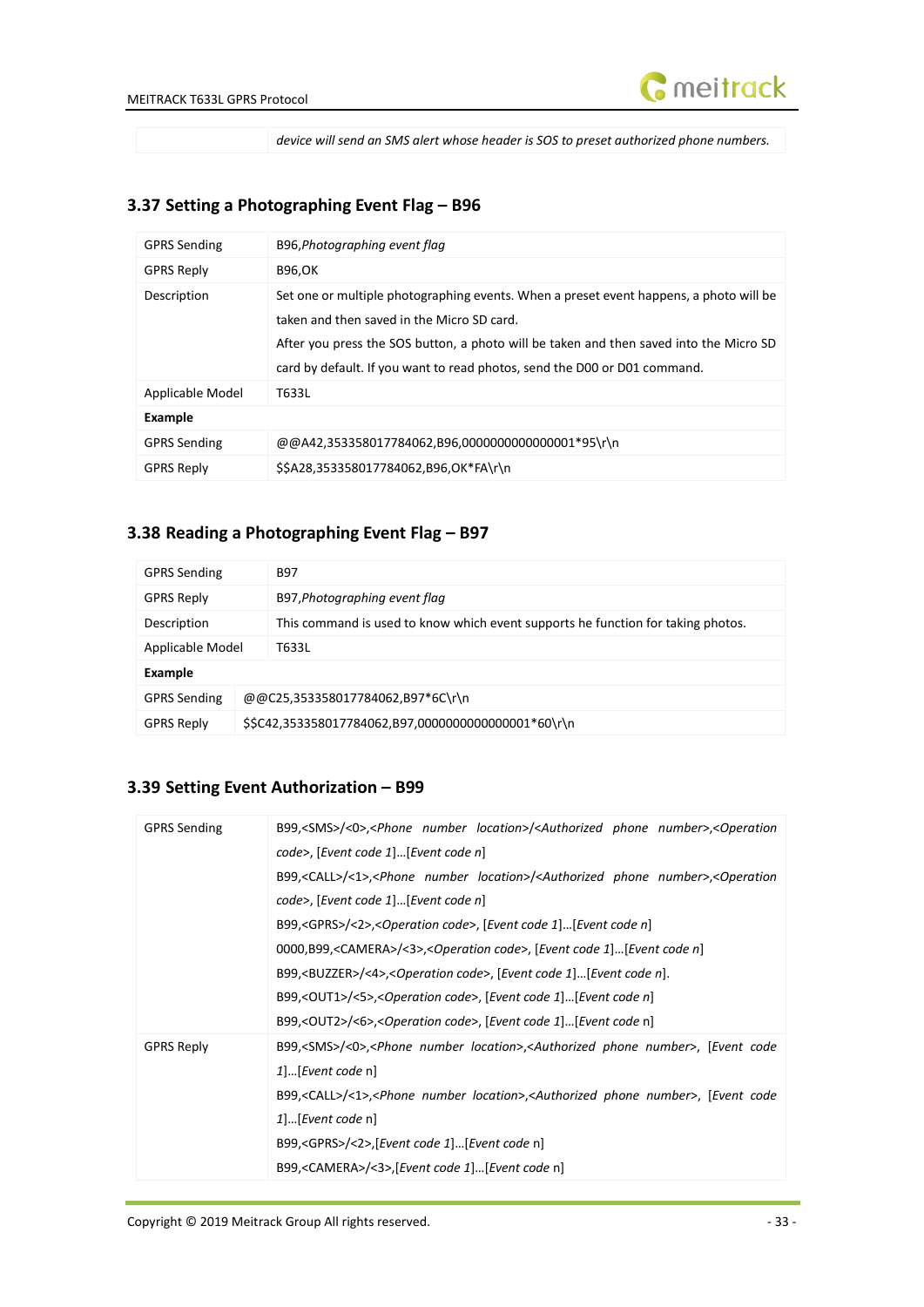

|                     | B99, <buzzer>/&lt;4&gt;,[Event code 1][Event code n]</buzzer>                              |
|---------------------|--------------------------------------------------------------------------------------------|
|                     | B99, <out1>/&lt;5&gt;,<operation code="">, [Event code 1][Event code n]</operation></out1> |
|                     | B99, <out2>/&lt;6&gt;,<operation code="">, [Event code 1][Event code n]</operation></out2> |
| Description         | Fields SMS, CALL, CAMERA, GPRS, BUZZER, OUT1, and OUT2 can be presented by 0-6 in          |
|                     | decimal string.                                                                            |
|                     | Operation codes GET, SET, ADD, and DEL can be presented by 0-3 in decimal string. These    |
|                     | characters are not case-sensitive.                                                         |
|                     | Note: Before using the B99 command to set the SMS or CALL event code, ensure that an       |
|                     | authorized phone number is set in advance by using the A71 command or the parameter        |
|                     | configuration tool. The device will compare the authorized phone number included in the    |
|                     | B99 command with the authorized phone number (excluding +86 characters) set before.        |
|                     | If the phone numbers are the same, the new event code will be stored. If not, an SMS       |
|                     | with error information will be sent.                                                       |
| Applicable Model    | T633L                                                                                      |
| <b>Example</b>      |                                                                                            |
| <b>GPRS Sending</b> | @@B34,863070010825791,B99,gprs,get*BC\r\n                                                  |
| <b>GPRS Reply</b>   | \$\$B33,863070010825791,B99,1,17,18*B5\r\n                                                 |

# <span id="page-33-0"></span>**3.40 Controlling Output Status – C01**

| <b>GPRS Sending</b> | C01,Speed,ABCDE                                                                                                                                                                                                                                                                                                                                                                                                                                                                                                                                                                                                                                                                                                                                                                                                                                                                                                                                                                                            |
|---------------------|------------------------------------------------------------------------------------------------------------------------------------------------------------------------------------------------------------------------------------------------------------------------------------------------------------------------------------------------------------------------------------------------------------------------------------------------------------------------------------------------------------------------------------------------------------------------------------------------------------------------------------------------------------------------------------------------------------------------------------------------------------------------------------------------------------------------------------------------------------------------------------------------------------------------------------------------------------------------------------------------------------|
| <b>GPRS Reply</b>   | CO1, OK                                                                                                                                                                                                                                                                                                                                                                                                                                                                                                                                                                                                                                                                                                                                                                                                                                                                                                                                                                                                    |
| Description         | Speed = 0: No speed limit exists. When the device receives the command, the function<br>will take effect immediately.<br>Speed = $[1255]$ : set the speed limit. When the driving speed is lower than the speed<br>limit, the function will take effect. Unit: km/h.<br>$A = 0$ : Close output (output 1) - open drain.<br>$A = 1$ : Open output (output 1) - connect to GND.<br>$A = 2$ : Remain previous status.<br>$B = 0$ : Close output (output 2) - open drain.<br>$B = 1$ : Open output (output 2) - connect to GND.<br>$B = 2$ : Remain previous status.<br>$C = 0$ : Close output (output 3) - open drain.<br>$C = 1$ : Open output (output 3) - connect to GND.<br>$C = 2$ : Remain previous status.<br>$D = 0$ : Close output (output 4) - open drain.<br>$D = 1$ : Open output (output 4) - connect to GND.<br>$D = 2$ : Remain previous status.<br>$E = 0$ : Close output (output 5) - open drain.<br>$E = 1$ : Open output (output 5) - connect to GND.<br>$E = 2$ : Remain previous status. |
| Applicable Model    | T633L                                                                                                                                                                                                                                                                                                                                                                                                                                                                                                                                                                                                                                                                                                                                                                                                                                                                                                                                                                                                      |
| <b>Example</b>      |                                                                                                                                                                                                                                                                                                                                                                                                                                                                                                                                                                                                                                                                                                                                                                                                                                                                                                                                                                                                            |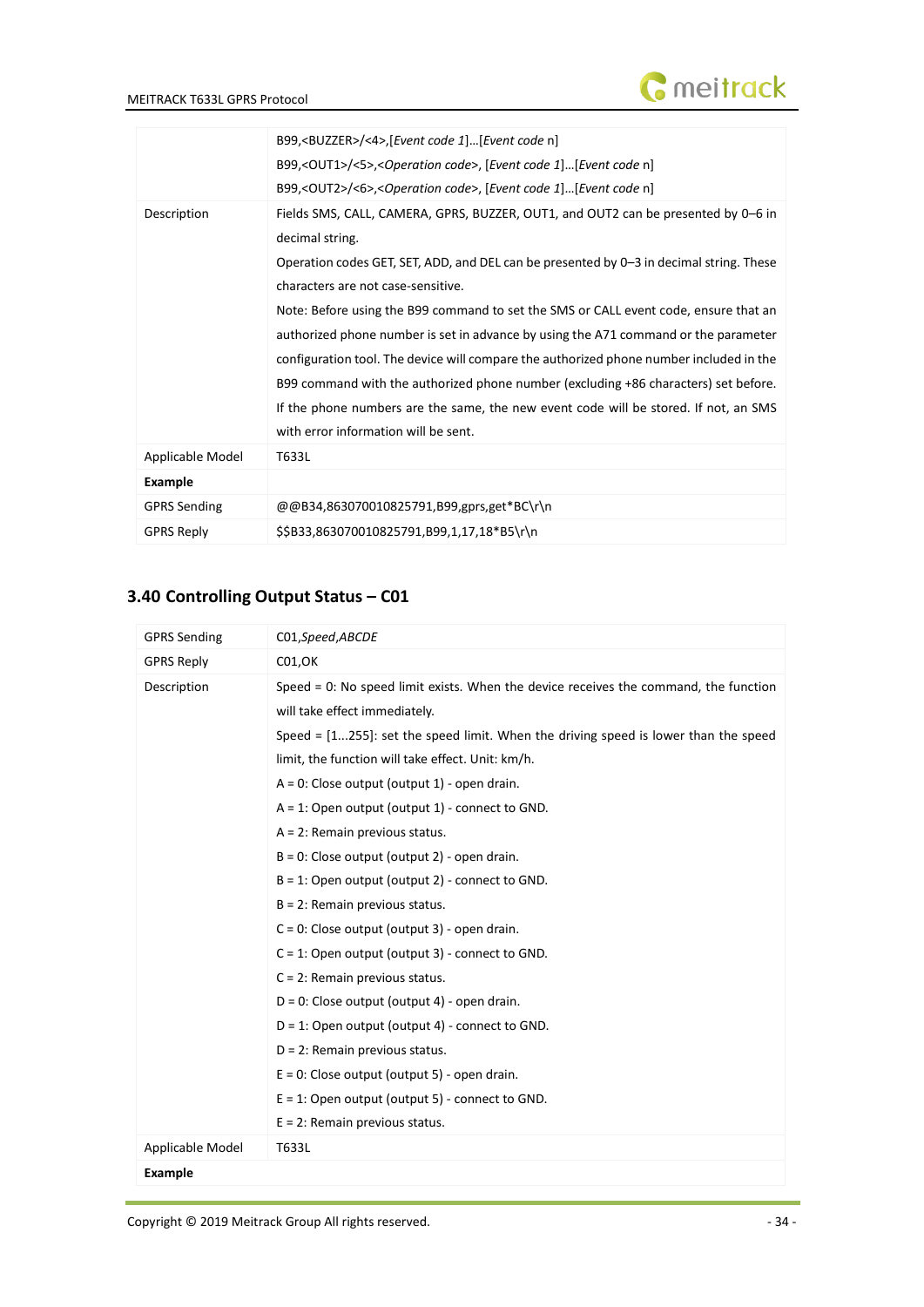

| <b>GPRS Sending</b> | @@M34,353358017784062,C01,20,10122*18\r\n |
|---------------------|-------------------------------------------|
| GPRS Reply          | \$\$M28,353358017784062,C01,OK*F9\r\n     |

## <span id="page-34-0"></span>**3.41 Notifying the Device of Sending an SMS – C02**

| <b>GPRS Sending</b> | C02,X,Phone number,Content                                                                                                                                                                                                                                                                                                                                  |
|---------------------|-------------------------------------------------------------------------------------------------------------------------------------------------------------------------------------------------------------------------------------------------------------------------------------------------------------------------------------------------------------|
| <b>GPRS Reply</b>   | CO <sub>2</sub> , OK                                                                                                                                                                                                                                                                                                                                        |
| Description         | This command is used for the platform to notify the device of sending an SMS to a mobile<br>phone.<br>$X = 0$ : in TEXT encoding mode<br>$X = 1$ : in Unicode encoding mode<br>Phone number: a maximum of 16 digits<br>Content: a maximum of 140 characters<br>After receiving this message, the device will send the <b>Content</b> parameter to specified |
|                     | phone numbers.                                                                                                                                                                                                                                                                                                                                              |
| Applicable Model    | T633L                                                                                                                                                                                                                                                                                                                                                       |
| <b>Example</b>      |                                                                                                                                                                                                                                                                                                                                                             |
| <b>GPRS Sending</b> | @@f47,353358017784062,C02,0,15360853789,Meitrack*B1\r\n                                                                                                                                                                                                                                                                                                     |
| <b>GPRS Reply</b>   | \$\$f28,353358017784062,C02,OK*13\r\n                                                                                                                                                                                                                                                                                                                       |

### <span id="page-34-1"></span>**3.42 Setting a GPRS Event Transmission Mode – C03**

| <b>GPRS Sending</b> | CO3, X                                                                                                                                                                                                                                                 |
|---------------------|--------------------------------------------------------------------------------------------------------------------------------------------------------------------------------------------------------------------------------------------------------|
| <b>GPRS Reply</b>   | C03, OK                                                                                                                                                                                                                                                |
| Description         | $X = 0$ : automatic event report (default)<br>$X = 1$ : Before another event is transmitted, existing event reports need to be confirmed<br>and deleted on the server by using the AFF command. Select this mode when the GPRS<br>connection uses UDP. |
| Applicable Model    | T633L                                                                                                                                                                                                                                                  |
| <b>Example</b>      |                                                                                                                                                                                                                                                        |
| <b>GPRS Sending</b> | @@f27,353358017784062,C03,0*E1\r\n                                                                                                                                                                                                                     |
| <b>GPRS Reply</b>   | \$\$f28,353358017784062,C03,OK*14\r\n                                                                                                                                                                                                                  |

#### <span id="page-34-2"></span>**3.43 Registering a Temperature Sensor Number – C40**

| <b>GPRS Sending</b> | C40, SN1 & Number 1, SN2 & Number 2, , SNn & Number n                                   |
|---------------------|-----------------------------------------------------------------------------------------|
| <b>GPRS Reply</b>   | C40, SN1 & Number 1 & Registration result, SN2 & Number 2 & Registration result,  SNn & |
|                     | Number n & Registration result                                                          |
| Description         | Commands C40 to C46 are used to read or set a temperature sensor.                       |
|                     | Perform the following steps to connect to a temperature sensor:                         |
|                     | Check whether the temperature sensor number included in GPRS data in AAA format<br>1)   |
|                     | is 0.                                                                                   |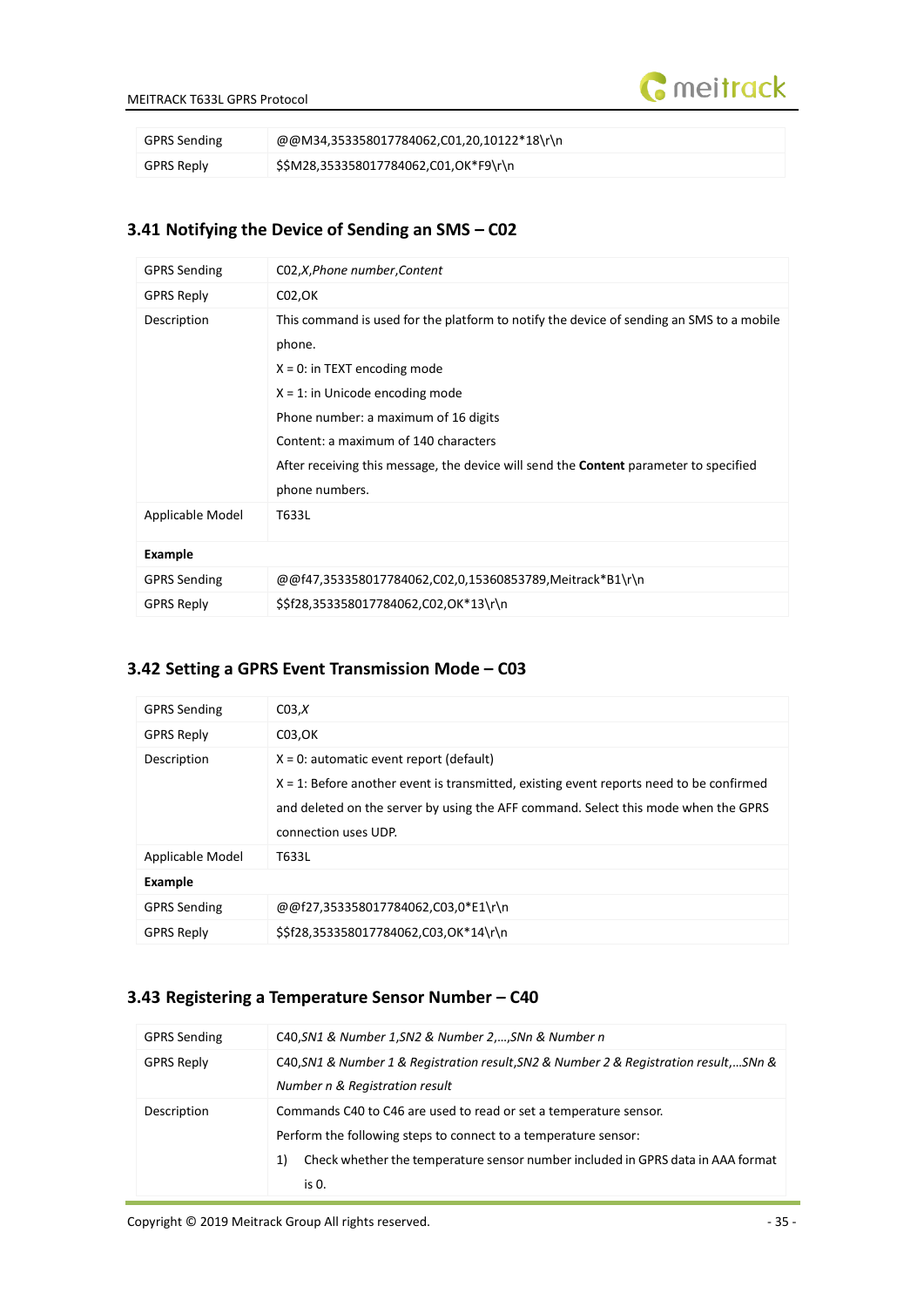|                     | If the number is 0, it means the temperature sensor is not numbered. Then send the<br>2)               |
|---------------------|--------------------------------------------------------------------------------------------------------|
|                     | C42 command to read the mappings of sensor SNs and numbers.                                            |
|                     | Use the C40 command to number all sensors and bind related information in the<br>3)                    |
|                     | database, such as the IMEI number, SN, number, and customized name, so that you                        |
|                     | can view the mappings from the platform.                                                               |
|                     | If a high or low temperature alert is required, send the C43 command to set the<br>4)                  |
|                     | temperature threshold and customize a name. You are advised to use the installation                    |
|                     | path as the name and save the name to the database.                                                    |
|                     | If the sensor is pulled out or replaced when the device is online, use the C46<br>5)                   |
|                     | command to check the sensor. If data is inconsistent, use the C40 and C43 commands                     |
|                     | to set data.                                                                                           |
|                     | The device uploads the current temperature data by the AAA event. If the number                        |
|                     | including in temperature data is 0, it means the temperature sensor is not registered. The             |
|                     | platform will automatically send the C42 command to obtain the temperature sensor SN                   |
|                     | and number list. Then find out the sensor whose number is 0, and register it.                          |
|                     | n: The maximum parameter value is 8.                                                                   |
|                     | SN: Indicates the unique number, which is used to identify the temperature sensor;                     |
|                     | contains eight bytes; hexadecimal string. The SN is displayed on the platform like 28 1B               |
|                     | D5 23 04 00 00 57, which is the same as that displayed on the sensor.                                  |
|                     | Number: Contains one byte; hexadecimal. The parameter value ranges from 1 to 254.                      |
|                     | Registration result: The parameter value is 0x01, 0x02, 0x03, and 0x04. 0x01: Registration             |
|                     | succeeded. 0x02: The number or SN has already exists. 0x03: The number of registered                   |
|                     | sensors has reached the upper limit. OxO4: Registration failed. Hexadecimal.                           |
| Applicable Model    | T633L                                                                                                  |
|                     | <b>Example</b> (ASCII is used to display examples because hexadecimal characters cannot be displayed.) |
| <b>GPRS Sending</b> | @@q35,012896001078259,C40,(1BD5#040000W02*50\r\n                                                       |
| <b>GPRS Reply</b>   | \$\$q36,012896001078259,C40,(1BD5#040000W0201*1B \r\n                                                  |

# <span id="page-35-0"></span>**3.44 Deleting a Registered Temperature Sensor – C41**

| <b>GPRS Sending</b> | C41, Number 1, Number 2, Number n                                                                                                                                                                                                                                                                                                                                                                  |
|---------------------|----------------------------------------------------------------------------------------------------------------------------------------------------------------------------------------------------------------------------------------------------------------------------------------------------------------------------------------------------------------------------------------------------|
| <b>GPRS Reply</b>   | C41, Number 1, Result, Number 2, Result,  Number n, Result                                                                                                                                                                                                                                                                                                                                         |
| Description         | Number: Indicates the number of the registered sensor; hexadecimal. The parameter<br>value ranges from 1 to 254.<br>Result: Decimal. The parameter value is 1, 2, and 3.1: Deletion succeeded. 2: The number<br>does not exist. 3: Deletion failed. (If you want to delete all registered temperature sensors,<br>send C41. If deletion is successful, OK is returned. If not, Error is returned.) |
| Applicable Model    | T633L                                                                                                                                                                                                                                                                                                                                                                                              |
| <b>Example</b>      |                                                                                                                                                                                                                                                                                                                                                                                                    |
| <b>GPRS Sending</b> | @@n28,012896001078259,C41,01*19\r\n                                                                                                                                                                                                                                                                                                                                                                |
| <b>GPRS Reply</b>   | \$\$n30,012896001078259,C41,01,1*37\r\n                                                                                                                                                                                                                                                                                                                                                            |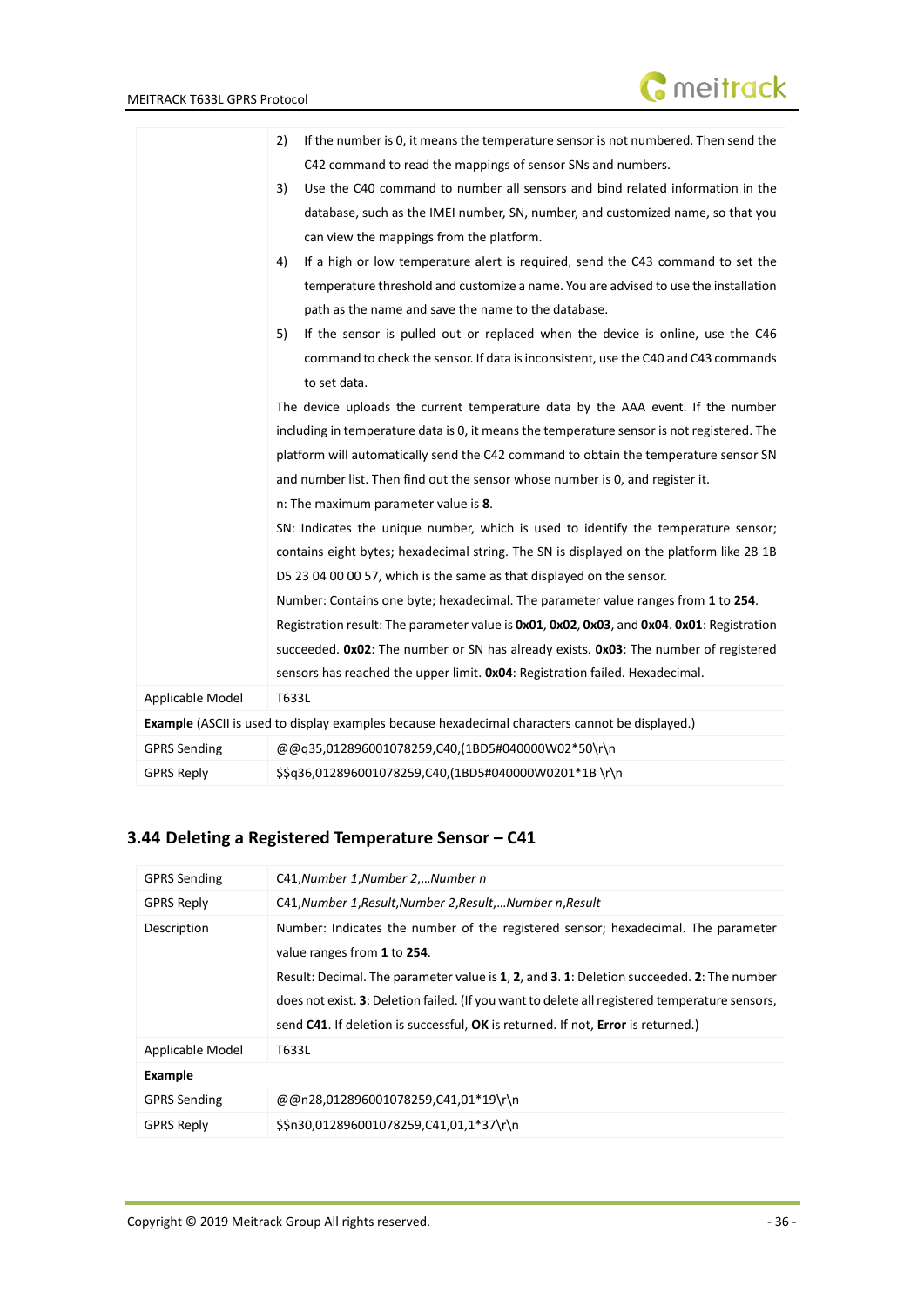

| <b>GPRS Sending</b>                                                                                    | C42                                                                                                                                                                                                                                                                                                                    |
|--------------------------------------------------------------------------------------------------------|------------------------------------------------------------------------------------------------------------------------------------------------------------------------------------------------------------------------------------------------------------------------------------------------------------------------|
| <b>GPRS Reply</b>                                                                                      | C42, SN1 & Number 1, SN2 & Number 2, SNn & Number n                                                                                                                                                                                                                                                                    |
| Description                                                                                            | SNn: Indicates the unique SN of temperature sensor n; contains eight bytes in<br>hexadecimal format.<br>Number n: Indicates the number of sensor $n$ ; contains one byte in hexadecimal format.<br>The parameter value ranges from 0 to 255. If the parameter value is 0, the temperature<br>sensor is not registered. |
| Applicable Model                                                                                       | T633L                                                                                                                                                                                                                                                                                                                  |
| <b>Example</b> (ASCII is used to display examples because hexadecimal characters cannot be displayed.) |                                                                                                                                                                                                                                                                                                                        |
| <b>GPRS Sending</b>                                                                                    | @@m25,012896001078259,C42*89\r\n                                                                                                                                                                                                                                                                                       |
| <b>GPRS Reply</b>                                                                                      | \$\$t45,012896001078259,C42,(B4v#040000R00,(1BD5#040000W00*13\r\n                                                                                                                                                                                                                                                      |

#### <span id="page-36-0"></span>**3.45 Reading the Temperature Sensor SN and Number – C42**

# <span id="page-36-1"></span>**3.46 Setting the Temperature Threshold and Logical Name – C43**

| <b>GPRS Sending</b> | C43, Number 1/SN1/High temperature value 1/Low temperature value 1/High<br>temperature alert 1/Low temperature alert 1/Logical name 1/Number n/SNn/High<br>temperature value n/Low temperature value n/High temperature alert n/Low<br>temperature alert n/Logical name n                                                                                                                                                                                                                                                                                                                                                                                                                                                                                                                                                                                                                                                                                                                                                                                                                                                                                                                                                                                                                                                           |
|---------------------|-------------------------------------------------------------------------------------------------------------------------------------------------------------------------------------------------------------------------------------------------------------------------------------------------------------------------------------------------------------------------------------------------------------------------------------------------------------------------------------------------------------------------------------------------------------------------------------------------------------------------------------------------------------------------------------------------------------------------------------------------------------------------------------------------------------------------------------------------------------------------------------------------------------------------------------------------------------------------------------------------------------------------------------------------------------------------------------------------------------------------------------------------------------------------------------------------------------------------------------------------------------------------------------------------------------------------------------|
| <b>GPRS Reply</b>   | C43, Number 1/Result 1/Number 2/Result 2/Number n/Result n                                                                                                                                                                                                                                                                                                                                                                                                                                                                                                                                                                                                                                                                                                                                                                                                                                                                                                                                                                                                                                                                                                                                                                                                                                                                          |
| Description         | n: The maximum parameter value is 8.<br>Number: Contains one byte in hexadecimal format.<br>SN: Indicates the unique SN of the temperature sensor; contains eight bytes in<br>hexadecimal format.<br>High/Low temperature value: Contains two bytes in hexadecimal format. The first byte<br>indicates the integer part of the temperature value. When the high bit is 1, the first byte<br>is a negative integer. When the high bit is 0, the first byte is a positive integer. The second<br>byte indicates the decimal part of the temperature value.<br>High temperature alert: flag; contains one byte in hexadecimal format.<br>Low temperature alert: flag; contains one byte in hexadecimal format.<br>Logical name (customized name): Contains 16 bytes in hexadecimal format. If the name<br>length is less than 16 bytes, add 0x00. There are 15 English characters, and # is located at<br>the end of English characters to distinguish the Unicode and English characters. A<br>maximum of eight Chinese characters can be supported. Chinese characters must be<br>Unicode characters.<br>Result: Contains one byte in hexadecimal format. 0x01: Settings succeeded. 0x02: The<br>number is not found. Ox03: Setting failed due to incorrect parameters.<br>Note: Separators "/" are not required between parameters. |
| Applicable Model    | T633L                                                                                                                                                                                                                                                                                                                                                                                                                                                                                                                                                                                                                                                                                                                                                                                                                                                                                                                                                                                                                                                                                                                                                                                                                                                                                                                               |
|                     | Example (ASCII is used to display examples because hexadecimal characters cannot be displayed.)                                                                                                                                                                                                                                                                                                                                                                                                                                                                                                                                                                                                                                                                                                                                                                                                                                                                                                                                                                                                                                                                                                                                                                                                                                     |
| <b>GPRS Sending</b> | @@o57,012896001078259,C43,01(1BD5#040000W<0005000101T1#000000000000000<br>00000000000*3F                                                                                                                                                                                                                                                                                                                                                                                                                                                                                                                                                                                                                                                                                                                                                                                                                                                                                                                                                                                                                                                                                                                                                                                                                                            |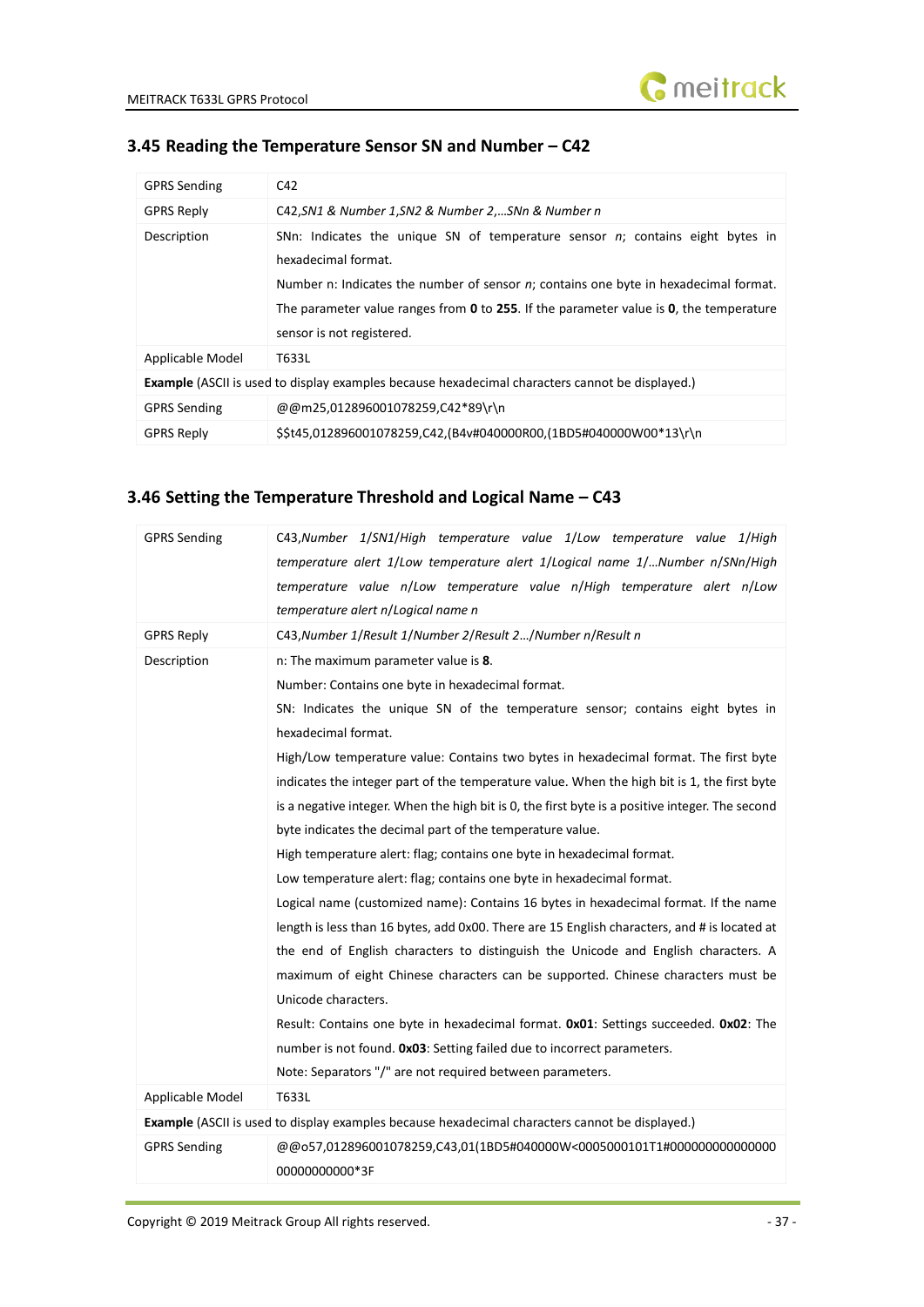

GPRS Reply \$\$028,012896001078259,C43,0101\*85

# GPRS Sending C44 GPRS Reply C44,*Number 1*/*SN1*/*High temperature value 1*/*Low temperature value 1*/*High temperature alert 1*/*Low temperature alert 1*/*Logical name 1*/…*Number n*/*SNn*/*High temperature value n*/*Low temperature value n*/*High temperature alert n*/*Low temperature alert n*/*Logical name n* Description **n:** The maximum parameter value is **8**. Number: Contains one byte in hexadecimal format. SN: Indicates the unique SN of the temperature sensor; contains eight bytes in hexadecimal format. High/Low temperature value: Contains two bytes in hexadecimal format. The first byte indicates the integer part of the temperature value. When the high bit is 1, the first byte is a negative integer. When the high bit is 0, the first byte is a positive integer. The second byte indicates the decimal part of the temperature value. High temperature alert: flag; contains one byte in hexadecimal format. Low temperature alert: flag; contains one byte in hexadecimal format. Logical name (customized name): Contains 16 bytes in hexadecimal format. If the name length is less than 16 bytes, add 0x00. There are 15 English characters, and # is located at the end of English characters to distinguish the Unicode and English characters. A maximum of eight Chinese characters can be supported. Chinese characters must be Unicode characters. Note: Separators "/" are not required between parameters. Applicable Model | T633L **Example** (ASCII is used to display examples because hexadecimal characters cannot be displayed.) GPRS Sending @@r25,012896001078259,C44\*90\r\n GPRS Reply \$\$r274,012896001078259,C44,01(B4v#040000R0000000000000000000000 000000000000000000000002(1BD5#040000W000000000000000000000000 00000000000000000000000000000000000000000000000000000000000000 00000000000000000000000000000000000000000000000000000000000000 00000000000000000000000000000000000000000000000000000000000000 00000000000000000000000000000000000000000000000000000000000000 00000000000000000000000000000000000000000000000000000000000000 00000000000000000000000000000000000000000000000000000000000000 00000000000000000000\*1E\r\n

#### <span id="page-37-0"></span>**3.47 Reading Temperature Sensor Parameters – C44**

#### <span id="page-37-1"></span>**3.48 Checking Temperature Sensor Parameters – C46**

| <b>GPRS Sending</b> | C46                                                                            |
|---------------------|--------------------------------------------------------------------------------|
| <b>GPRS Reply</b>   | C46, Checksum                                                                  |
| Description         | Checksum: Contains two bytes in hexadecimal format. Use CRC-CCITT to calculate |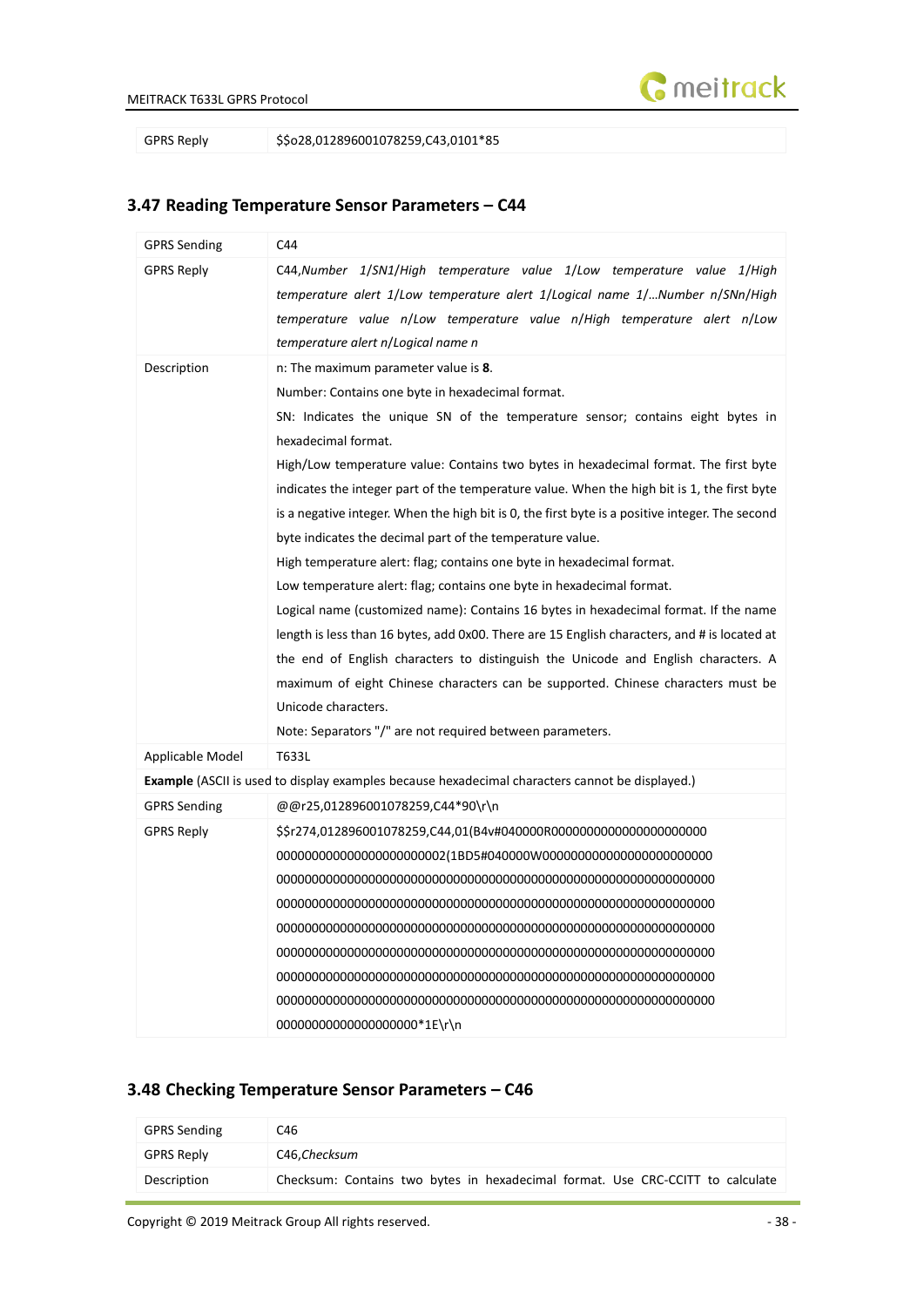|                     | parameters of eight temperature sensors (in sequence, number, SN, high temperature       |
|---------------------|------------------------------------------------------------------------------------------|
|                     | value, low temperature value, high temperature alert, low temperature alert, and logical |
|                     | name). The calculation result is used as the temperature sensor checksum.                |
| Applicable Model    | T633L                                                                                    |
| Example             |                                                                                          |
| <b>GPRS Sending</b> | @@i25,012896001078259,C46*89\r\n                                                         |
| <b>GPRS Reply</b>   | \$\$i28,012896001078259,C46,12 *F1\r\n                                                   |

# <span id="page-38-0"></span>**3.49 Setting Fuel Parameters – C47**

| <b>GPRS Sending</b> | C47, Sensor type, Alert percentage upper limit, Alert percentage lower limit                   |
|---------------------|------------------------------------------------------------------------------------------------|
| <b>GPRS Reply</b>   | C47,OK                                                                                         |
| Description         | Sensor type: The parameter value is 0, 1, 2, and 3. 0: No fuel level sensor is connected. 1:   |
|                     | A C-type fuel level sensor (AD2) is connected. 2: A R-type fuel level sensor (AD2) is          |
|                     | connected. 3: A V-type fuel level sensor (AD2) is connected. The AD2 of the MVT600 and         |
|                     | T1 is connected to the fuel level sensor by default.                                           |
|                     | Alert percentage upper limit: When the parameter value is 0, the alert will be disabled.       |
|                     | When the parameter value is not 0, GPRS and SMS event flags will take effect                   |
|                     | automatically. When the fuel percentage is higher than or equal to the preset value, an        |
|                     | alert will be generated and the alert event code is 52.                                        |
|                     | Alert percentage lower limit: When the parameter value is 0, the alert will be disabled.       |
|                     | When the parameter value is not 0, GPRS and SMS event flags will take effect                   |
|                     | automatically. When the fuel percentage is lower than or equal to the preset value, an         |
|                     | alert is generated and the alert event code is 53.                                             |
|                     | If you want to modify a parameter, other parameters need to be left blank and separators       |
|                     | "," must be remained. If you only send C47, all parameter values will be initialized to 0. All |
|                     | the parameter values are decimal characters.                                                   |
|                     | R-type fuel level sensor: resistive fuel level sensor                                          |
|                     | C-type fuel level sensor: capacitive fuel level sensor                                         |
|                     | V-type fuel level sensor: voltage-type fuel level sensor                                       |
|                     | A53 and A54 are V-type fuel level sensors.                                                     |
| Applicable Model    | T633L                                                                                          |
| <b>Example</b>      |                                                                                                |
| <b>GPRS Sending</b> | @@f33,353358017784062,C47,2,90,10*0A\r\n                                                       |
| <b>GPRS Reply</b>   | \$\$f28,353358017784062,C47,OK*1C\r\n                                                          |

# <span id="page-38-1"></span>**3.50 Reading Fuel Parameters – C48**

| <b>GPRS Sending</b> | C48                                                                                                                           |
|---------------------|-------------------------------------------------------------------------------------------------------------------------------|
| <b>GPRS Reply</b>   | C48, Sensor type, Alert percentage upper limit, Alert percentage lower limit                                                  |
| Description         | The format of returned parameters is the same as that of the C47 command. All the<br>parameter values are decimal characters. |
| Applicable Model    | T633L                                                                                                                         |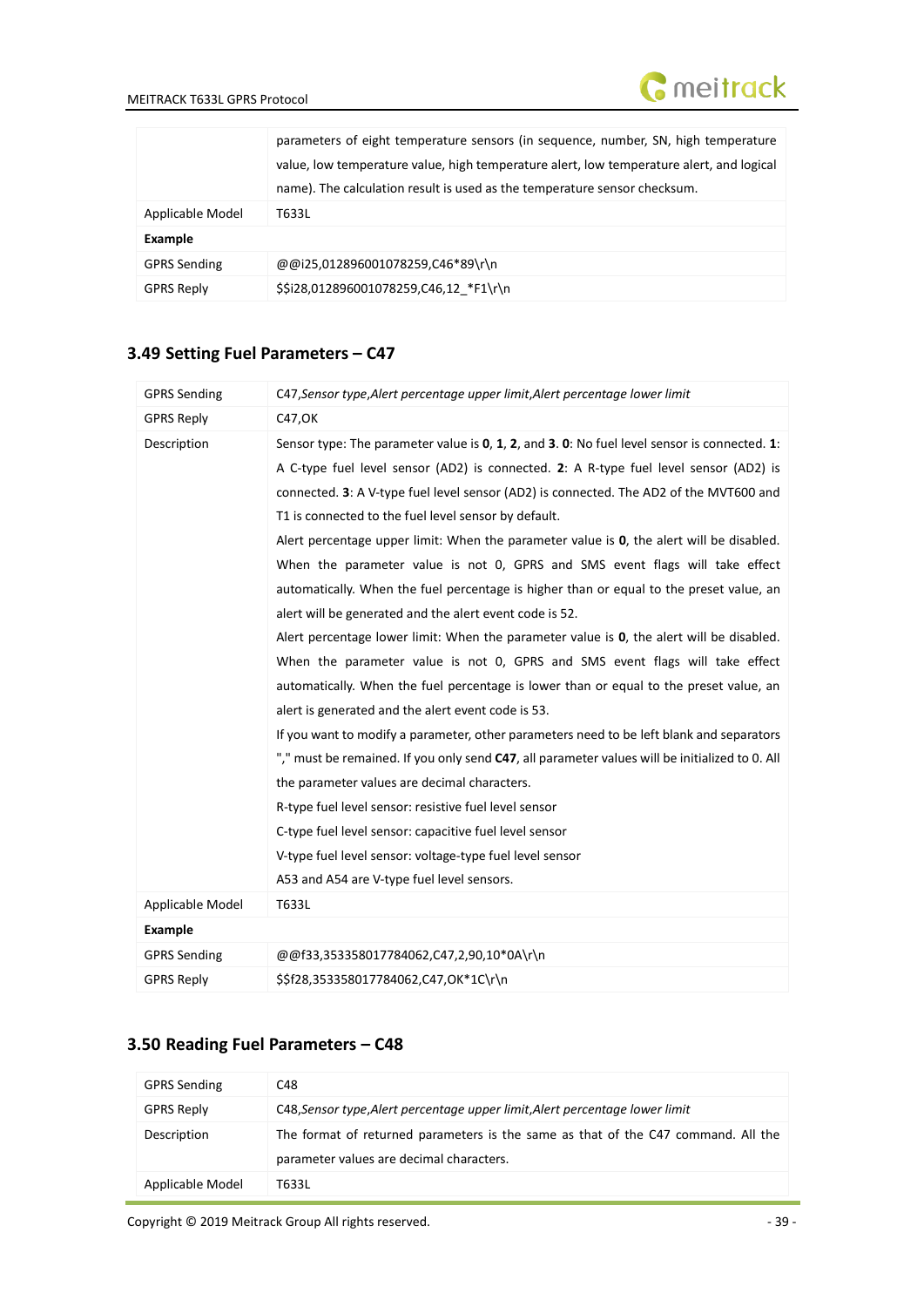

| Example   |
|-----------|
| GPRS Send |

| ---------    |                                            |
|--------------|--------------------------------------------|
| GPRS Sending | @@c25,353358017784062,C48*89\r\n           |
| GPRS Reply   | \$\$c33,353358017784062,C48,2,90,10*D0\r\n |

# <span id="page-39-0"></span>**3.51 Setting the Fuel Theft Alert – C49**

| <b>GPRS Sending</b> | C49, Fuel theft alert detection time, Fuel decrease percentage                              |
|---------------------|---------------------------------------------------------------------------------------------|
| <b>GPRS Reply</b>   | C49,OK                                                                                      |
| Description         | Fuel theft alert detection time: Decimal; unit: minute. The parameter value ranges from 0   |
|                     | to 255. The default parameter value is 3. When the parameter value is 0, the fuel theft     |
|                     | alert is disabled.                                                                          |
|                     | Fuel decrease percentage: Decimal. The parameter value ranges from 0 to 100. The default    |
|                     | parameter value is 2. When the parameter value is 0, the fuel theft alert is disabled.      |
|                     | By default, when the fuel decrease percentage is 2% within three minutes, a fuel theft      |
|                     | alert will be generated (for example, C49,3,2).                                             |
|                     | Note: The fuel decrease percentage must be more than two times larger than that of the      |
|                     | fuel level sensor accuracy. For example, if the fuel level sensor accuracy is 10 mm and its |
|                     | height is 500 mm, the recommended fuel decrease percentage is 4% (10/500 x 2).              |
| Applicable Model    | T633L                                                                                       |
| Example             |                                                                                             |
| <b>GPRS Sending</b> | @@c29,353358017784062,C49,3,2*4B\r\n                                                        |
| <b>GPRS Reply</b>   | \$\$c28,353358017784062,C49,ok*5B\r\n                                                       |

# <span id="page-39-1"></span>**3.52 Setting the Driving License Type – C50**

| <b>GPRS Sending</b> | C50, Driving license type 1, Driving license type 2, Driving license type n                                                                                                                                                                                                                                                                            |
|---------------------|--------------------------------------------------------------------------------------------------------------------------------------------------------------------------------------------------------------------------------------------------------------------------------------------------------------------------------------------------------|
| <b>GPRS Reply</b>   | C50, OK                                                                                                                                                                                                                                                                                                                                                |
| Description         | Driving license type: The parameter value ranges from 0 to 65535. At most 16 driving<br>license types are supported.<br>The default parameter value is 0, which means no driving license type is set.<br>If you want to read all driving license types, send C50.<br>After a new parameter value is set, the existing parameter value will be deleted. |
| Applicable Model    | T633L                                                                                                                                                                                                                                                                                                                                                  |
| <b>Example</b>      |                                                                                                                                                                                                                                                                                                                                                        |
| <b>GPRS Sending</b> | @@c29,353358017784062,C50,22,24*A8\r\n                                                                                                                                                                                                                                                                                                                 |
| <b>GPRS Reply</b>   | \$\$c28,353358017784062,C50,ok*53\r\n                                                                                                                                                                                                                                                                                                                  |

# <span id="page-39-2"></span>**3.53 Setting Buzzer's Buzzing Time – C51**

| <b>GPRS Sending</b> | C51, Longest buzzing time                                                             |
|---------------------|---------------------------------------------------------------------------------------|
| <b>GPRS Reply</b>   | C51.OK                                                                                |
| Description         | Longest buzzing time: The parameter value ranges from 0 to 255. The default parameter |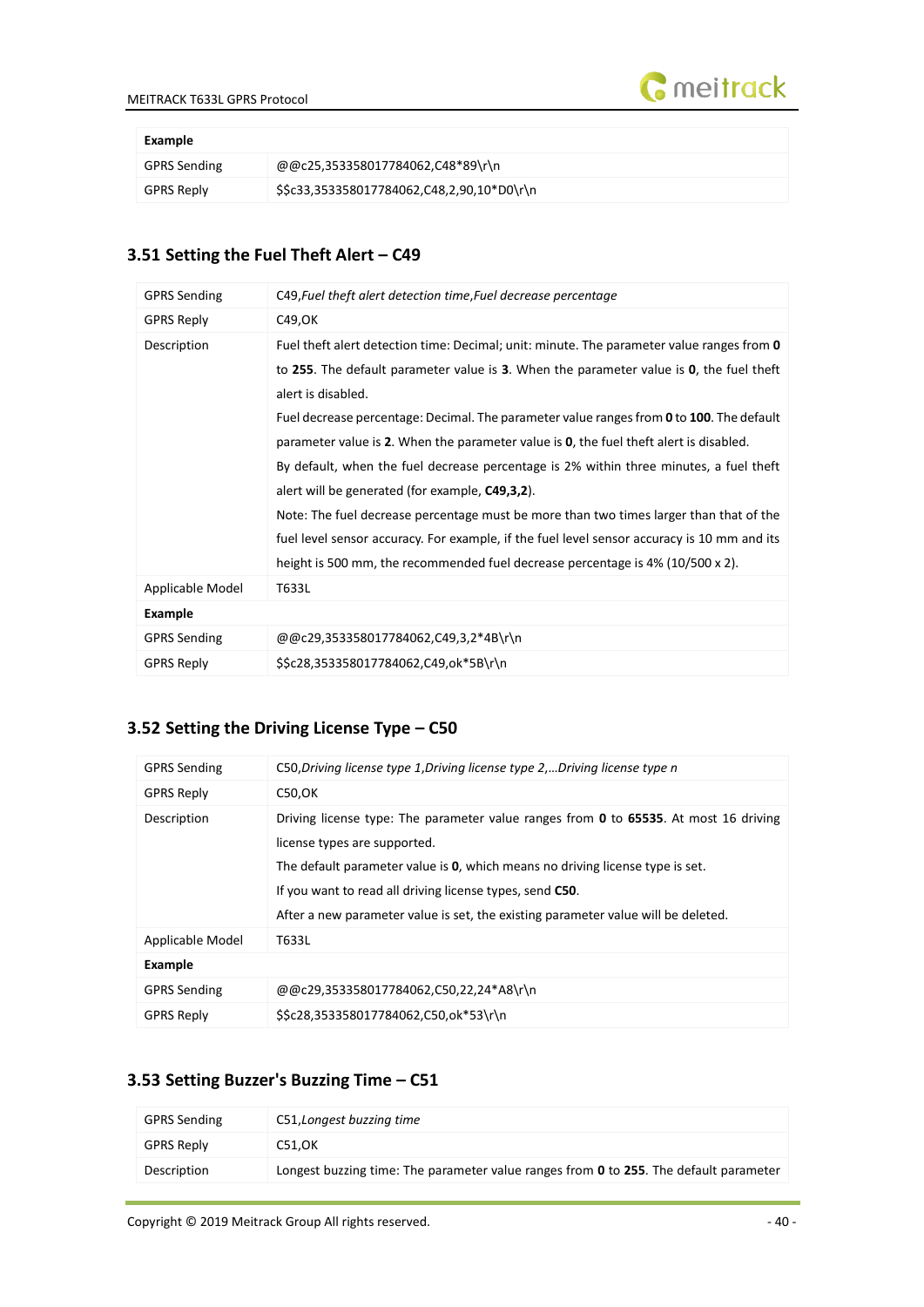

|                     | value is 10. Unit: minute.<br>When the parameter value is <b>0</b> , the buzzer will make a buzzing sound all the time once it<br>is triggered. |
|---------------------|-------------------------------------------------------------------------------------------------------------------------------------------------|
| Applicable Model    | T633L                                                                                                                                           |
| Example             |                                                                                                                                                 |
| <b>GPRS Sending</b> | @@c29,353358017784062,C51,30*16\r\n                                                                                                             |
| <b>GPRS Reply</b>   | \$\$c28,353358017784062,C51,ok*54\r\n                                                                                                           |

#### <span id="page-40-0"></span>**3.54 Setting the Valid Time after Swiping Cards – C52**

| <b>GPRS Sending</b> | C52, Valid time after swiping cards                                                                                                                                                                        |
|---------------------|------------------------------------------------------------------------------------------------------------------------------------------------------------------------------------------------------------|
| <b>GPRS Reply</b>   | C52, OK                                                                                                                                                                                                    |
| Description         | Valid time after swiping cards: The parameter value ranges from 0 to 255. The default<br>parameter value is 10. Unit: minute.<br>When the parameter value is 0, the operation of swiping cards is invalid. |
| Applicable Model    | T633L                                                                                                                                                                                                      |
| Example             |                                                                                                                                                                                                            |
| <b>GPRS Sending</b> | @@c29,353358017784062,C52,10*15\r\n                                                                                                                                                                        |
| <b>GPRS Reply</b>   | \$\$c28,353358017784062,C52,ok*55\r\n                                                                                                                                                                      |

# <span id="page-40-1"></span>**3.55 Setting the Microphone and Speaker – C69**

# <span id="page-40-2"></span>**3.56 Setting the RS232 Serial Port and Peripheral – C70**

| <b>GPRS Sending</b> | C70, X, Y                                                                |
|---------------------|--------------------------------------------------------------------------|
| <b>GPRS Reply</b>   | C70, OK                                                                  |
| Description         | X: Select a serial port.                                                 |
|                     | $X = 1$ : RS232-1 port                                                   |
|                     | $X = 2$ : RS232-2 port                                                   |
|                     | Y: Select a peripheral; decimal. (The default peripheral is the camera.) |
|                     | $Y = 0$ : camera                                                         |
|                     | $Y = 1$ : handset                                                        |
|                     | $Y = 2$ : LED display                                                    |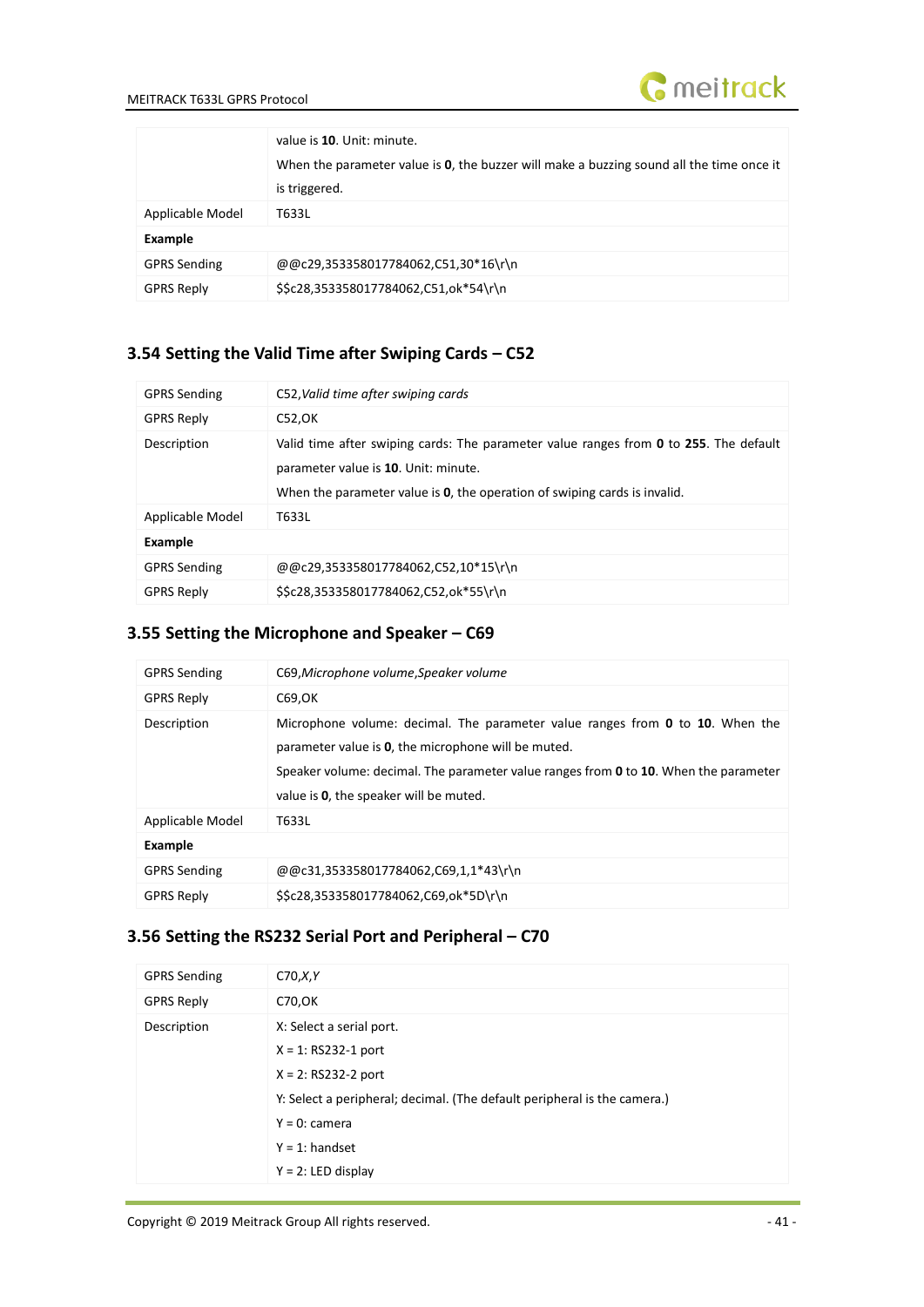

|                     | $Y = 3: A21$                          |
|---------------------|---------------------------------------|
|                     | $Y = 4$ : RFID                        |
|                     | $Y = 11$ : magnetic card reader       |
| Applicable Model    | T633L                                 |
| Example             |                                       |
| <b>GPRS Sending</b> | @@c31,353358017784062,C70,1,1*3B\r\n  |
| <b>GPRS Reply</b>   | \$\$c28,353358017784062,C70,ok*55\r\n |

### <span id="page-41-0"></span>**3.57 Powering Off the Device by a Command – C76**

| <b>GPRS Sending</b> | C76                                                                      |
|---------------------|--------------------------------------------------------------------------|
| <b>GPRS Reply</b>   | C79, OK                                                                  |
| Description         | The device will be turned off automatically after receiving the command. |
| Applicable Model    | T633L                                                                    |
| Example             |                                                                          |
| <b>GPRS Sending</b> | @@c25,353358017784062,C76*8A\r\n                                         |
| <b>GPRS Reply</b>   | \$\$c28,353358017784062,C76,ok*5B\r\n                                    |

# <span id="page-41-1"></span>**3.58 Setting the Power-off Function of the Power Button – C77**

| <b>GPRS Sending</b> | C77, Value                                                                                                                    |
|---------------------|-------------------------------------------------------------------------------------------------------------------------------|
| <b>GPRS Reply</b>   | C77, OK                                                                                                                       |
| Description         | Value = 1: You can turn off the device by its power button.<br>Value = 0: You cannot turn off the device by its power button. |
| Applicable Model    | T633L                                                                                                                         |
| Example             |                                                                                                                               |
| <b>GPRS Sending</b> | @@c27,353358017784062,C77,1*EA\r\n                                                                                            |
| <b>GPRS Reply</b>   | \$\$c28,353358017784062,C77,ok*5C\r\n                                                                                         |

# <span id="page-41-2"></span>**3.59 Deleting an Event in the Buffer – CFF**

| <b>GPRS Sending</b> | CFF, Quantity of deleted data                                                                |
|---------------------|----------------------------------------------------------------------------------------------|
| <b>GPRS Reply</b>   | CFF, CFF data packet                                                                         |
| Description         | Quantity of deleted data: hexadecimal. In general, the number is 1.                          |
|                     | The data identifiers from the device and server must be consistent. Otherwise, data will not |
|                     | be deleted from the device.                                                                  |
|                     | If data is transmitted in CFF format, send CFF,FFFF to delete all cache records and ensure   |
|                     | that the data packet number sent from the server is consistent with that sent from the       |
|                     | device.                                                                                      |
|                     | When the GPRS connection mode is UDP, send the CFF command to confirm that the               |
|                     | server has received the data.                                                                |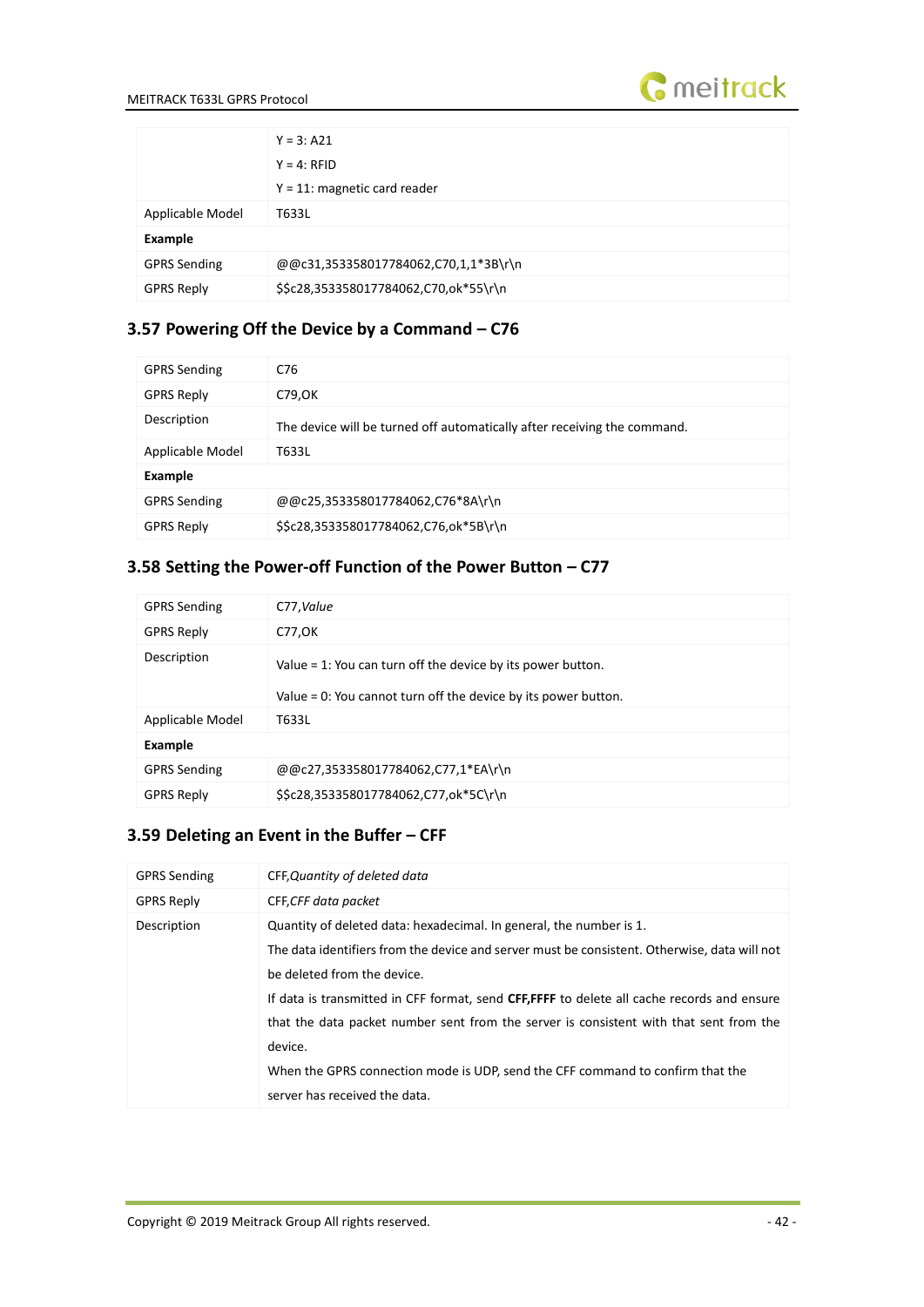#### <span id="page-42-0"></span>**3.60 Obtaining a Picture – D00**

| <b>GPRS Sending</b> | D00, File name, Picture data packet start number                                                                                                                                                                                                                                                                                                                                                                                                                                                                                                                                                                                                                                                                                                                                                                                                                                                                                                                                                                                                                                                                                                                                                                                                 |
|---------------------|--------------------------------------------------------------------------------------------------------------------------------------------------------------------------------------------------------------------------------------------------------------------------------------------------------------------------------------------------------------------------------------------------------------------------------------------------------------------------------------------------------------------------------------------------------------------------------------------------------------------------------------------------------------------------------------------------------------------------------------------------------------------------------------------------------------------------------------------------------------------------------------------------------------------------------------------------------------------------------------------------------------------------------------------------------------------------------------------------------------------------------------------------------------------------------------------------------------------------------------------------|
| <b>GPRS Reply</b>   | D00, File name, Number of picture data packets, Current picture data packet number, Picture<br>data                                                                                                                                                                                                                                                                                                                                                                                                                                                                                                                                                                                                                                                                                                                                                                                                                                                                                                                                                                                                                                                                                                                                              |
| Description         | After obtaining the picture list by the D01 command, you can send the D00 command to<br>obtain a picture from the device.<br>File name: Indicates the name of a picture got from the device's memory card. Each picture<br>has a unique file name.<br>Picture data packet start number: Indicates the start number of a picture data packet. A<br>picture can be divided into multiple data packets. The minimum parameter value is 0,<br>which means you read the picture from the first picture data packet.<br>Number of picture data packets: Indicates the number of data packets of a picture. The<br>minimum parameter value is 1.<br>Current picture data packet number: Indicates the number of a picture data packet that is<br>sending.<br>Picture data: Indicates the raw data of a picture; hexadecimal. After all picture data is<br>obtained, a picture will automatically occur on the server.<br>Note: When the device receives the D00 command, eight picture data packets will be<br>uploaded consecutively. Wait for two seconds, then the server will send the D00 command<br>to obtain picture data packets from the ninth picture data packet. The actions will be<br>cycled until all picture data packets are uploaded. |
| Applicable Model    | T633L                                                                                                                                                                                                                                                                                                                                                                                                                                                                                                                                                                                                                                                                                                                                                                                                                                                                                                                                                                                                                                                                                                                                                                                                                                            |
| <b>Example</b>      |                                                                                                                                                                                                                                                                                                                                                                                                                                                                                                                                                                                                                                                                                                                                                                                                                                                                                                                                                                                                                                                                                                                                                                                                                                                  |
| <b>GPRS Sending</b> | @@O48,353358017784062,D00,0215080432 C2E03.jpg,0*DB\r\n                                                                                                                                                                                                                                                                                                                                                                                                                                                                                                                                                                                                                                                                                                                                                                                                                                                                                                                                                                                                                                                                                                                                                                                          |
| <b>GPRS Reply</b>   | The example cannot be displayed here because of hexadecimal characters. Please do a<br>test based on actual conditions.                                                                                                                                                                                                                                                                                                                                                                                                                                                                                                                                                                                                                                                                                                                                                                                                                                                                                                                                                                                                                                                                                                                          |

# <span id="page-42-1"></span>**3.61 Obtaining the Picture List – D01**

| <b>GPRS Sending</b> | D01, Picture data packet start number                                                        |
|---------------------|----------------------------------------------------------------------------------------------|
| <b>GPRS Reply</b>   | D01, Number of picture data packets, Current picture data packet number, Picture name        |
|                     | $(1)$   Picture name $(2)$      Picture name $(n)$                                           |
| Description         | Picture name (n): Indicates the name of a picture, which are separated by " ".               |
|                     | Picture data packet start number: Indicates the start number of a picture list. The          |
|                     | minimum parameter value is 0. For example, when the parameter value is 0, the picture        |
|                     | list will be obtained from the first picture data packet. When the parameter value is 4, the |
|                     | picture list will be obtained from the fifth picture data packet.                            |
|                     | Number of picture data packets: Indicates the number of data packets of a picture stored     |
|                     | in the device's memory card. The minimum parameter value is 0.                               |
| Example             |                                                                                              |
| <b>GPRS Sending</b> | @@A27,353358017784062,D01,0*BB\r\n                                                           |
| <b>GPRS Reply</b>   | \$\$A480,353358017784062,D01,3,0,0506162517_C1E03.jpg 0506162517_C1E11.jpg 05                |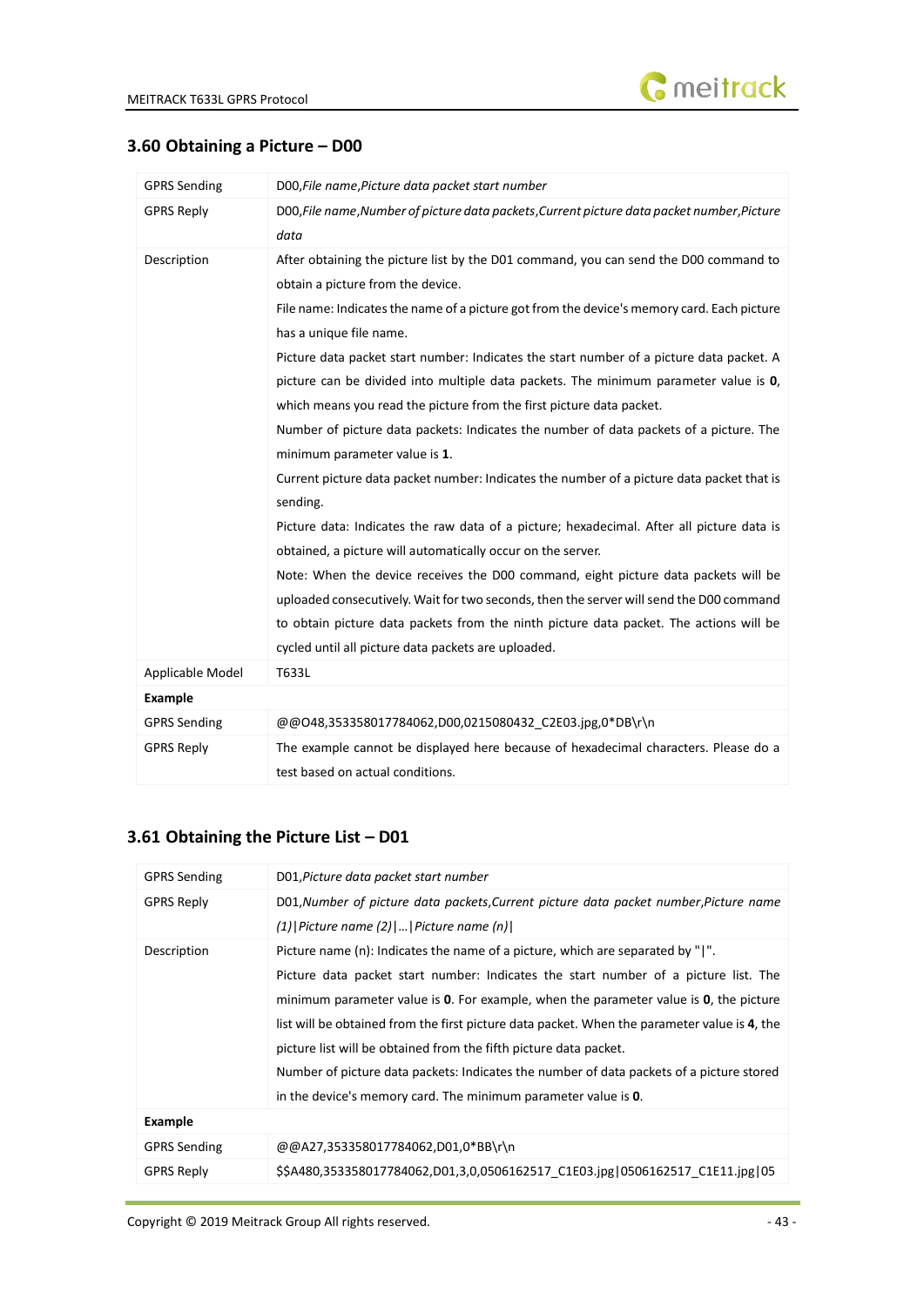

06162624\_C1E03.jpg|0506162630\_C1E11.jpg|0506162720\_C1E03.jpg|0506162721\_C1 E03.jpg|0215080547\_C1E03.jpg|0215080547\_C1E11.jpg|0215080626\_C1E03.jpg|0215 080626\_C1E11.jpg|0215080827\_C1E03.jpg|0215080827\_C1E11.jpg|0215080850\_C1E0 3.jpg|0215080850\_C1E11.jpg|0507145426\_C1E03.jpg|0507145426\_C1E11.jpg|050714 5512\_C2E03.jpg|0507145512\_C2E11.jpg|0215080050\_C3E03.jpg|0215080050\_C3E11.j pg|0215080459\_C3E03.jpg|021508050\*41\r\n

#### <span id="page-43-0"></span>**3.62 Deleting a Picture – D02**

| <b>GPRS Sending</b> | D02, Picture name (1)   Picture name (2)      Picture name (n)                           |
|---------------------|------------------------------------------------------------------------------------------|
| <b>GPRS Reply</b>   | D02, OK                                                                                  |
| Description         | Picture name (n): Indicates the name of the picture to be deleted. Multiple pictures can |
|                     | be deleted simultaneously. Picture names are separated by " ".                           |
| Applicable Model    | T633L                                                                                    |
| <b>Example</b>      |                                                                                          |
| <b>GPRS Sending</b> | @@E110,353358017784062,D02,0506162517 C1E03.jpg 0506162517 C1E11.jpg 0506                |
|                     | 162624 C1E03.jpg 0506162630 C1E11.jpg *4E\r\n                                            |
| <b>GPRS Reply</b>   | \$\$F28,353358017784062,D02,OK*F4\r\n                                                    |

#### <span id="page-43-1"></span>**3.63 Taking Photos on Demand – D03**

| <b>GPRS Sending</b> | D03, Camera number, Picture name                                                                                                                                                                                                                                                                                                                        |
|---------------------|---------------------------------------------------------------------------------------------------------------------------------------------------------------------------------------------------------------------------------------------------------------------------------------------------------------------------------------------------------|
| <b>GPRS Reply</b>   | D03, OK                                                                                                                                                                                                                                                                                                                                                 |
| Description         | Camera number: Indicates the number of a camera connected to the device. The minimum<br>parameter value is 1, which means the first camera. The maximum parameter value<br>depends on the number of cameras connected to the device. In general, the maximum<br>parameter value is 2.<br>Picture name: Indicates the name of a picture on the platform. |
| Applicable Model    | T633L                                                                                                                                                                                                                                                                                                                                                   |
| <b>Example</b>      |                                                                                                                                                                                                                                                                                                                                                         |
| <b>GPRS Sending</b> | @@D46,353358017784062,D03,1,camera picture.jpg*21\r\n                                                                                                                                                                                                                                                                                                   |
| <b>GPRS Reply</b>   | \$\$D28,353358017784062,D03,OK*F3\r\n                                                                                                                                                                                                                                                                                                                   |

#### <span id="page-43-2"></span>**3.64 Authorizing an RFID Card/iButton Key – D10**

| <b>GPRS Sending</b> | D10,RFID(1),RFID(2),,RFID(n)                                                                                                                                                               |
|---------------------|--------------------------------------------------------------------------------------------------------------------------------------------------------------------------------------------|
| <b>GPRS Reply</b>   | D10, OK                                                                                                                                                                                    |
| Description         | $RFD(n)$ : Indicates the number of the RFID card to be authorized. The parameter value<br>ranges from 1 to 4294967295. Decimal.<br>A maximum of 50 RFID cards can be authorized at a time. |
| Applicable Model    | T633L                                                                                                                                                                                      |
| Example             |                                                                                                                                                                                            |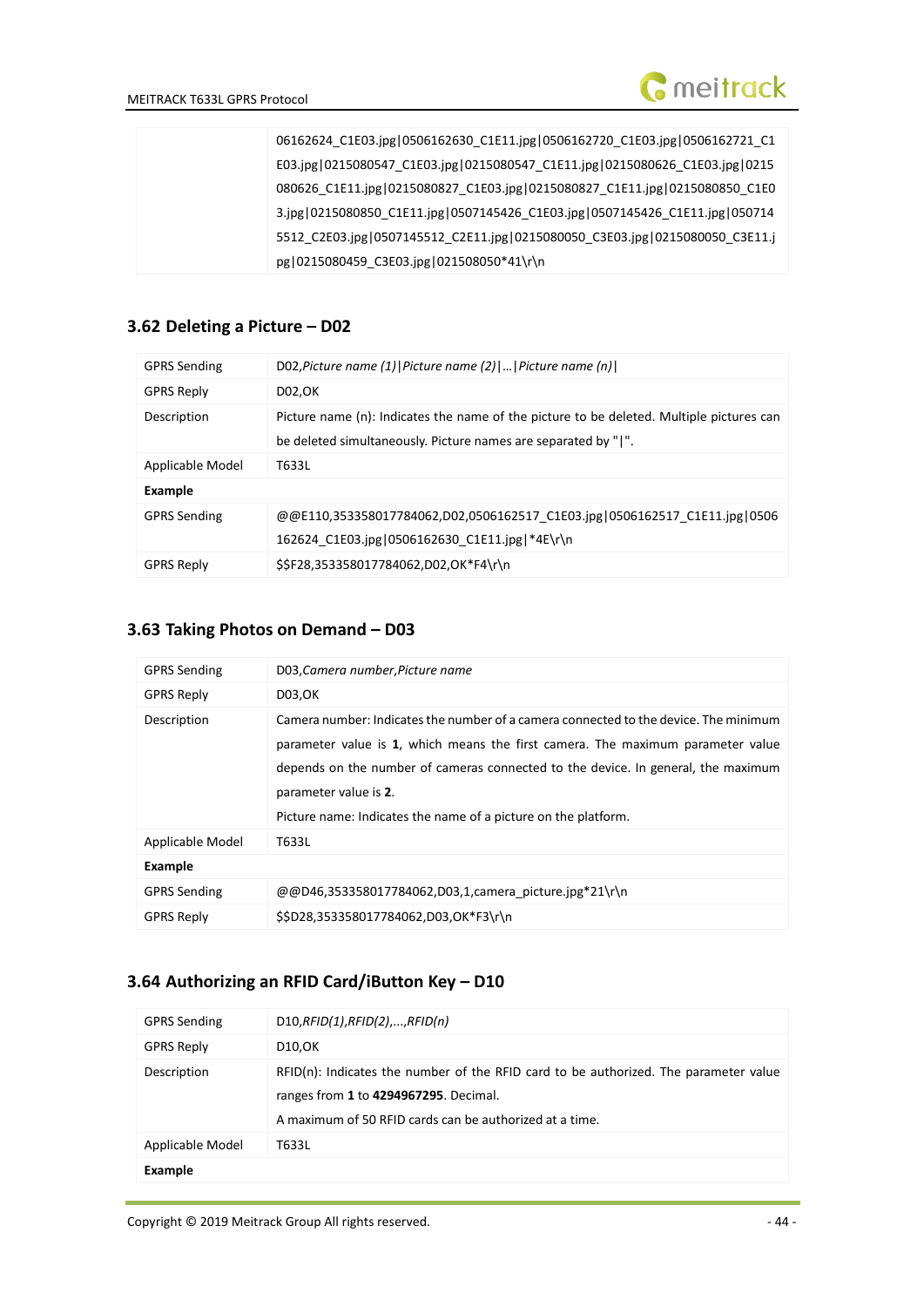

| <b>GPRS Sending</b> | @@f43,353358017784062,D10,13737431,13737461*17\r\n |
|---------------------|----------------------------------------------------|
| GPRS Reply          | \$\$f28,353358017784062,D10,OK*13\r\n              |

#### <span id="page-44-0"></span>**3.65 Authorizing RFID Cards/iButton Keys in Batches – D11**

| <b>GPRS Sending</b> | D11, RFID card start number, n                                                                                                                                                                                |  |
|---------------------|---------------------------------------------------------------------------------------------------------------------------------------------------------------------------------------------------------------|--|
| <b>GPRS Reply</b>   | D11,0K                                                                                                                                                                                                        |  |
| Description         | RFID card start number: The parameter value ranges from 1 to 4294967295. Decimal.<br>n: Indicates the number of RFID cards to be authorized in batches. Decimal. The parameter<br>value ranges from 1 to 128. |  |
| Applicable Model    | T633L                                                                                                                                                                                                         |  |
| <b>Example</b>      |                                                                                                                                                                                                               |  |
| <b>GPRS Sending</b> | @@e36,353358017784062,D11,13737431,1*AA\r\n                                                                                                                                                                   |  |
| <b>GPRS Reply</b>   | \$\$e28,353358017784062,D11,OK*13\r\n                                                                                                                                                                         |  |

#### <span id="page-44-1"></span>**3.66 Checking RFID/iButton Authorization – D12**

| <b>GPRS Sending</b> | D12, RFID ID/iButton ID                                                                                                                                                                                     |  |
|---------------------|-------------------------------------------------------------------------------------------------------------------------------------------------------------------------------------------------------------|--|
| <b>GPRS Reply</b>   | D12,n                                                                                                                                                                                                       |  |
| Description         | RFID ID: The parameter value ranges from 1 to 4294967295. Decimal.<br>n: When the parameter value is not 0, the RFID card is authorized. When the parameter<br>value is 0, the RFID card is not authorized. |  |
| Applicable Model    | T633L                                                                                                                                                                                                       |  |
| <b>Example</b>      |                                                                                                                                                                                                             |  |
| <b>GPRS Sending</b> | @@C34,353358017784062,D12,13737431*2A\r\n                                                                                                                                                                   |  |
| <b>GPRS Reply</b>   | \$\$C27,353358017784062,D12,0*87\r\n                                                                                                                                                                        |  |

# <span id="page-44-2"></span>**3.67 Reading an Authorized RFID Card/iButton Key – D13**

| <b>GPRS Sending</b> | D13, RFID/iButton data packet start number                                                                                                                                                                                                                                                                                                                                                                                                                                                                                                                                                                             |
|---------------------|------------------------------------------------------------------------------------------------------------------------------------------------------------------------------------------------------------------------------------------------------------------------------------------------------------------------------------------------------------------------------------------------------------------------------------------------------------------------------------------------------------------------------------------------------------------------------------------------------------------------|
| <b>GPRS Reply</b>   | packets, Current<br>D13,Number<br>RFID<br>RFID<br>data<br>packet<br>of<br>data                                                                                                                                                                                                                                                                                                                                                                                                                                                                                                                                         |
|                     | number, RFID(1)RFID(2)RFID(n)                                                                                                                                                                                                                                                                                                                                                                                                                                                                                                                                                                                          |
| Description         | RFID data packet start number: Indicates the start number of an RFID data packet. The<br>minimum parameter value is $0$ . For example, when the parameter value is $0$ , the package<br>list will be obtained from the first RFID data packet. When the parameter value is 4, the<br>package list will be obtained from the fifth RFID data packet.<br>Number of RFID data packets: Indicates the number of authorized RFID data packets. One<br>RFID data packet includes a maximum of 100 RFID ID numbers. The minimum parameter<br>value is 0.<br>RFID(n): An RFID ID number contains eight hexadecimal characters. |
| Applicable Model    | T633L                                                                                                                                                                                                                                                                                                                                                                                                                                                                                                                                                                                                                  |
| <b>Example</b>      |                                                                                                                                                                                                                                                                                                                                                                                                                                                                                                                                                                                                                        |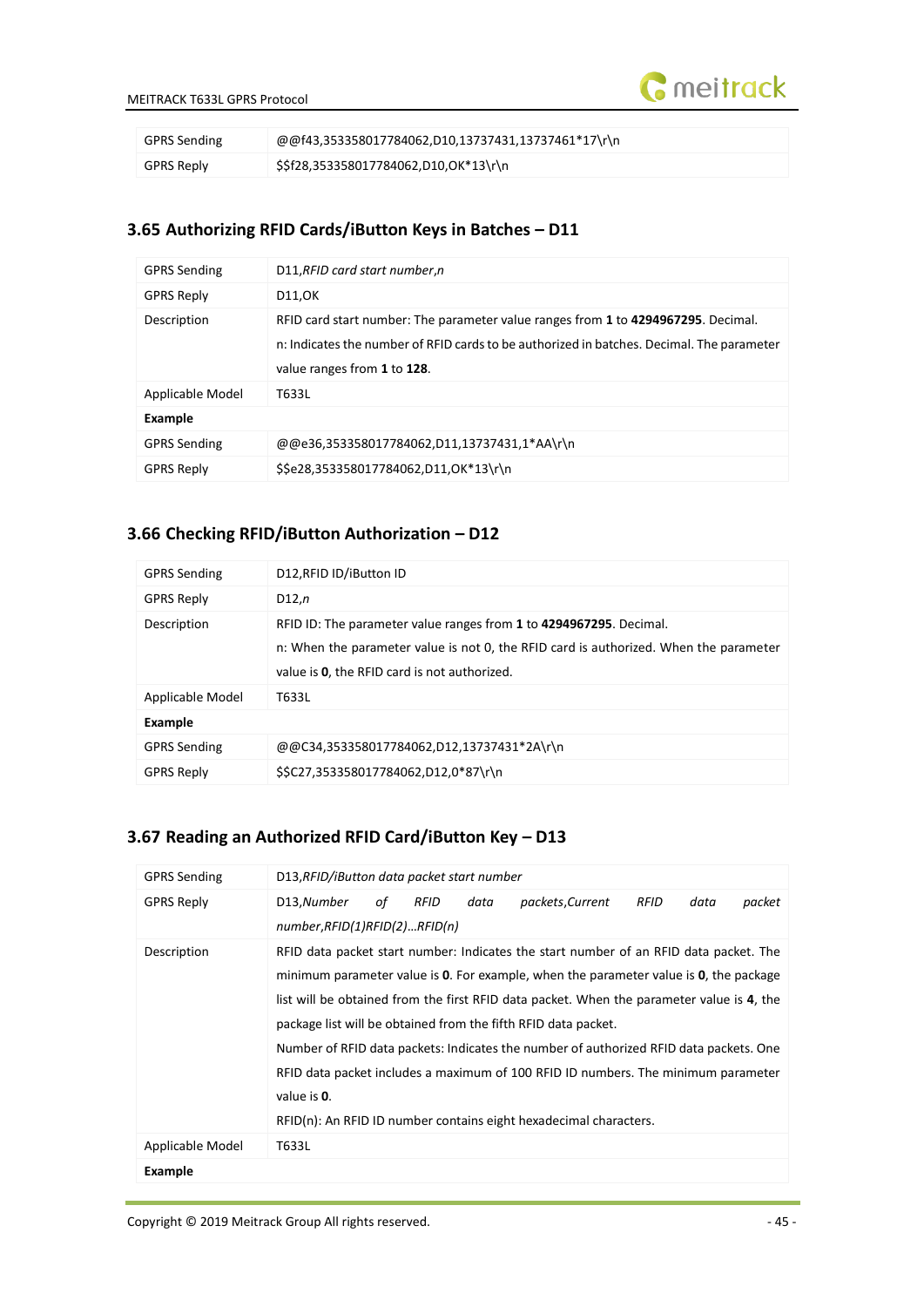

| <b>GPRS Sending</b> | @@w27,353358017784062,D13,0*F4\r\n                                                  |
|---------------------|-------------------------------------------------------------------------------------|
| <b>GPRS Reply</b>   | The example cannot be displayed here because of hexadecimal characters. Please do a |
|                     | test based on actual conditions.                                                    |

#### <span id="page-45-0"></span>**3.68 Deleting an Authorized RFID Card/iButton Key – D14**

| <b>GPRS Sending</b> | D14,RFID(1),RFID(2),,RFID(n)                                                                                                                                                                                                                   |  |
|---------------------|------------------------------------------------------------------------------------------------------------------------------------------------------------------------------------------------------------------------------------------------|--|
| <b>GPRS Reply</b>   | D14.OK                                                                                                                                                                                                                                         |  |
| Description         | $RFID(n)$ : Indicates the RFID ID number to be deleted. The parameter value ranges from 1<br>to 4294967295. Decimal.<br>A maximum of 50 RFID cards can be deleted at a time. One SMS (including the protocol<br>part) cannot exceed 140 bytes. |  |
| Applicable Model    | T633L                                                                                                                                                                                                                                          |  |
| Example             |                                                                                                                                                                                                                                                |  |
| <b>GPRS Sending</b> | @@Q34,353358017784062,D14,13723455*3B\r\n                                                                                                                                                                                                      |  |
| <b>GPRS Reply</b>   | \$\$Q28,353358017784062,D14,OK*02\r\n                                                                                                                                                                                                          |  |

#### <span id="page-45-1"></span>**3.69 Deleting Authorized RFID Cards/iButton Keys in Batches – D15**

| <b>GPRS Sending</b> | D15, RFID card start number, n                                                                                                                                                                                                                                                                                                                                               |
|---------------------|------------------------------------------------------------------------------------------------------------------------------------------------------------------------------------------------------------------------------------------------------------------------------------------------------------------------------------------------------------------------------|
| <b>GPRS Reply</b>   | D15,0K                                                                                                                                                                                                                                                                                                                                                                       |
| Description         | RFID card start number: The parameter value ranges from 1 to 4294967295. Decimal.<br>n: Indicates the number of RFID cards to be deleted in batches. Decimal. The parameter<br>value ranges from 1 to 128.<br>When the RFID card start number is a value ranging from 1 to 4294967295 and n is greater<br>than or equal to 65536, all authorized RFID cards will be deleted. |
| Applicable Model    | T633L                                                                                                                                                                                                                                                                                                                                                                        |
| <b>Example</b>      |                                                                                                                                                                                                                                                                                                                                                                              |
| <b>GPRS Sending</b> | @@K36,353358017784062,D15,13723455,3*97\r\n                                                                                                                                                                                                                                                                                                                                  |
| <b>GPRS Reply</b>   | \$\$K28,353358017784062,D15,OK*FD\r\n                                                                                                                                                                                                                                                                                                                                        |

# <span id="page-45-2"></span>**3.70 Checking the Checksum of the Authorized RFID/iButton ID Database – D16**

| <b>GPRS Sending</b> | D <sub>16</sub>                                                                             |
|---------------------|---------------------------------------------------------------------------------------------|
| <b>GPRS Reply</b>   | D15,XOR                                                                                     |
| Description         | This command is used to check whether the existing authorized RFID ID database is           |
|                     | consistent with that recorded in the server.                                                |
|                     | When the device receives the D16 command, the XOR result of all authorized RFID ID          |
|                     | numbers is regarded as the database checksum for responding. After the server receives      |
|                     | the checksum, compare it with the XOR result of all authorized RFID ID numbers recorded     |
|                     | in the server. If the result is the same, the existing authorized RFID ID database is       |
|                     | consistent with that recorded in the server. Otherwise, data errors occur in the authorized |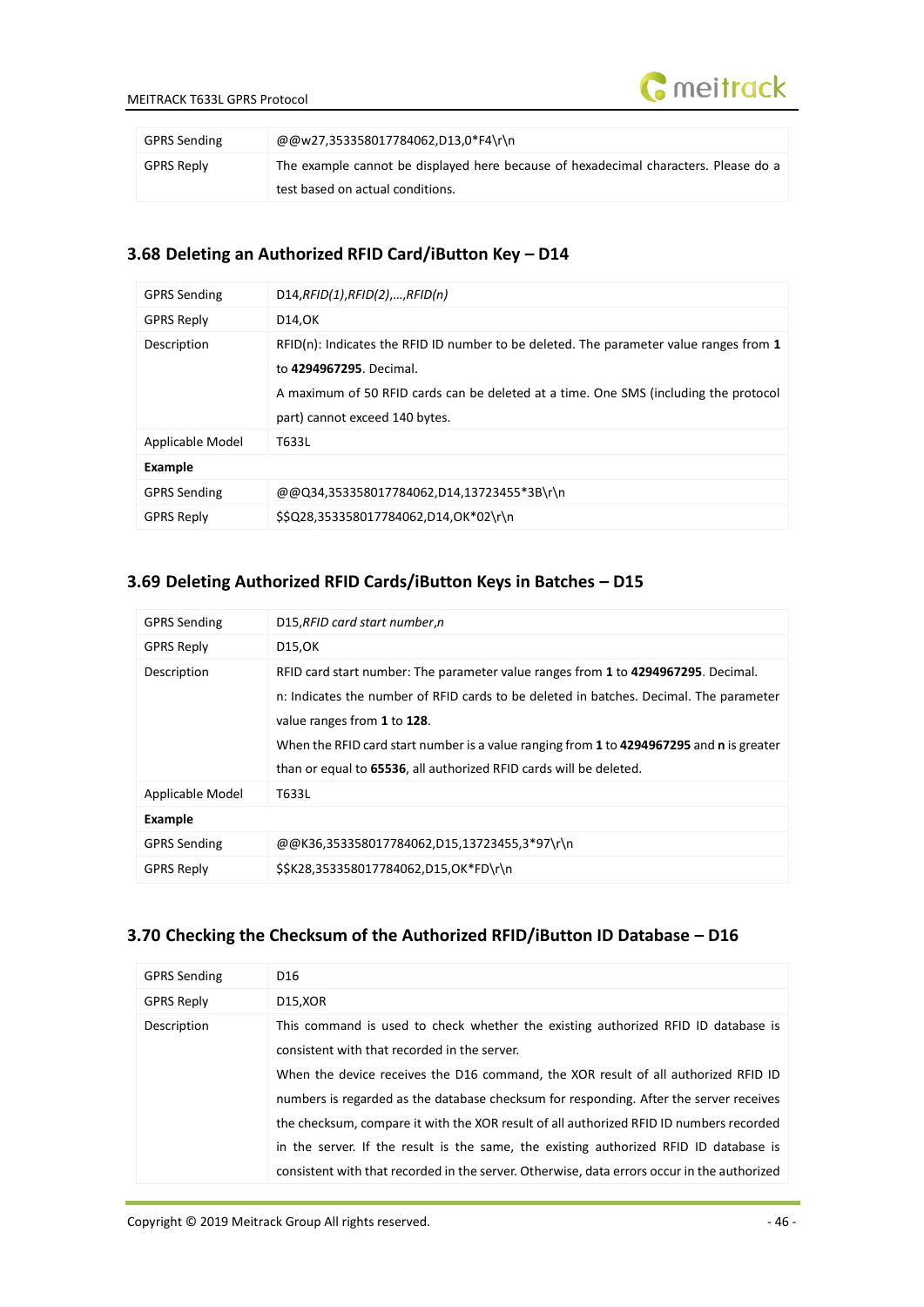

|                     | RFID ID database.                     |
|---------------------|---------------------------------------|
| Applicable Model    | T633L                                 |
| Example             |                                       |
| <b>GPRS Sending</b> | @@u25,353358017784062,D16*97\r\n      |
| <b>GPRS Reply</b>   | \$\$u28,353358017784062,D16,18*F7\r\n |

# <span id="page-46-0"></span>**3.71 Setting Harsh Acceleration and Harsh Braking Parameters – D79**

| <b>GPRS Sending</b> | D79, X, Y                                                                                                                                                                                                                                                 |
|---------------------|-----------------------------------------------------------------------------------------------------------------------------------------------------------------------------------------------------------------------------------------------------------|
| <b>GPRS Reply</b>   | D79,0K                                                                                                                                                                                                                                                    |
| Description         | X: Indicates the harsh acceleration alert value. Decimal; unit: mG; value range:<br>[901000]; default parameter value: 230.<br>Y: Indicates the harsh braking alert value. Decimal; unit: mG; value range: [-1500-100];<br>default parameter value: -300. |
| Applicable Model    | T633L                                                                                                                                                                                                                                                     |
| Example             |                                                                                                                                                                                                                                                           |
| <b>GPRS Sending</b> | @@B34,865328022075252,D79,230,-300*15\r\n                                                                                                                                                                                                                 |
| <b>GPRS Reply</b>   | \$\$B28,865328022075252,D79,OK*F9\r\n                                                                                                                                                                                                                     |

#### <span id="page-46-1"></span>**3.72 Reading Device's Firmware Version and SN – E91**

| <b>GPRS Sending</b> | E91                                                                |
|---------------------|--------------------------------------------------------------------|
| <b>GPRS Reply</b>   | E91, Version, SN                                                   |
| Description         | This command is used to read the device's firmware version and SN. |
| Applicable Model    | T633L                                                              |
| Example             |                                                                    |
| <b>GPRS Sending</b> | @@W25,353358017784062,E91*7D\r\n                                   |
| <b>GPRS Reply</b>   | \$\$W38,353358017784062,FWV1.00,12345678*1C\r\n                    |

# <span id="page-46-2"></span>**3.73 Restarting the GSM and GPS Module – F00**

| <b>GPRS Sending</b> | F00,GSM,GPS                                                                                            |
|---------------------|--------------------------------------------------------------------------------------------------------|
| <b>GPRS Reply</b>   | F00,OK                                                                                                 |
| Description         | GSM: The parameter value is <b>0</b> or <b>1. 0</b> : no operation. <b>1</b> : Restart the GSM module. |
|                     | GPS: The parameter value is 0 or 1. 0: no operation. 1: Restart the GPS module.                        |
|                     | This command is used to restart the GSM and GPS modules.                                               |
| Applicable Model    | T633L                                                                                                  |
| Example             |                                                                                                        |
| <b>GPRS Sending</b> | @@j25,353358017784062,F00*87\r\n                                                                       |
| <b>GPRS Reply</b>   | \$\$j28,353358017784062,F00,OK*18\r\n                                                                  |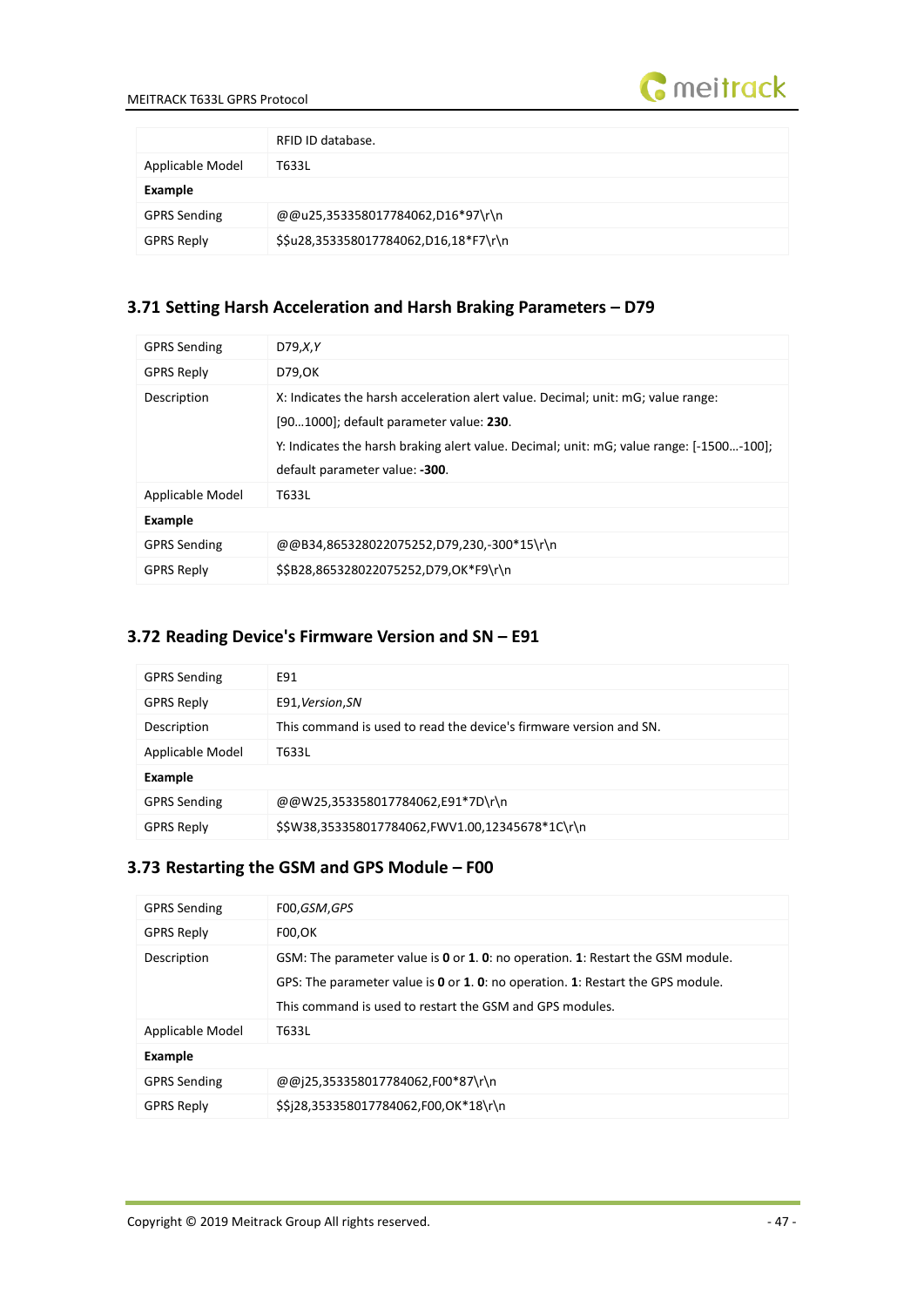

#### <span id="page-47-0"></span>**3.74 Restarting the GSM Module – F01**

| <b>GPRS Sending</b> | FO1                                             |
|---------------------|-------------------------------------------------|
| <b>GPRS Reply</b>   | F01, OK                                         |
| Description         | This command is used to restart the GSM module. |
| Applicable Model    | T633L                                           |
| <b>Example</b>      |                                                 |
| <b>GPRS Sending</b> | @@j25,353358017784062,F01*88\r\n                |
| <b>GPRS Reply</b>   | \$\$j28,353358017784062,F01,OK*19\r\n           |

#### <span id="page-47-1"></span>**3.75 Restarting the GPS Module – F02**

| <b>GPRS Sending</b> | F <sub>02</sub>                                 |
|---------------------|-------------------------------------------------|
| <b>GPRS Reply</b>   | <b>F02,OK</b>                                   |
| Description         | This command is used to restart the GPS module. |
| Applicable Model    | T633L                                           |
| Example             |                                                 |
| <b>GPRS Sending</b> | @@Z25,353358017784062,F02*79\r\n                |
| <b>GPRS Reply</b>   | \$\$Z28,353358017784062,F02,OK*0A\r\n           |

# <span id="page-47-2"></span>**3.76 Setting the Mileage and Run Time – F08**

| <b>GPRS Sending</b> | F08, Run time, Mileage                                                                                                                                                                                                                                                                       |
|---------------------|----------------------------------------------------------------------------------------------------------------------------------------------------------------------------------------------------------------------------------------------------------------------------------------------|
| <b>GPRS Reply</b>   | <b>F08,OK</b>                                                                                                                                                                                                                                                                                |
| Description         | Run time: The parameter value ranges from 0 to 4294967295. Decimal; unit: second. If<br>you do not want to set the parameter, leave it blank.<br>Mileage: The parameter value ranges from 0 to 4294967295. Decimal; unit: meter. If you<br>do not want to set the parameter, leave it blank. |
| Applicable Model    | T633L                                                                                                                                                                                                                                                                                        |
| Example             |                                                                                                                                                                                                                                                                                              |
| <b>GPRS Sending</b> | @@D40,353358017784062,F08,0,4825000*51\r\n                                                                                                                                                                                                                                                   |
| <b>GPRS Reply</b>   | \$\$D28,353358017784062,F08,OK*FA\r\n                                                                                                                                                                                                                                                        |

# <span id="page-47-3"></span>**3.77 Deleting SMS or GPRS Cache Data – F09**

| <b>GPRS Sending</b> | F09,Number                                                                                                                                                                |
|---------------------|---------------------------------------------------------------------------------------------------------------------------------------------------------------------------|
| <b>GPRS Reply</b>   | <b>F09,OK</b>                                                                                                                                                             |
| Description         | Number = $1:$ SMS cache data to be sent is deleted.<br>Number = $2:$ GPRS cache data to be sent is deleted.<br>Number = 3: SMS and GPRS cache data to be sent is deleted. |
| Applicable Model    | T633L                                                                                                                                                                     |
| <b>Example</b>      |                                                                                                                                                                           |